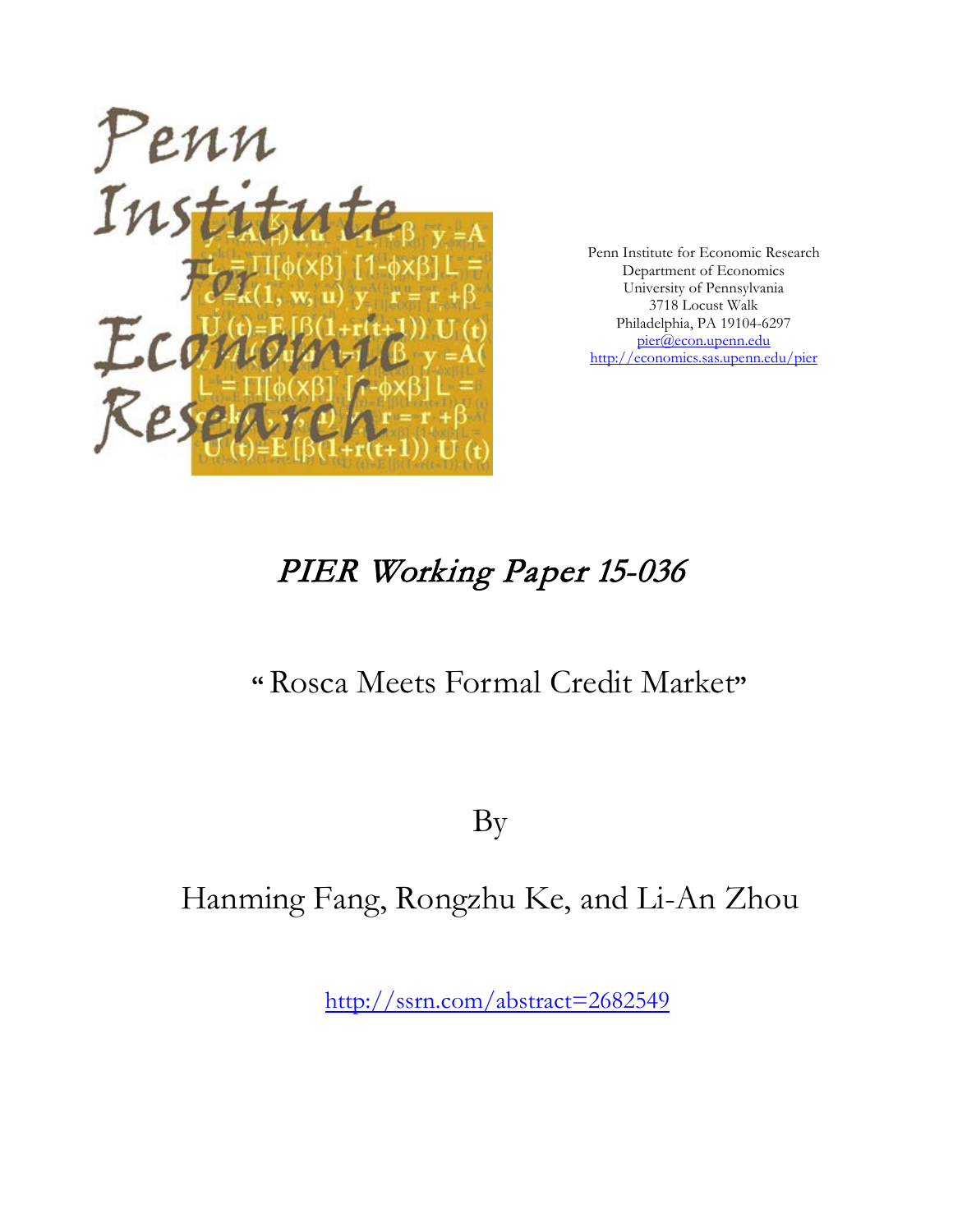# Rosca Meets Formal Credit Market<sup>∗</sup>

Hanming Fang† Rongzhu Ke‡ Li-An Zhou§

October 23, 2015

#### Abstract

Rotating Savings and Credit Association (Rosca) is an important informal financial institution in many parts of the world used by participants to share income risks. What is the role of Rosca when formal credit market is introduced? We develop a model in which risk-averse participants attempt to hedge against their private income shocks with access to both Rosca and the formal credit and investigate their interactions. Using the gap of the borrowing and saving interest rates as a measure of the imperfectness of the credit market, we compare three cases: (i) Rosca without credit market; (ii) Rosca with a perfect credit market; (iii) Rosca with an imperfect credit market. We show that a perfect credit market completely crowds out the role of Rosca. However, when credit market is present but imperfect, we show that Rosca and the formal credit market can complement each other in improving social welfare. Interestingly, we find that the social welfare in an environment with both Rosca and formal credit market does not necessarily increase monotonically as the imperfectness of the credit market converges to zero.

Keywords: Roscas, Informal Credit Institutions, Insurance, Private Information JEL Classification Numbers: D44; G21; O16; O17

<sup>∗</sup>We would like to thank Jiahua Che, Larry Samuelson, Robert Townsend and seminar participants at Wisconsin-Madison, Duke, Shanghai Jiaotong University and Hong Kong University for useful comments and discussions. Any remaining errors are our own. Fang would like to acknowledge the financial support from National Science Foundation Grant SES-1122902. Ke gratefully acknowledges the financial support from Hong Kong Research Grant Council (Project  $\#$  CUHK 447111).

<sup>†</sup>Department of Economics, University of Pennsylvania, 3718 Locust Walk, Philadelphia, PA, 19104; and the NBER. E-mail: hanming.fang@econ.upenn.edu

<sup>‡</sup>Department of Economics, Chinese University of Hong Kong, Shatin N.T., Hong Kong. Email: rzke@cuhk.edu.hk

<sup>§</sup>Guanghua School of Management, Peking University, Beijing, P.R. China, 100871. Email: zhoula@gsm.pku.edu.cn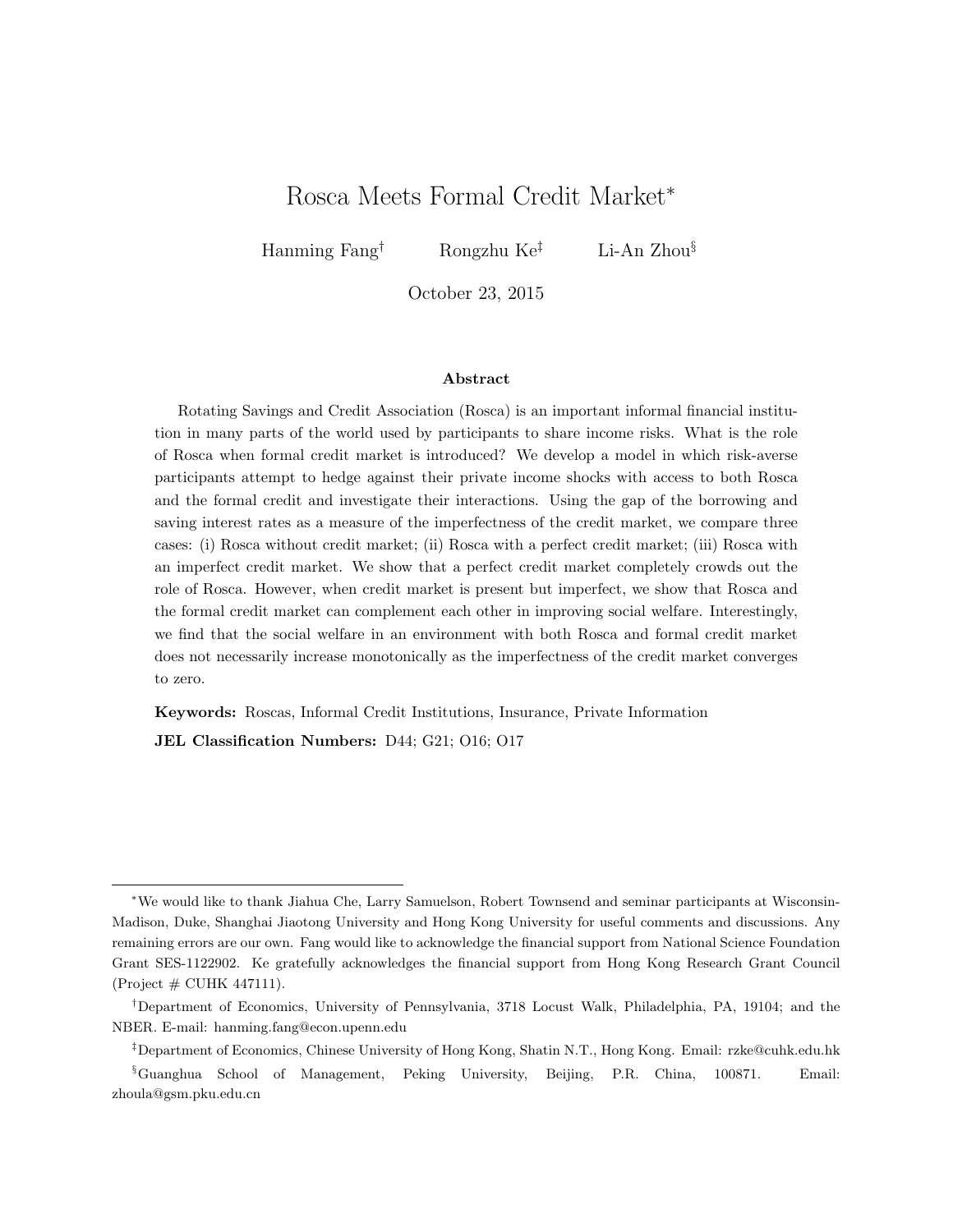## 1 Introduction

Rotating savings and credit associations (Roscas) are important informal financial institutions around the world. Most common in developing countries, they are also popular among immigrant groups in the United States.<sup>1</sup> All Roscas share the following common feature: a group of individuals, most likely closely connected in some social networks, commit to contribute a fixed sum of money into a "pot" in each of the equally-spaced periods during the life of the Rosca; in each period, the "pot" is then allocated to one of its members through some mechanism. The mechanism through which the "pot" is allocated is one of the key dimensions of the many variations of how Roscas operate around the world, as documented by the classic anthropological studies of Roscas by Geertz (1962) and Ardener (1964).

Two main varieties are random Rosca and bidding Rosca.<sup>2</sup> In a random Rosca, the pot in each period is allocated to one of the members determined by the draw of lots, with earlier winners excluded from latter draws until each member of the Rosca has received the pot once. In a bidding Rosca, auctions are used to determine the priority of accessing the pot. In each period, the individual who bids more than the competitors in the form of a pledge of higher contributions to the Rosca is chosen to access the pot. As in the random Rosca, the earlier winners are excluded from latter auctions. In a seminal paper, Besley, Coate and Loury (1993) provide rigorous comparisons of random and bidding Roscas in an environment where individuals save for the purchase of indivisible durable goods where the agents cannot save or borrow by their own. Besley, Coate and Loury (1994) further compare the efficiency properties of allocations achieved by random and bidding Roscas and those achieved with a credit market, and with efficient allocations more generally. They find that neither form of Rosca is efficient.<sup>3</sup>

So far almost all existing studies on Rosca have assumed that Rosca participants do not have access to formal credit markets. By formal credit markets, we mean that an individual can borrow and save at interest rates that are independent of the realizations of her income and the income of the fellow members in their social network. If borrowing and saving interest rates are identical, we say that the credit market is "*perfect*;"<sup>4</sup> and if the borrowing interest rate is higher than the saving interest rate, we say that the financial market is "imperfect;" moreover, we use the borrowing-saving

<sup>&</sup>lt;sup>1</sup>Roscas are called by many different names around the world. They are called *Hui* in China, *chit funds* in India, Susu in Ghana, tontines in Senegal, cheetu in Sri Lanka, to name a few examples. Light (1972) and Bonnett (1981) respectively documented the use of Roscas among Korean and West India immigrants in the United States. See also Adams and Canavesi de Sahonero (1989), Aleem (1990), Kimuyu (1999) for the use of Roscas in Bolivia, Pakistan and East Africa respectively.

<sup>2</sup>Other forms of allocation mechanisms are described in Ardener (1964), but random and bidding Roscas are the two most common mechanisms.

<sup>3</sup>See also Kovsted and Lyk-Jesen (1999) who study Rosca as a form of savings for lumpy investment.

<sup>&</sup>lt;sup>4</sup>The notion of "perfect credit market" used in our paper differs from the concept of "complete market" which means that there are Arrow-Debru securities for every contingency, and accordingly interest rates will differ by the state of nature.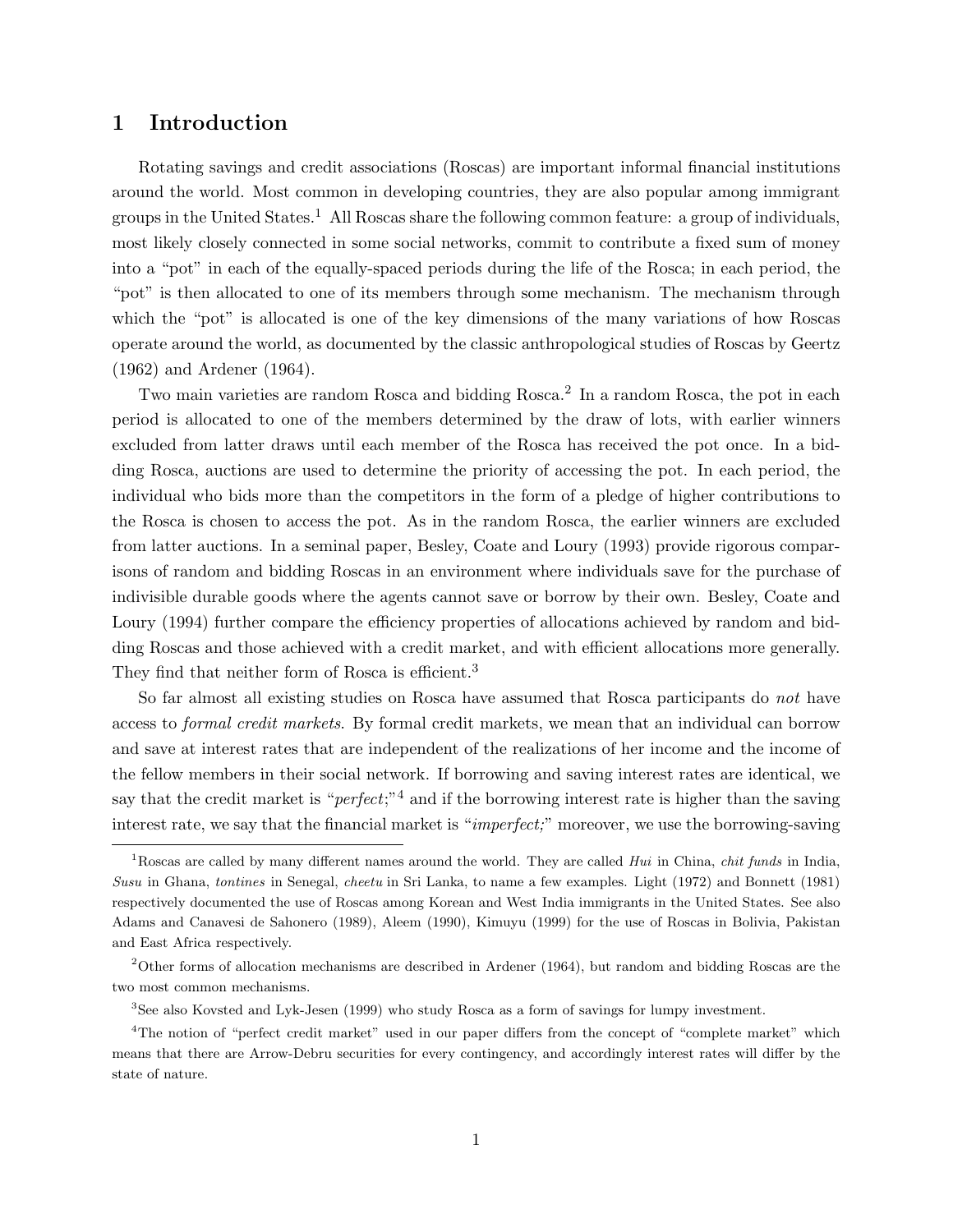interest rate gap as a measure of the "imperfectness" of the credit market: the larger the gap, the more imperfect is the credit market.

Indeed, it is a somewhat accepted wisdom in the literature that Roscas, as informal financial institutions, exist because of the lack of formal credit markets; moreover, it is expected that the development of formal credit markets will lead to the eventual disappearance of Roscas. While it is undoubtedly true that Roscas are more commonly observed in developing countries with underdeveloped formal credit markets, theoretically it remains unclear whether the economic role of Roscas will vanish when individuals can access the formal credit market. In reality, even in some developing countries, Rosca participants are not completely isolated from the formal credit market and they may have some, albeit limited, access to the formal credit market. For example, Zhang (2001), based on surveys of active Rosca participants in Southeastern China, found that more than 35 percent of Rosca participants who experienced adverse incomes shocks and were thus unable to pay their pledged contribution to the Roscas borrowed from formal credit markets to fulfil their Rosca obligations; moreover, 40 percent of Rosca participants in those areas reported lending some of their Rosca winnings to the formal credit market. In other words, for Rosca participants in those areas there are active interactions between Roscas and formal credit markets.

These observations raise some important questions. How can we rationalize active Rosca operations in the presence of a formal credit market? What is the economic role of Roscas when individuals can both lend and borrow in a formal credit market? Does the importance of Rosca decrease monotonically with the "perfectness" of the formal credit market? Does social welfare increase monotonically with the "perfectness" of the formal credit market, given the presence of Rosca?

In this paper, we provide a comprehensive investigation on the interactions between the Rosca and the formal credit market. We identify two competing forces in such interactions. On the one hand, in the absence of formal credit market, although Rosca – with a proper size – is  $ex$ ante welfare improving, it introduces a new risk induced by the uncertainty in the allocation of the money pot. Since the formal credit market enables Rosca participants to hedge the risks of winning or losing the Rosca, it may improve welfare by reducing the cost of participating in Rosca. In this sense, the access to the formal credit market complements Rosca participation.

On the other hand, having access to the formal credit market increases the value of outside option, making it more difficult to satisfy the incentive compatibility and the participation constraints for Rosca. Indeed, we show that in the extreme case when the credit market is perfect, the role of Rosca disappears. However, if the formal credit market is imperfect, i.e. if there is a borrowing-saving interest rate gap, we show that participating in Rosca leads to an improvement, both in the ex ante and ex post sense, in participants' welfare.

Interestingly, we find that social welfare does not monotonically increase as the imperfectness of the credit market is reduced. Specifically, we provide conditions under which social welfare is higher in an environment with a positive borrowing-saving interest rate gap that sustains Rosca participation than that in an environment with a perfect credit market. Our finding implies that the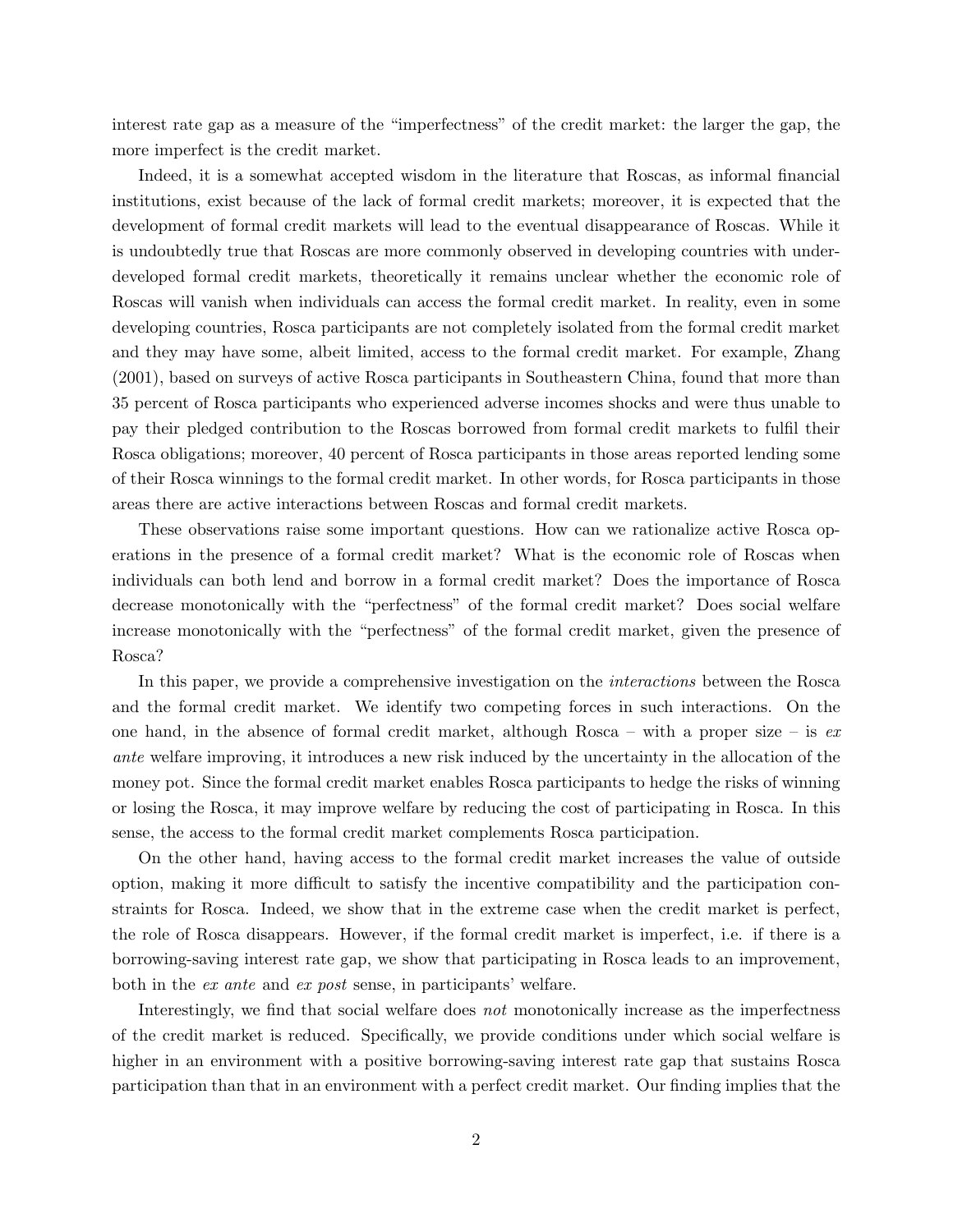presence of an imperfect credit market may facilitate, rather than substitute, Rosca participation because the Rosca participants may use the credit market to smooth the risk associated with losing or winning the money pot in the Rosca bidding.<sup>5</sup>

The idea that Rosca may serve as a form of insurance for its participants is not new. Calomiris and Rajaraman (1998) make a forceful intuitive argument for the insurance role of Rosca. Klonner (2000, 2003) introduces a model of Rosca as an insurance mechanism where individuals privately observe their future incomes, but his model does not consider the possibility of a formal credit market. He shows that individuals will prefer bidding Roscas to random Roscas if the temporal risk aversion is not greater than the static risk aversion.

There are also several papers that analyze Rosca bidding games with private information. Kuo (1993) analyzes the equilibrium of a bidding Rosca where myopic participants' private information is their discount factors; moreover, he assumes that their discount factors are independently redrawn in every period. Thus in Kuo (1993), Rosca biddings are effectively reduced to a sequence of independent auctions. Kovsted and Lyk-Jenson (1999) study the role of Roscas in financing indivisible investment expenditures where individuals differ in their privately observed rate of returns. They only allow individuals to access the formal credit markets when there is a gap between the money pot won in the Rosca and the necessary lumpy investment. Besley and Levenson (1996a, 1996b) and Handa and Kirton (1999) present empirical evidence for the role of the Rosca in saving for durable good purchases and indivisible investment. Yu (2014) investigates how well different Rosca designs serve to accelerate investment in a context where participants with different entrepreneurial skills use Rosca to fund investment projects. He did not allow the entrepreneurs to access formal credit market. Using both reduced-form and structural methods, Kaboski and Townsend (2012a, 2012b) studied the impact of the introduction of an exogenous, large-scale, microcredit intervention program, the Thai Million Baht Village Fund program on the villagers' short-term credit, consumption, agricultural investment, income and asset growth.

Finally, our theoretical model of Rosca bidding in the presence of credit markets also contributes to the auction literature. Three important features of Rosca bidding differentiate our model from the standard auction model. First, in Rosca bidding there is no pre-assigned "buyers" and "sellers"; rather, the roles of "sellers" (i.e., "lenders") and "buyers" (i.e., "borrowers") are determined endogenously. Second, in standard private value auctions a bidder cares about the bids of others only to the extent that the opponents' bids affect her probability of winning; in Rosca bidding, however, the opponents' bid will affect the money in the pot in subsequent rounds and thus directly affect the bidder's continuation value even if she loses the bidding in the current round. Third, because Rosca participants can access the formal credit market every period, in this model bidders' valuations are endogenously derived from the value function of an optimal consumption/saving

<sup>&</sup>lt;sup>5</sup>In a different setting, Krueger and Perri (2011) study the interaction between public income insurance (through progressive income taxation) and incomplete private risk sharing. They show that the fundamental friction that limits private risk sharing in the first place is crucial in determining whether the provision of public insurance improves or reduces social welfare.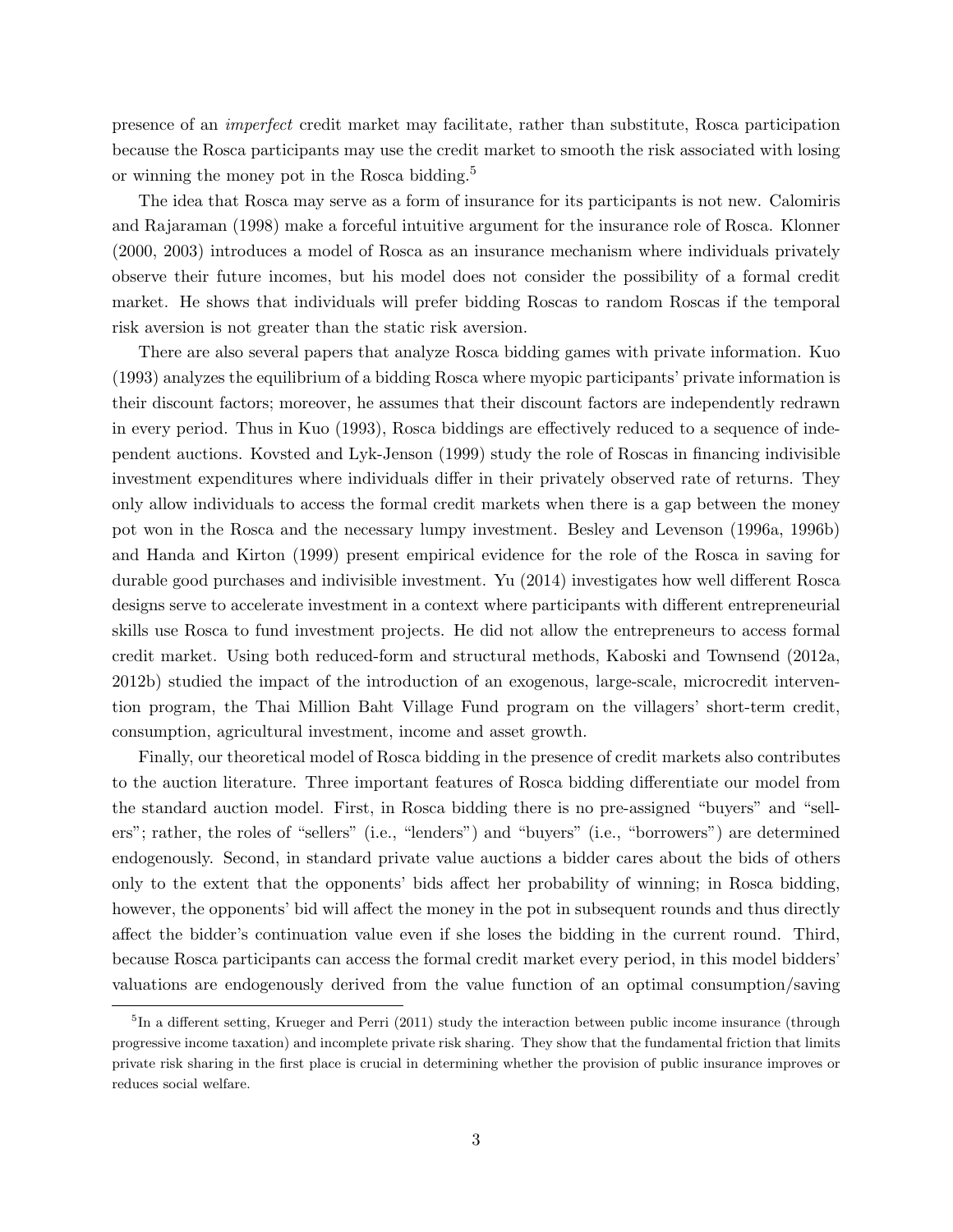problem.<sup>6</sup>

The remainder of the paper is structured as follows. In Section 2 we present the basic model and discuss two benchmark cases, one without access to any credit market and another with access to a perfect credit market. In Section 4 we investigate the performance of Rosca with an imperfect formal credit market, i.e., where the borrowing interest rate is higher than the saving interest rate. We show that in this environment, Rosca is welfare improving. In Section 5 we show that  $ex$  ante welfare is non-monotonic with respect to the imperfectness of the formal credit market. In Section 6, we conclude and provide some additional discussions. All proofs are contained in the Appendix.

## 2 The Model

In this section, we first describe a two-period model of bidding Rosca in the presence of a formal credit market where individuals can borrow and lend at interest rates  $r_b$  and  $r_s$  respectively.

**Environment.** Consider two risk averse agents, indexed by  $i = 1, 2$ , with time-additive utility function

$$
u(c_1^i) + \delta \mathcal{E} u(C_2^i),
$$

where  $c_t^i$ ,  $t = 1, 2$ , is agent i's period-t consumption,  $\delta \in (0, 1)$  is the discount factor.<sup>7</sup> We assume that  $u(\cdot)$  is twice differentiable, strictly increasing, strictly concave, and satisfies Inada conditions. The income process for individual i in period t, denoted by  $Y_t^i$ , consists of a risk-free component  $\bar{y} > 0$ , and with probability  $1 - p$ , a negative income shock  $X_t^i$  drawn from CDF  $F(\cdot)$ . Formally,

$$
Y_t^i = \bar{y} - X_t^i,
$$

where with probability  $p \in (0,1)$ ,  $X_t^i = 0$ ; and with probability  $1 - p$ ,  $X_t^i \sim F(\cdot)$  on the support  $(\underline{x}, \overline{x}]$  with  $\underline{x} \geq 0$ . We assume that  $F(\cdot)$  is associated with a continuous density  $f(\cdot)$ , and that the income shock realizations are independent across agents and periods.

Credit Market and Rosca. In the absence of Rosca, each individual has access to a credit market where they can borrow at interest rate  $r_b$  and lend at interest rate  $r_s \leq r_b$ .

The two agents may also form a Rosca. If they do, they need to decide its size  $m$ , which is the amount of money each has to contribute to the pot each period. We assume that the Rosca will allocate the priority of using the pot through a *premium-bidding* auction. More specifically, a premium-bidding auction is organized as follows. Each agent, after the realization of her income in period 1, submits a bid indicating how much premium she is willing to add to the mandatory

 $6$ The first two features also appear in Klonner (2003), but the third feature is unique in this paper. Hubbard, Paarsch and Wright (2013) also study the equilibrium of a discount bidding Rosca where participants have private investment returns as a sequential first-price, sealed-bid auction within the risk-neutral symmetric independent private-values paradigm. As in all existing literature, they assume agents do not have access to formal credit market.

<sup>7</sup>E denotes expectation, and as a notational convention, all random variables are capitalized.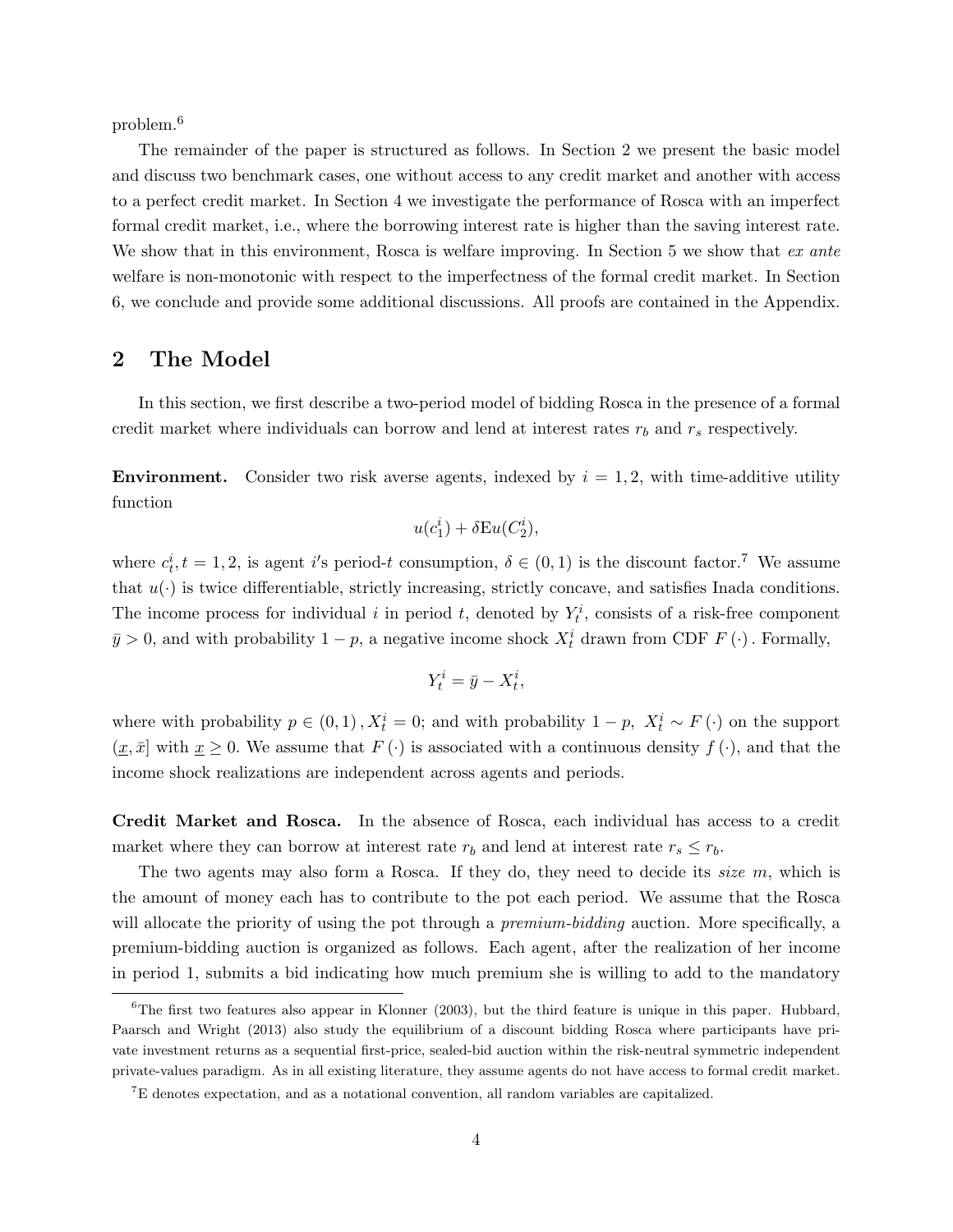| Agents Decide<br>whether to Form<br>Rosca with Size $m$ | Income Shocks<br>Realized | Bidding | <b>Optimal Saving</b><br>or Borrowing | Next Period |
|---------------------------------------------------------|---------------------------|---------|---------------------------------------|-------------|
|                                                         |                           |         |                                       |             |

#### Figure 1: The Time Line of the Model

size m in period 2 if she wins the right to use the pot in period 1. The one who submits the higher premium bid wins the right to use the pot. The winner has to honor her bid in the second period. It is important to emphasize that the credit market is always accessible to the agents even after the formation of a Rosca.

Timing. The timing of the game is depicted in Figure 1. In the beginning of period 1 and before the realizations of period-1 income shocks, the two agents decide whether to form a Rosca, and if so, the size m of the Rosca. Then each agent observes her period-1 income shock, which is her private information. If no Rosca is formed, then the two agents will only use the credit market to insure their income risks; if a Rosca is formed, then the agents can use both the Rosca and the credit market to insure their income risks. In a Rosca, the agents submit their premium bid after realizing their period-1 income shocks, and the winner is able to use the pot money in period 1. Agents make consumption and saving decisions after the Rosca bidding. Then time moves to the second period when the period-2 income shocks are realized. The winner of the period-1 Rosca bidding contributes m plus her winning premium bid to the pot, which is received by the loser of the period-1 bidding in period 2. Both agents then make period-2 consumption decisions.

Cases We Consider in this Paper. In the paper we will discuss three cases of the above model to investigate the interactions between Rosca and formal credit markets based on variations of  $r_s$ and  $r<sub>b</sub>$ . The first case is the benchmark case of no formal credit markets, which is captured by  $r_s = -1$  and  $r_b \to \infty$ ; i.e., there is no borrowing and saving. Note that to justify the statement that  $r_s = -1$  in the case of no formal credit markets, we assume that the "income" is in the form of non-storable perishable goods prior to the introduction of the formal credit market. The second case is another benchmark case where there is a perfect credit market, which is represented by  $r_b = r_s = r > 0$ , i.e., agents can borrow and save at the same interest rates. These two benchmark cases will be analyzed in Section 3. The third case is the general case of imperfect formal credit markets, namely,  $r_b > r_s \geq 0$ , which we will analyze in Section 4. Table 1 summarizes these cases.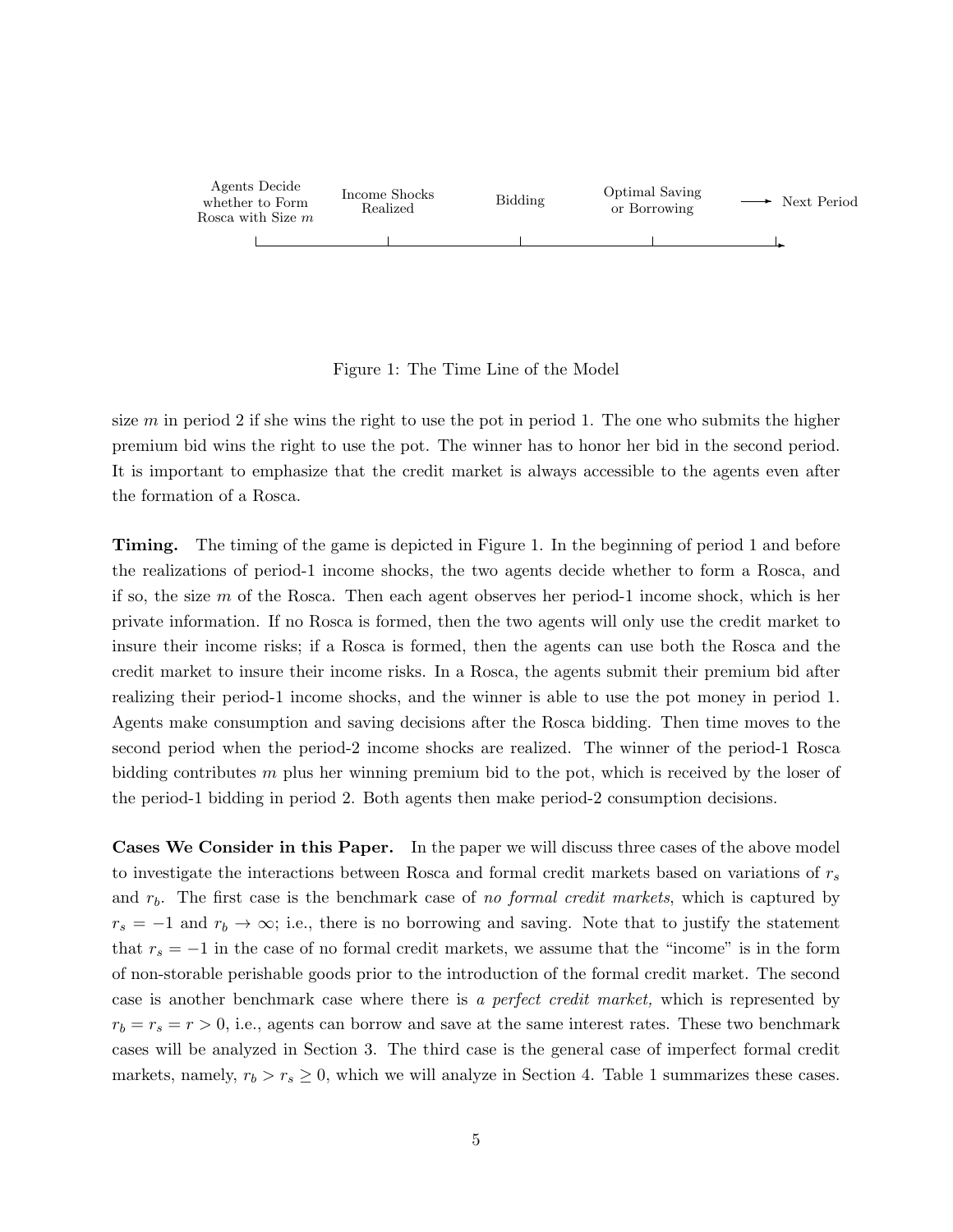| Case I: | No Formal Credit Market $r_s = -1, r_b \rightarrow \infty$ |                     |
|---------|------------------------------------------------------------|---------------------|
|         | Case II: Perfect Credit Market                             | $r_b = r_s = r > 0$ |
|         | Case III: Imperfect Credit Market $r_b > r_s > 0$          |                     |

Table 1: Summary of the Cases Considered in the Paper.

### 3 Benchmark Cases

#### 3.1 Case I: Rosca without a Formal Credit Market

We first consider a benchmark case of Rosca without access to any formal credit market, where the Rosca allocation is determined through premium bidding. That is, at any round the participant who bids to contribute the highest premium payment beyond the agreed-upon size  $m$  in latter rounds of the Rosca is allocated the right to access the money pot in this round.

#### 3.1.1 The Bidding Equilibrium

If an individual does not participate in Rosca, then without access to any formal credit market, the consumption decision of a representative agent (say, individual 1), following the realization of the first period's income  $y_1$ , is simply,  $c_1^* = y_1 = \bar{y} - x_1$ .<sup>8</sup> Her utility without Rosca is:<sup>9</sup>

$$
V_I^n(y_1) = u(y_1) + \delta \mathcal{E} u(Y_2), \tag{1}
$$

where the superscript " $n$ " is mnemonic for " $no$  Rosca."

If individual 1 participates in a Rosca with size  $m$ , and wins the period-1 pot by bidding  $b$ , her expected utility is

$$
V_I^w(b; y_1) = u(y_1 + m) + \delta \mathcal{E} u(Y_2 - m - b).
$$
\n(2)

If she participates in the Rosca and loses the bidding in the first period, her expected utility given her opponent's bid  $\hat{b}$ , is:<sup>10</sup>

$$
V_I^f(\hat{b}; y_1) = u(y_1 - m) + \delta \mathcal{E}u(Y_2 + m + \hat{b}). \tag{3}
$$

We now characterize the equilibrium bidding strategy. Without loss of generality, let us consider bidder 1. Suppose that her opponent follows a bidding strategy  $b_I(\cdot)$  that satisfies  $b'_I(\cdot) > 0$ . Consider the revelation mechanism for bidder 1 with type  $x > x$ . The expected utility for bidder 1 of type-x from reporting  $\tilde{x}$  is given by:

$$
U_I(x,\tilde{x}) = \left\{ \Pr\left(X^j = 0\right) + \left[1 - \Pr(X^j = 0)\right] \Pr\left(\underline{x} < X^j \leq \tilde{x}\right) \right\} V_I^w\left(b_I(\tilde{x}); \bar{y} - x\right) + \left[1 - \Pr(X^j = 0)\right] \Pr\left(X^j > \tilde{x}\right) \mathbb{E}\left[V_I^f\left(b_I\left(X^j\right); \bar{y} - x\right) \middle| X^j > \tilde{x}\right],\right\} \tag{4}
$$

 ${}^{8}$ For notational simplicity, we omit the superscript *i* for agent *i* whenever doing so would not cause confusion.

<sup>9</sup>We use subscript "I" in value functions, bidding functions etc., to denote this is for case I. Similar subscripts are used for cases II and III below.

<sup>&</sup>lt;sup>10</sup>The superscripts "w" and "f" are mnemonic for "winning the Rosca bidding" and "failing to win the Rosca bidding" respectivey.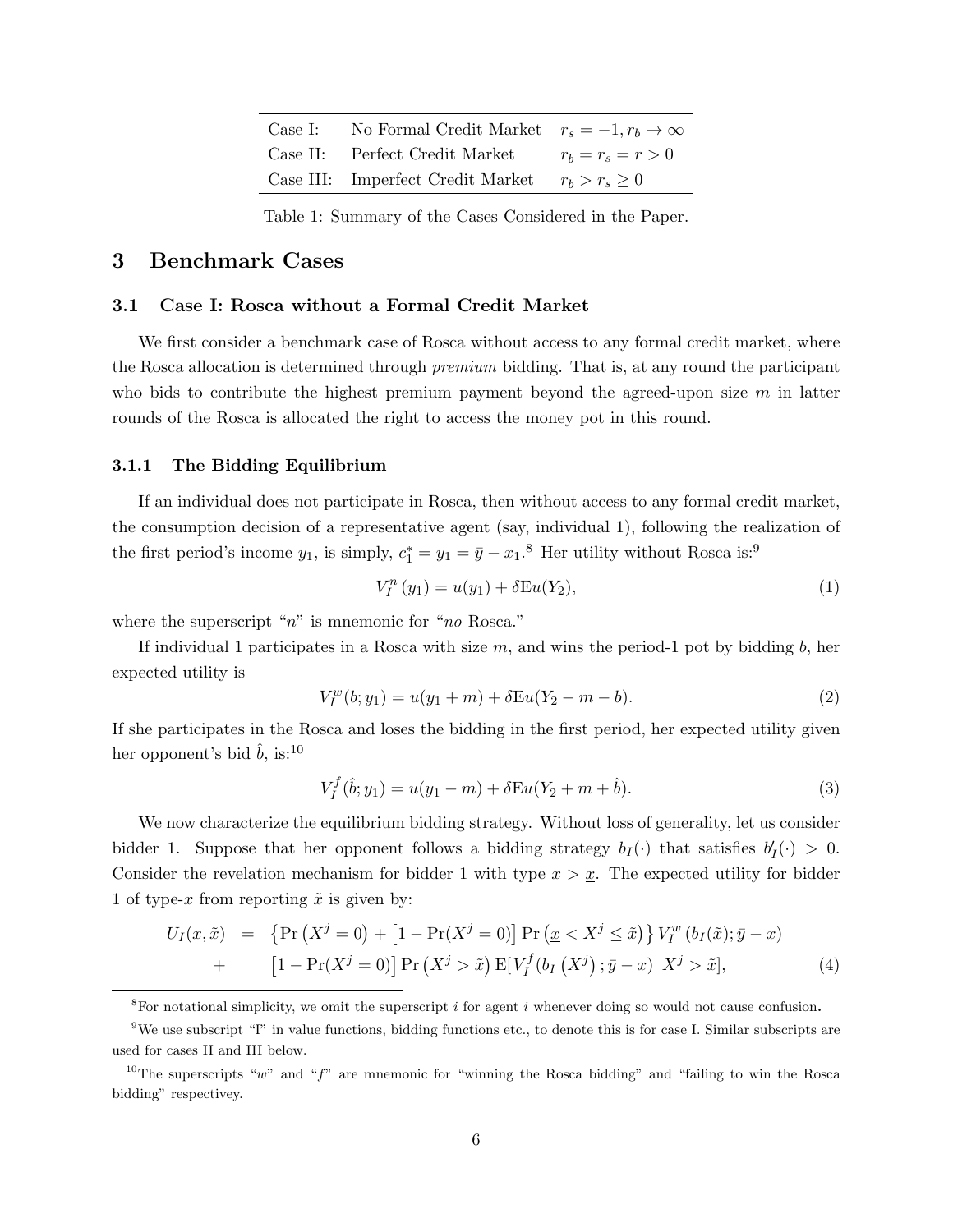where  $X^j$  denotes the period-1 income shock of agent 1's opponent (i.e., agent 2). To understand this expression, note that the first term is the expected utility for a type-x bidder 1 from reporting  $\tilde{x}$ and win the period 1 bidding. Such mis-reporting will lead the mechanism to submit a bid of  $b_I(\tilde{x})$ for her and this bid will win against her opponent with type less than  $\tilde{x}$ , which occurs with the probability  $Pr(X^j = 0) + [1 - Pr(X^j = 0)] Pr(\underline{x} < X^j \leq \tilde{x})$ , and winning with a premium bid of  $b_I(\tilde{x})$ will yield a continuation value of  $V_I^w(b_I(\tilde{x}); \bar{y} - x)$ . The second term can be similarly understood: with probability  $\left[1 - \Pr(X^j = 0)\right] \Pr(X^j > \tilde{x})$  the opponent's type will be drawn from  $(\tilde{x}, \overline{x})$  and bidder 1 will lose the auction when submitting the bid  $b_I(\tilde{x})$ . However, bidder 1's continuation value from losing the auction depends on the premium bid submitted by her opponent  $b_I(X^j)$ , thus bidder 1's expected continuation value from losing is given by  $E[V_I^f]$  $I_I^f(b_I(X^j);\bar{y}-x)\Big|$  $X^j > \tilde{x}$ . Using the distribution of  $X^j$ , we can rewrite (4) as:

$$
U_I(x, \tilde{x}) = [p + (1 - p) F(\tilde{x})] V_I^w (b_I(\tilde{x}); \bar{y} - x) + (1 - p) \int_{\tilde{x}}^{\bar{x}} V_I^f (b_I(x^j); \bar{y} - x) dF(x^j).
$$
 (5)

The first-order condition for incentive compatibility (IC) requires that

$$
\left. \frac{\partial}{\partial \tilde{x}} U_I(x, \tilde{x}) \right|_{\tilde{x}=x} = 0,
$$

which yields

$$
b'_{I}(x) = \frac{(1-p)f(x)}{p+(1-p)F(x)} \frac{V_{I}^{w}\left(b_{I}(x); \bar{y}-x-V_{I}^{f}b_{I}(x); \bar{y}-x\right)}{\delta \mathbf{E} u'\left(Y_{2}-m-b_{I}(x)\right)}.
$$
(6)

For type-0 bidder, if she reports her type truthfully, her interim payoff is given by:

$$
U_I(0,0) = \frac{1}{2} \Pr(X^j = 0) \left[ V_I^w(b_I(0); \bar{y}) + V_I^f(b(0); \bar{y}) \right] + \left[ 1 - \Pr(X^j = 0) \right] E \left[ V_I^f(b_I(X^j); \bar{y}) \right] X^j > \underline{x} \right]
$$
  
= 
$$
\frac{1}{2} p \left[ V_I^w(b_I(0); \bar{y}) + V_I^f(b_I(0); \bar{y}) \right] + (1 - p) \int_{\underline{x}}^{\bar{x}} V_I^f(b_I(x^j); \bar{y}) dF(x^j), \tag{7}
$$

where the first term reflects the probability of tying when her opponent is also of type-0 (occurring with probability  $Pr(X^j = 0)$  in which case she will obtain  $V_I^w(b_I(0); \bar{y})$  and  $V_I^f$  $I_I^{IJ}(b_I(0); \bar{y})$  with equal probability; the second term is the expected payoff in the case when her opponent's type is higher than x. If type-0 bidder deviates to some  $\tilde{x} > x$ , the expression  $U_I(0, \tilde{x})$  is analogous to (5).

The following proposition characterizes the equilibrium:

**Proposition 1** Suppose that there exists  $b_0 \geq 0$  such that

$$
V_I^w(b_0; \bar{y}) \le V_I^f(b_0; \bar{y})
$$
\n
$$
(8)
$$

and

$$
V_I^w(b_0; \bar{y} - \underline{x}) \ge V_I^f(b_0; \bar{y} - \underline{x}). \tag{9}
$$

Then the solution to differential equation (6) with boundary condition  $b_I(0) = \lim_{x\to x} b_I(x) = b_0$ specifies a symmetric Bayesian Nash Equilibrium (BNE) in the Rosca bidding in period 1. Moreover, the equilibrium bidding function  $b_I(\cdot)$  is non-negative and increasing.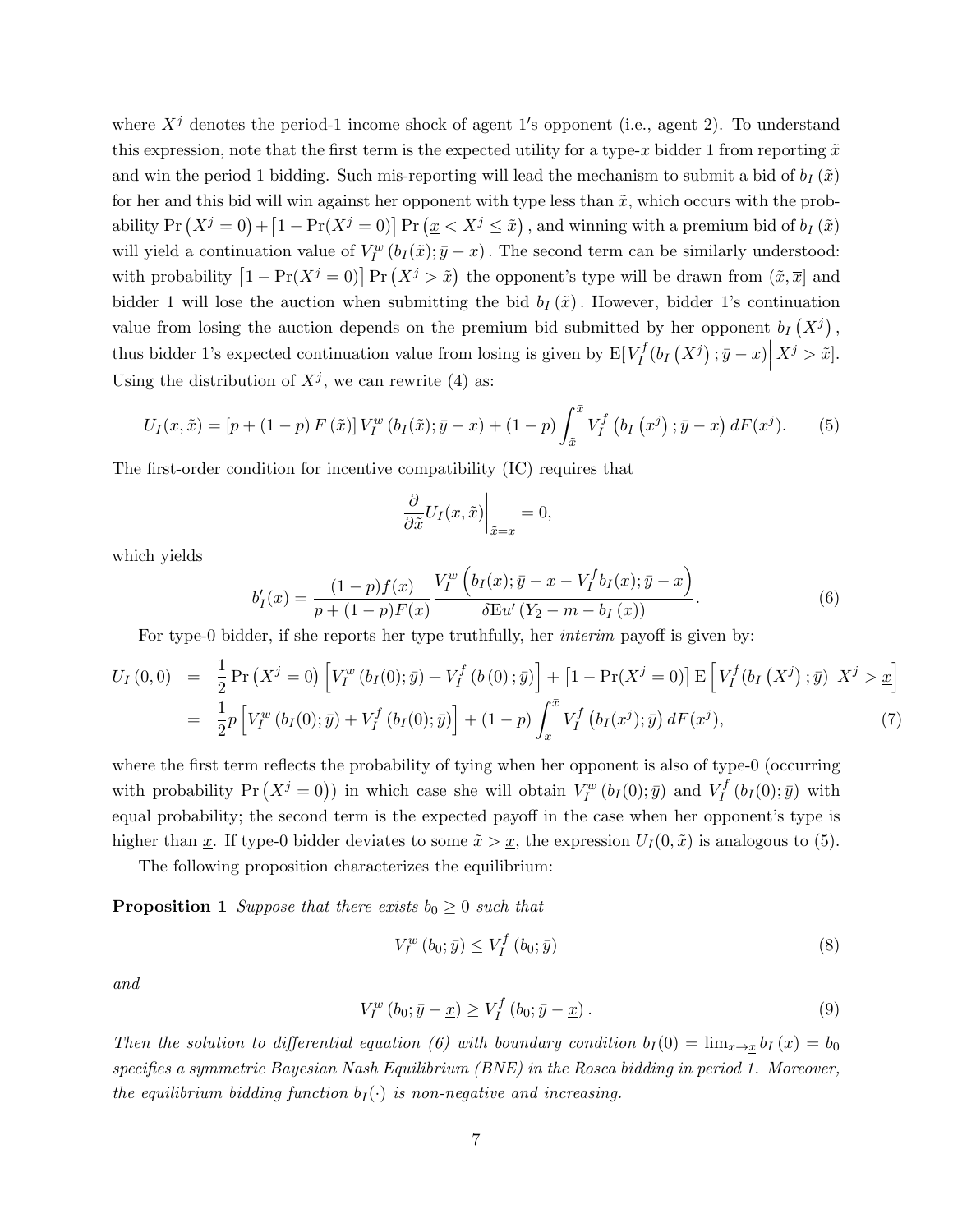Condition  $(8)$  means that the agent without shocks prefers not to win with bid  $b<sub>0</sub>$ ; while condition (9) means that the agent with the smallest negative shock prefers to win with bid  $b_0$ . In particular, when  $x = 0$ , the two conditions (8) and (9) collapse into one, namely, there is a  $b_0 \ge 0$  such that:

$$
V_I^w(b_0; \bar{y}) = V_I^f(b_0; \bar{y}).
$$
\n(10)

#### 3.1.2 Welfare Evaluations

The ex ante welfare gain from participating in a Rosca with size m relative to no Rosca participation, denoted by  $\Delta W_I(m)$ , is given by:

$$
\Delta W_I(m) = p\Delta U_I(0; m) + (1 - p)\mathbb{E}\left[\Delta U_I(X; m)| X > \underline{x}\right],\tag{11}
$$

where

$$
\Delta U_I(x; m) = U_I(x, x) - V_I^n(\bar{y} - x)
$$

is the interim welfare gain of type-x bidder from participating in the Rosca relative to no participation.<sup>11</sup>

**Proposition 2** If there is no access to a credit market and  $0 < \delta < u'(\bar{y})/ \text{Eu}'(Y_2)$ , then

$$
\left. \frac{d\Delta W_I\left( m\right) }{dm}\right|_{m=0}>0.
$$

An immediate corollary of Proposition 2 is that a Rosca with an optimally chosen size  $m^* > 0$ can improve the participants' ex ante welfare. The intuition for the ex ante welfare gain from a Rosca is as follows. The potential benefit from Rosca is to smooth the income risk by transferring money m from the higher income state to the lower one. Taking  $p = 0$  as an example, the potential benefit from participating in Rosca of size  $m$  in the first period is:

$$
\int_{\underline{x}}^{\bar{x}} F(x)u(\bar{y} - x + m)dF(x) + \int_{\underline{x}}^{\bar{x}} [1 - F(x)]u(\bar{y} - x - m)dF(x) - \int_{0}^{\bar{x}} u(\bar{y} - x)dF(x), \qquad (12)
$$

where, if we recall the explanation underlying (4), the first term is the expected first period's utility if she wins (with probability  $F(x)$ , she gets utility  $u(\bar{y} - x + m)$ ), the second term is the expected first period's utility if she loses (with probability  $1 - F(x)$ , she gets utility  $u(\bar{y} - x - m)$ ), and the third term is the expected utility without Rosca participation. The marginal potential benefits from Rosca in the first period, at m sufficiently close to 0, can be obtained by taking derivative of  $(12)$  with respect to m, and is given by:

$$
\int_{\underline{x}}^{\overline{x}} u'(\overline{y}-x)dF(x)^2 - \int_{\underline{x}}^{\overline{x}} u'(\overline{y}-x)dF(x) > 0,
$$

<sup>&</sup>lt;sup>11</sup>Recall that  $U_I(x, x)$  as given by Eq. (5) is type-x agent's expected welfare from participating in a Rosca with size m, and  $V_I^n(\bar{y}-x)$  as given by Eq. (1) is type-x agent's expected welfare with no Rosca participation.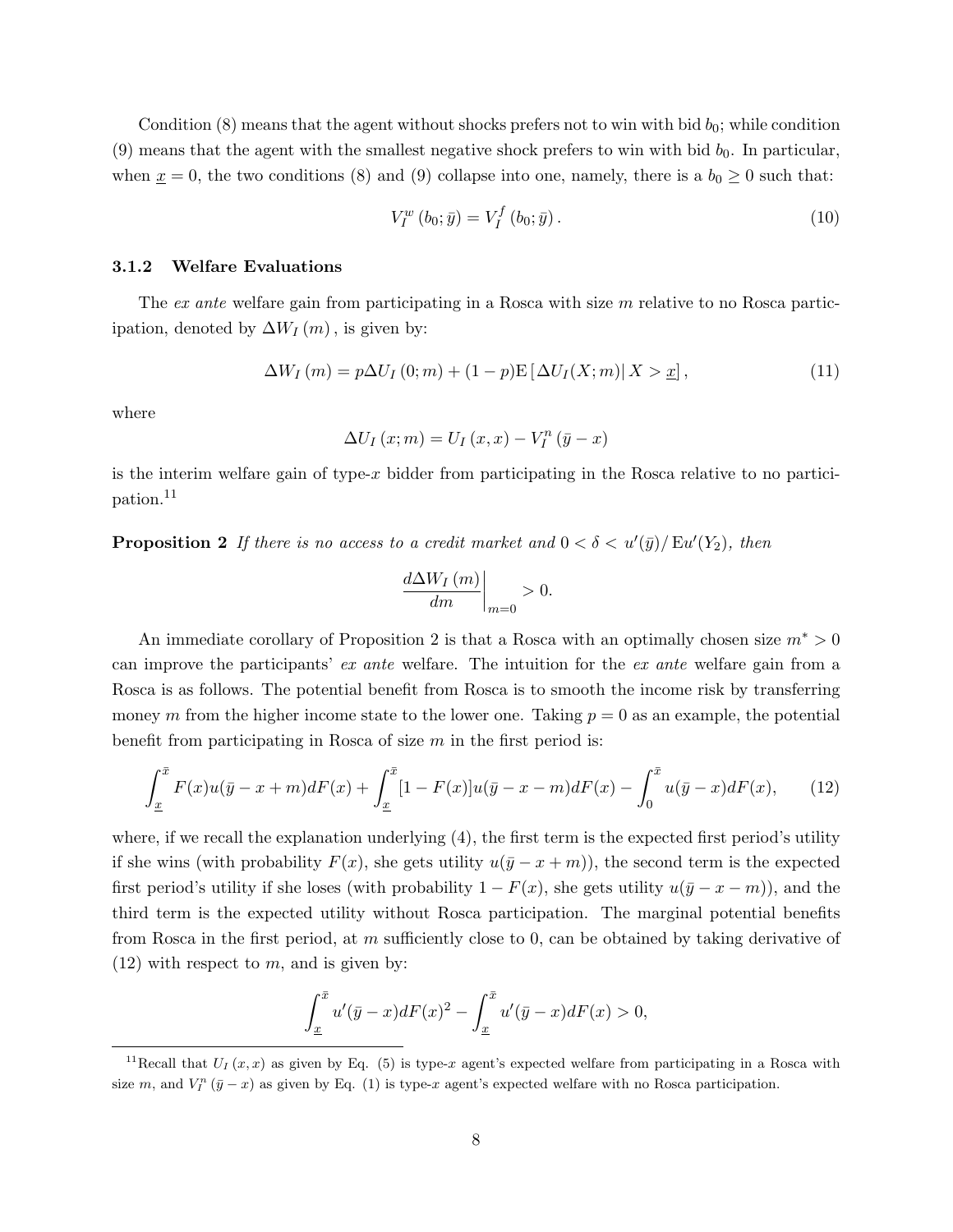which is the difference between the expectation of the first-order statistic of marginal utility and the expected marginal utility.

However, there are potential costs from Rosca in the second period. The second period's ex ante expected utility gain (or loss) from Rosca is given by

$$
\int_{\underline{x}}^{\overline{x}} \left[ F(x) \delta \mathrm{Eu} \left( Y_2 - m - b_I(x) \right) \right] dF(x) + \int_{\underline{x}}^{\overline{x}} \left[ \int_x^{\overline{x}} \delta \mathrm{Eu} \left( Y_2 + m + b_I(x^j) \right) dF(x^j) \right] dF(x) - \delta \mathrm{Eu}(Y_2)
$$
\n
$$
= \int_{\underline{x}}^{\overline{x}} F(x) \left[ \delta \mathrm{Eu} \left( Y_2 - m - b_I(x) \right) + \delta \mathrm{Eu} \left( Y_2 + m + b_I(x) \right) \right] dF(x) - \delta \mathrm{Eu}(Y_2), \tag{13}
$$

where the first term in the first line is the expected second period's utility if she wins (with probability  $F(x)$ , she gets discounted expected utility  $\delta \mathcal{E} u(Y_2 - m - b_I(x))$ , the second term is the expected second period's utility if she loses (with probability  $1 - F(x)$ , she gets discounted conditional expected utility  $\int_x^{\bar{x}} \delta \mathbf{E} u (Y_2 + m + b_I(x^j)) dF(x^j) / [1 - F(x)]$ , and the third term is the expected utility without participating Rosca; and the equality follows from an integration by parts. By the concavity of  $u(\cdot)$ , the second period's expected utility gain is always negative for any  $m > 0$ , which reflects the cost due to the extra second-period consumption volatility when participating in the Rosca, since both the allocation and the amount of the money pot are random depending on the opponent's first period income shock realization. The bigger the size, the higher the volatility. The expected marginal cost from Rosca in the second period, at  $m$  close to 0, is zero:

$$
\frac{d}{dm}\left[\int_{\underline{x}}^{\overline{x}} F(x)[\delta \mathcal{E}u(Y_2 - m - b_I(x) + \delta \mathcal{E}u(Y_2 + m + b_I(x))]dF(x)\right]\bigg|_{m=0} = 0.
$$

Therefore, the ex ante welfare gain is positive for a Rosca with optimal size  $m^* > 0$  as Proposition 2 shows.

#### 3.2 Case II: Rosca and a Perfect Formal Credit Market

Now we consider the other extreme case where Rosca participants can borrow and lend at an interest  $r > 0$  in a perfect formal credit market, and examine whether Rosca may still improve participants' welfare. We show that having access to a perfect formal credit market will crowd out the role of Rosca.

#### 3.2.1 Indirect Utility

First, we derive the indirect utility of a representative agent. With a perfect credit market where the interest rates  $r_b = r_s = r$ , given the first period's income  $y_1$ , a representative agent's problem is

$$
V(y_1; r) \equiv \max_{\{c_1\}} \left[ u(c_1) + \delta \mathcal{E} u \left( \frac{y_1 + \rho Y_2 - c_1}{\rho} \right) \right],\tag{14}
$$

where  $\rho \equiv 1/(1+r)$ .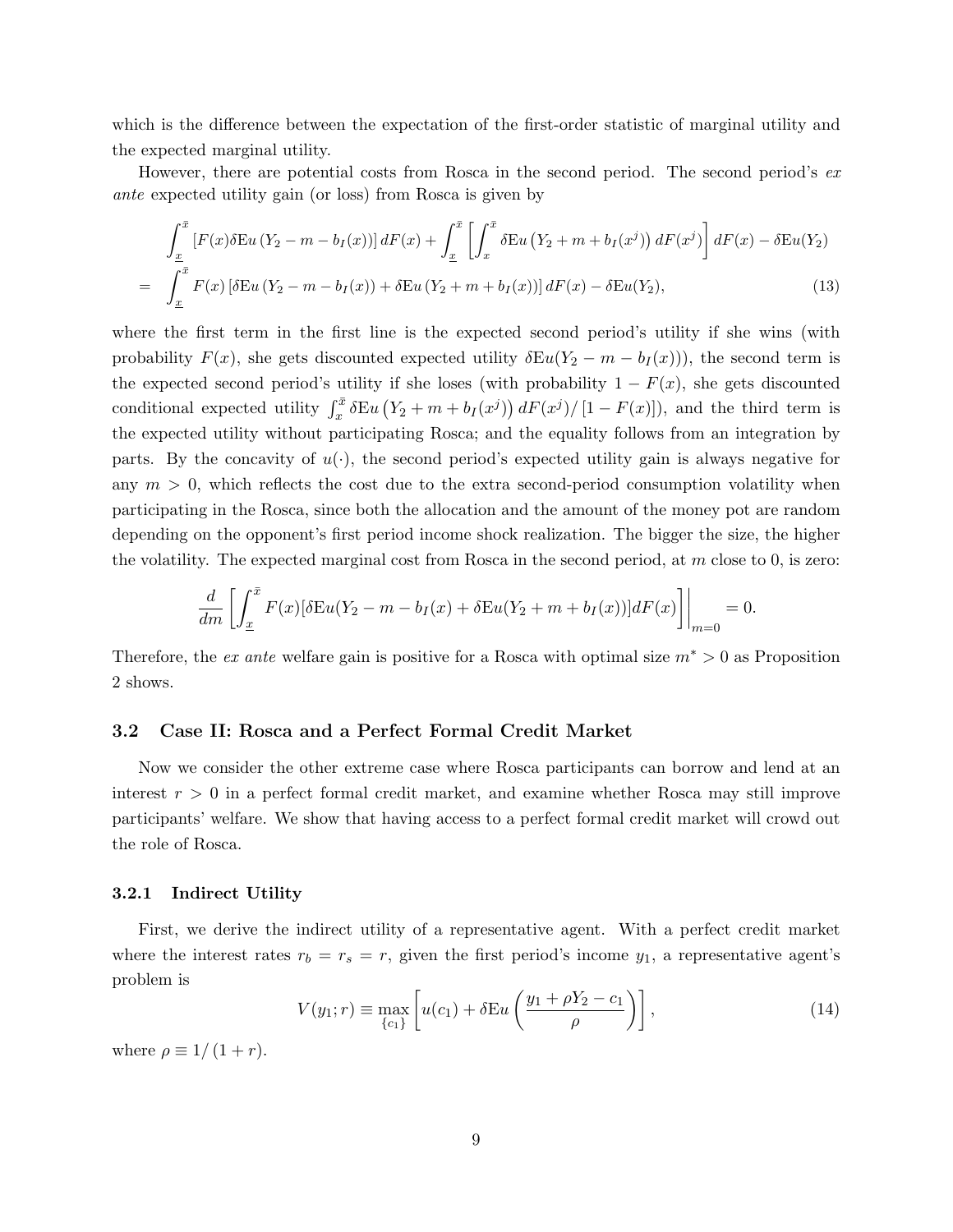The value function  $V(\cdot; r)$  can be shown to be increasing and concave.<sup>12</sup> Without participating in a Rosca, the agent's utility is given by

$$
V_{II}^n(y_1; r) = V(y_1; r). \tag{15}
$$

Note that under a perfect credit market, a Rosca with size m and winning bid  $b_{II}(x)$ , depending on the winner's realized shock  $x$ , is equivalent to a transfer (in net present value) of:

$$
T(x) = \rho[mr - b_{II}(x)] \tag{16}
$$

from the loser to the winner. Therefore, the winner's indirect utility is given by

$$
V_{II}^{w}(b_{II}(x); \bar{y} - x, r) = V(\bar{y} - x + T(x); r), \qquad (17)
$$

and the loser's (random) indirect utility, depending on the winner's income-shock  $X^j$ , is given by

$$
V_{II}^{f}(b_{II}(X^{j}); \bar{y} - x, r) = V(\bar{y} - x - T(X^{j}); r).
$$
\n(18)

In what follows, we use these indirect utilities to derive the bidding strategy and then evaluate the social welfare.

#### 3.2.2 An Impossibility Result

Using strategies similar to those in the derivation of expression (5), and plugging in indirect utilities  $V_{II}^w$  and  $V_{II}^f$  as given by (17) and (18), we can derive the expected utility for agent 1 of type  $x > x$  from reporting  $\tilde{x} > x$  as follows:

$$
U_{II}(x, \tilde{x}; r) = [p + (1 - p)F(\tilde{x})]V(\bar{y} - x + T(\tilde{x}); r) + (1 - p)\int_{\tilde{x}}^{\bar{x}} V(\bar{y} - x - T(x^j); r)dF(x^j), \tag{19}
$$

where the explanation of each term is similar to  $(5)$  and is thus omitted here. The first order condition for optimal strategy must satisfy  $\frac{\partial}{\partial \tilde{x}} U_{II}(x, \tilde{x}; r)\big|_{\tilde{x}=x} = 0$ , thus we obtain

$$
T'(x) = -\frac{(1-p)f(x)}{p+(1-p)F(x)} \frac{V(\bar{y}-x+T(x);r) - V(\bar{y}-x-T(x);r)}{\frac{\partial}{\partial y}V(\bar{y}-x+T(x);r)}.
$$
(20)

Since  $T(\cdot) \geq 0$ , it follows immediately  $T'(\cdot) \leq 0$ , i.e., the transfer is decreasing in income shock.

For  $x = 0$ ,  $U_{II}(0,0; r)$  is similar to (7) with  $V_I^w$  and  $V_I^f$  $V_I^f$  replaced by  $V_{II}^w$  and  $V_{II}^f$  respectively.

We can prove the following result regarding the social welfare in the presence of a perfect formal credit market:

Proposition 3 If there is a perfect credit market, then Rosca cannot improve the ex ante welfare.

 $12$ This is a special case of Lemma 1 in Section 4 where the formal statement and proof are provided.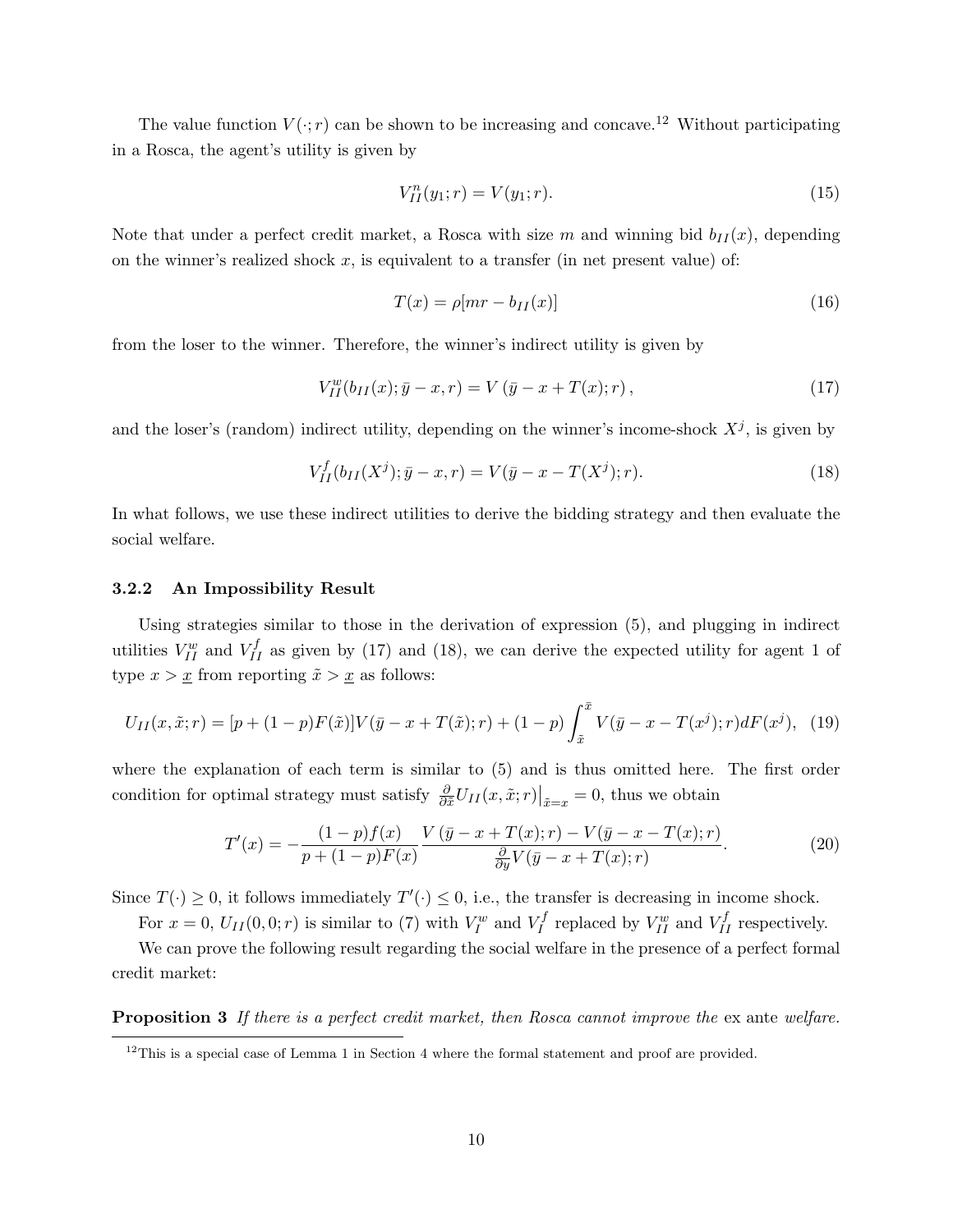Propositions 2 and 3 for the two benchmark cases help to identify the key properties of Rosca that are important in understanding its interactions with formal credit markets. There are two competing effects from having access to formal credit markets. On the positive side, having access to formal financial markets can potentially improve individuals' welfare over the immediate outcome of the Rosca bidding. To see this, we note that, if access to a credit market is available, the loser of the Rosca bidding could achieve a higher expected utility by utilizing the credit market, specifically, she receives:

$$
\max_{\{c_1\}} \left[ u(c_1) + \delta \mathcal{E} u \left( \frac{y_1 - m + \rho \left( Y_2 + m + \hat{b} \right) - c_1}{\rho} \right) \right] \geq u(y_1 - m) + \delta \mathcal{E} u \left( Y_2 + m + \hat{b} \right),
$$

where the right hand side is the loser's utility without access to the credit market. Similarly, the winner could also be better off by utilizing the formal credit market in response to the Rosca winning.

However, the above potential benefit changes the incentive structure because the presence of formal credit opportunities invites incentives for arbitrage, making it more difficult to satisfy the incentive compatibility constraint in Rosca bidding. Recall from (16) that Rosca is equivalent to a transfer of first-period income from the loser to the winner, with the expected net transfer  $\pi(\cdot)$ given by

$$
\pi(x) \equiv \begin{cases} \frac{1}{2} pT(0) - \left[ \frac{1}{2} pT(0) + (1-p) \int_{\underline{x}}^{\overline{x}} T(x^j) dF(x^j) \right] & \text{if } x = 0, \\ [p + (1-p)F(x)]T(x) - (1-p) \int_{\underline{x}}^{\overline{x}} T(x^j) dF(x^j) & \text{if } x > \underline{x}, \end{cases}
$$

where in each case the first term is the expected in-transfer (conditional on her winning the auction) and the second term is the expected out-transfer (conditional on her losing the auction). By Jensen's inequality, we know that for all  $x$ ,

$$
U_{II}(x,x;r) \le V(\bar{y}-x+\pi(x);r),\tag{21}
$$

where for type  $x > \underline{x}$ ,  $U_{II}(x, x; r)$  is the *interim* utility defined as in (19), with  $\tilde{x}$  replaced by x and for type  $x = 0$ ,  $U_{II}(0,0; r)$  is similar to (7) with  $V_I^w$  and  $V_I^f$  $V_I^f$  replaced by  $V_{II}^w$  and  $V_{II}^f$  respectively. The interpretation is that the transfer mechanism underlying the Rosca is no better than just giving an expected net transfer  $\pi(\cdot)$  to the participant due to the concavity of  $V(\cdot;r)$ . Note that the incentive compatibility also requires

$$
U_{II}(x,x;r) \ge U_{II}(x,\bar{x};r) = V(\bar{y}-x+T(\bar{x});r) \ge V(\bar{y}-x;r),
$$
\n(22)

since it is feasible for a bidder to submit the highest bid  $b(\bar{x}) \leq mr$  by which she can ensure herself an interim utility no less than  $V(\bar{y} - x; r)$ . Inequalities (21) and (22) imply that, for all x, we must have  $V(\bar{y} - x + \pi(x); r) \ge V(\bar{y} - x; r)$ , which in turn implies that  $\pi(x) \ge 0$ , for all x. The conflicts then arise from the fact that the budget balance constraint  $E\pi(X) = 0$  does not allow for  $\pi(X) > 0$  with a positive probability given  $\pi(\cdot)$  is nonnegative. Therefore, the only possibility is  $\pi(\cdot) \equiv 0$ . Then  $EU_{II}(X,X; r) \leq EV_{II}^n(\bar{y}-X; r)$ , which implies that there is no Rosca that is both incentive compatible and ex ante welfare improving, in contrast to Proposition 2 where Rosca is ex ante beneficial.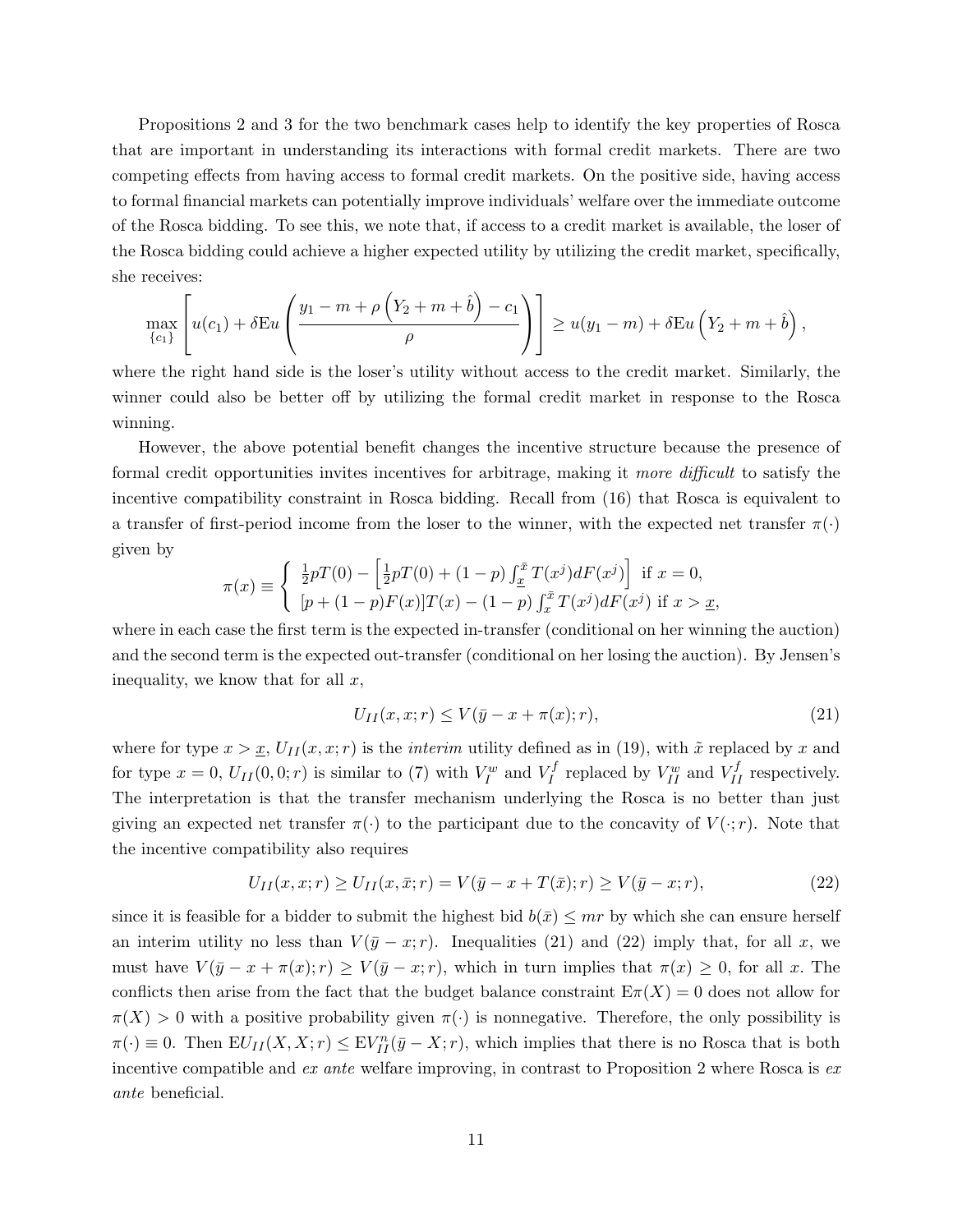## 4 Rosca with Imperfect Credit Market

In this section, we consider an imperfect formal credit market where the individuals are allowed to borrow and save, but the borrowing interest rate  $r_b$  is greater than the saving interest rate  $r_s$ . As described in Table 1 we refer to this as Case III.

#### 4.1 The Case without Rosca

Without Rosca, the problem for a representative agent with income  $y_1$  is:

$$
V_{III}^{n}(y_1; r_b, r_s) \equiv \max_{\{c_1, C_2\}} [u(c_1) + \delta \mathcal{E}u(C_2)] \tag{23}
$$

s.t. 
$$
c_1 + \rho_s C_2 \leq y_1 + \rho_s Y_2,
$$
 (24)

$$
c_1 + \rho_b C_2 \leq y_1 + \rho_b Y_2,\tag{25}
$$

where  $\rho_s \equiv 1/(1 + r_s)$  and  $\rho_b \equiv 1/(1 + r_b)$ , and (24) and (25) are the budget constraints for a saver and a borrower respectively.<sup>13</sup>

We can obtain several useful properties regarding the value function  $V_{III}^n(y_1; r_b, r_s)$  and optimal consumption policy  $c_1^*(y_1; r_b, r_s)$  for Problem (23):

Lemma 1 *[Properties of*  $V^n_{III}$  $(\cdot;r_b,r_s)$  *and*  $c_1^*(\cdot;r_b,r_s)]$ 

- (i) The value function  $V_{III}^n(\cdot; r_b, r_s)$  is continuous, differentiable, increasing and concave in  $y_1$ ;
- (ii) The optimal consumption policy  $c_1^*(\cdot; r_b, r_s)$  is increasing in  $y_1$ ;
- (iii)  $y_1 c_1^*(y_1; r_b, r_s)$  is increasing in  $y_1$ .

Lemma 1 generalizes the standard result on the intertemporal consumption with linear budget constraint. In particular, Part (iii) says that if an agent with income  $y_1$  is a borrower, then for an agent with income less than  $y_1$ , she must borrow more. Also if an income- $y_1$  agent is a saver, then for an agent with income more than  $y_1$ , she must save more. As we will see below, Lemma 1 is useful in terms of assessing the social welfare and delineating a Rosca participant's role (saver or borrower) in the presence of an imperfect credit market.

# 4.2 Rosca, Indirect Value Functions and the Interaction with an Imperfect Credit Market

Now suppose that there is a Rosca with size  $m$  in addition to the access to an imperfect credit market. The value of bidder 1 with income  $y_1$  from winning the auction to access the pot at the end

<sup>&</sup>lt;sup>13</sup>The two constraints (24) and (25) are equivalent to the constraint  $C_2 \le Y_2 + \min\{\frac{y_1 - c_1}{\rho_s}, \frac{y_1 - c_1}{\rho_b}\}\.$  We write it as two explicit constraints, (24) for a saver and (25) for a borrower, to facilitate the application of the Lagrangian approach.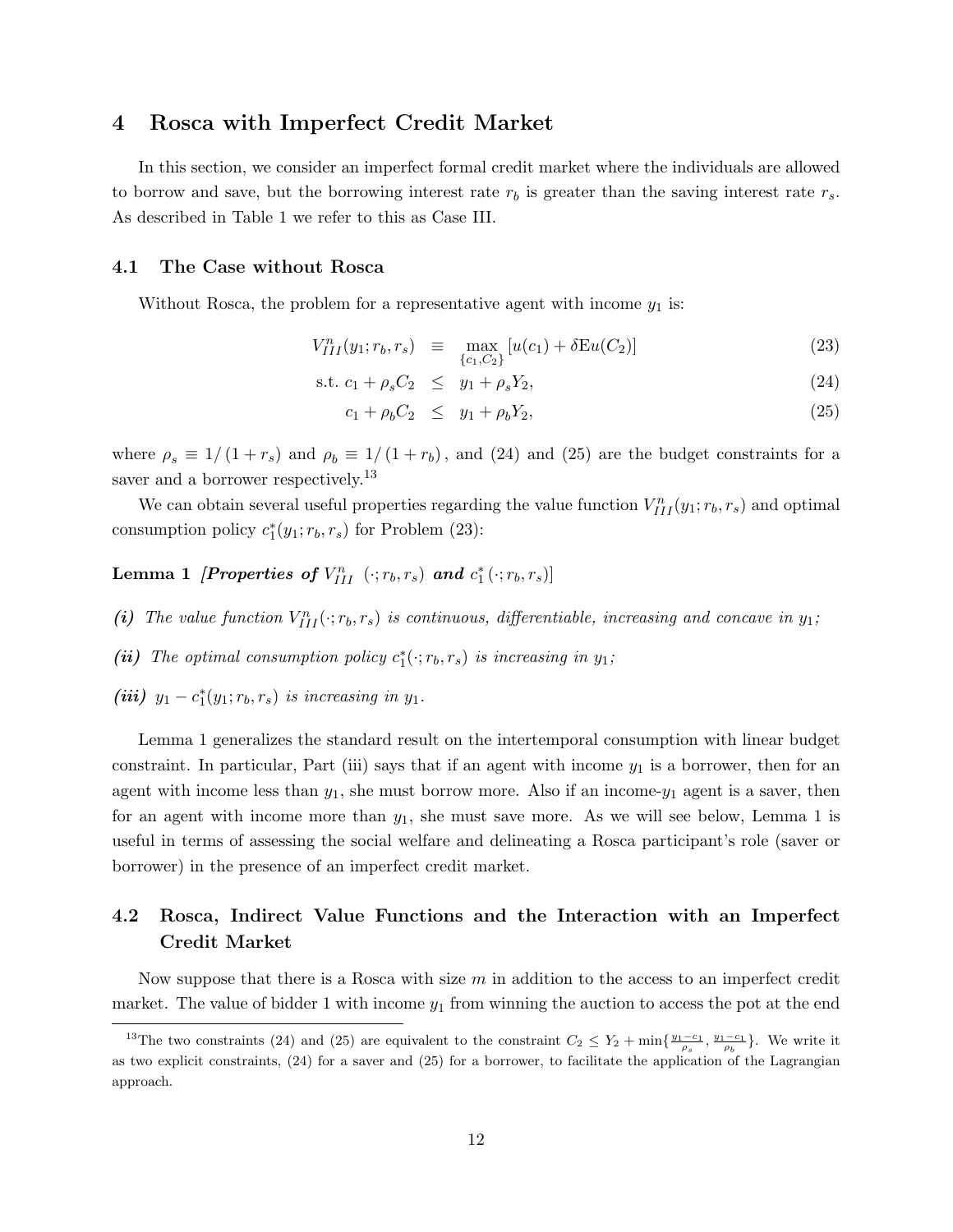of period 1 with a premium bid of b, denoted by  $V_{III}^w(b; y_1, r_b, r_s)$ , is the solution to the following problem of consumption and saving:

$$
V_{III}^{w} (b; y_1, r_b, r_s) \equiv \max_{\{c_1, C_2\}} [u(c_1) + \delta \mathcal{E} u(C_2)] \tag{26}
$$

s.t. 
$$
c_1 + \rho_s C_2 \leq y_1 + m + \rho_s (Y_2 - m - b),
$$
 (27)

$$
c_1 + \rho_b C_2 \leq y_1 + m + \rho_b (Y_2 - m - b), \tag{28}
$$

where in constraints (27) and (28), the first period's income  $y_1 + m$  reflects her access to the additional amount m from winning the auction, and the second period's income  $Y_2 - m - b$  reflects her paying additional premium  $b$  in excess of the normal Rosca payment  $m$  in the second period.

Similarly, the value of bidder 1 with income  $y_1$  from losing the period 1 auction while her opponent wins with a premium bid of  $\hat{b}$ , denoted by  $V_{III}^f(\hat{b}; y_1, r_b, r_s)$ , is the solution to the following problem of consumption and saving:

$$
V_{III}^{f}\left(\hat{b}; y_1, r_b, r_s\right) \equiv \max_{\{c_1, C_2\}} [u(c_1) + \delta \mathcal{E}u(C_2)] \tag{29}
$$

s.t. 
$$
c_1 + \rho_s C_2 \leq y_1 - m + \rho_s (Y_2 + m + \hat{b}),
$$
 (30)

$$
c_1 + \rho_b C_2 \leq y_1 - m + \rho_b (Y_2 + m + \hat{b}) \tag{31}
$$

where in constraints (30) and (31), the first period's income  $y_1 - m$  reflects the fact that bidder 1 has to contribute m to the pot because she loses the bidding, and the second period's income  $Y_2 + m + \hat{b}$  shows that she gets back m and the promised premium of  $\hat{b}$  from her opponent in period 2.

We now discuss how losing or winning the money pot in the period-1 Rosca auction changes the participant's role of being a borrower or a saver in the credit market. Recall that  $c_1^*(y_1; r_b, r_s)$ , introduced in Lemma 1, is the optimal consumption in period one without Rosca. And let  $c_1^{*w}(y_1, b; r_b, r_s)$ be the Rosca winner's optimal consumption in period 1, when her income is  $y_1$  and the winning bid is b, i.e., the solution to Problem (26); and let  $c_1^{*f}$  $i_1^{*f}(y_1, \hat{b}; r_b, r_s)$  be the counterpart of the loser when her opponent's winning bid is  $b$ , i.e., the solution to Problem  $(29)$ . We have the following important observations:

#### Lemma 2 [Properties of Consumption/Saving Decisions for Rosca Winners and Losers]

- (i) If  $y_1 m \geq c_1^*(y_1; r_b, r_s)$ , then  $V_{III}^f(\hat{b}; y_1, r_b, r_s) \geq V_{III}^n(y_1; r_b, r_s) \geq V_{III}^w(\hat{b}; y_1, r_b, r_s)$  and  $y_1$  $m \geq c_1^{*f}$  $i_1^{*f}(y_1, \hat{b}; r_b, r_s)$  for any  $\hat{b} \in [mr_s, mr_b];$
- (ii) If  $c_1^*(y_1; r_b, r_s) \geq m + y_1$ , then  $V_{III}^w(b; y_1, r_b, r_s) \geq V_{III}^n(y_1; r_b, r_s) \geq V_{III}^f(b; y_1, r_b, r_s)$  and  $c_1^{*w}(y_1, b; r_b, r_s) \ge y_1 + m$  for any  $b \in [mr_s, mr_b]$ .

The intuition behind Lemma 2 can be stated as follows. Part (i) says that, for a saver in the absence of the Rosca (which is implied by  $y_1 - m \geq c_1^*(y_1; r_b, r_s)$ ), if she saves money in the credit market, she receives a saving interest rate  $r_s$ ; but if she contributes money through Rosca given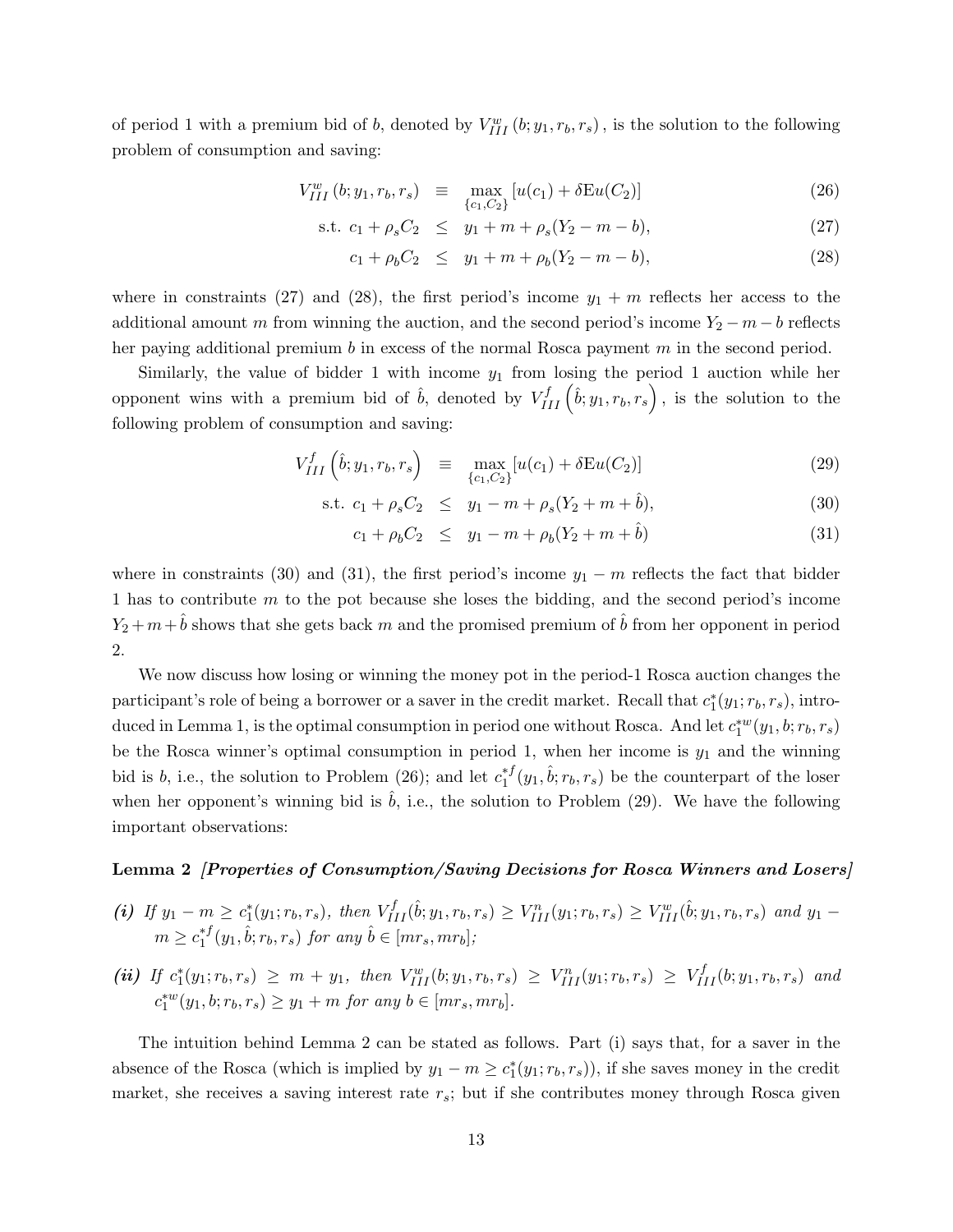her opponent's bid  $\tilde{b} \in [mr_s, mr_b]$ , the implicit interest rate is higher than  $r_s$  and thus she is better off with the Rosca. Similarly, Part (ii) says that, for a borrower in the absence of Rosca (which is implied by  $c_1^*(y_1; r_b, r_s) \geq m + y_1$ , if she borrows money from the credit market, she would have to pay a borrowing interest rate  $r_b$ ; but if she can get the money through winning the Rosca bidding with any bid  $b \in [mr_s, mr_b]$ , her implicit borrowing interest rate is lower and thus she is better off with Rosca. Lemma 2 establishes a link between the agents' roles in the credit market before and after Rosca participation. We will use Lemma 2 to solve the Rosca bidding equilibrium when the size of Rosca is properly chosen.

#### 4.3 Bidding Equilibrium and Welfare Analysis

Now we characterize the bidding equilibrium of Rosca with size  $m$ . Similar to formula (4), the expected utility for bidder 1 of type-x  $(x > x)$  from reporting type  $\tilde{x}$   $(\tilde{x} > x)$  is given by:

$$
U_{III}(x, \tilde{x}; r_b, r_s) = \left\{ \Pr\left(X^j = 0\right) + \left[1 - \Pr(X^j = 0)\right] \Pr\left(\underline{x} < X^j \leq \tilde{x}\right) \right\} V_{III}^w\left(b_{III}(\tilde{x}); \bar{y} - x, r_b, r_s\right) + \left[1 - \Pr(X^j = 0)\right] \Pr\left(X^j > \tilde{x}\right) \mathbb{E}\left[V_{III}^f\left(b_{III}\left(X^j\right); \bar{y} - x, r_b, r_s\right) \middle| X^j > \tilde{x}\right],\tag{32}
$$

where  $V_{III}^{w} (b_{III}(\tilde{x}); \bar{y} - x, r_b, r_s)$  and  $V_{III}^{f} (b_{III} (X^j); \bar{y} - x, r_b, r_s)$  are defined as in (26) and (29), respectively.

The explanation of  $(32)$  is similar to  $(4)$ . Using the distribution of X, we rewrite  $(32)$  as:

$$
U_{III}(x, \tilde{x}; r_b, r_s) = [p + (1 - p)F(\tilde{x})] V_{III}^w (b_{III}(\tilde{x}); \bar{y} - x, r_b, r_s)
$$

$$
+ (1 - p) \int_{\tilde{x}}^{\bar{x}} V_{III}^f (b_{III}(x^j); \bar{y} - x, r_b, r_s) dF(x^j).
$$
(33)

Note that Lemma 1 implies that  $V_{III}^w(\cdot; \bar{y} - x, r_b, r_s)$  and  $V_{III}^f(\cdot; \bar{y} - x, r_b, r_s)$  are differentiable. Using the same technique used to derive (6), the equilibrium bidding function  $b_{III}(\cdot)$  must satisfy:

$$
b'_{III}(x) = -\frac{(1-p)f(x)}{p+(1-p)F(x)} \frac{V_{III}^w(b_{III}(x); \bar{y}-x, r_b, r_s) - V_{III}^f(b_{III}(x); \bar{y}-x, r_b, r_s)}{\frac{\partial V_{III}^w(b_{III}(x); \bar{y}-x, r_b, r_s)}{\partial b}}.
$$
(34)

We should point out that equation (34) only specifies the necessary first-order condition. We need some technical conditions to insure the global optimality of  $b_{III}(\cdot)$  as characterized by (34). First, we see from (34) that, to ensure that  $b_{III}(\cdot)$  is monotonically increasing, any type-x agent needs to be better off being a winner of in the period-1 Rosca bidding with a bid  $b_{III}(x)$  than being a loser with the same bid from her opponent. To guarantee this, we need to impose some restrictions on the size of the Rosca  $m$ , namely  $m$  can not be too large: if  $m$  is too large, it is possible that the winner of the Rosca bidding ends being a saver, while the loser ends up being a borrower, causing a violation of the monotonicity of  $b_{III}(\cdot)$ . It turns out that a sufficient condition is that the Rosca size  $m > 0$  is bounded above by  $\overline{m}(r_b, r_s)$  as given by:<sup>14</sup>

$$
m \leq \overline{m}(r_b, r_s) \equiv \min\{c_1^*(\bar{y} - \underline{x}; r_b, r_s) - (\bar{y} - \underline{x}), \bar{y} - c_1^*(\bar{y}; r_b, r_s)\}.
$$
 (35)

$$
u'(\bar{y}) < \delta(1+r_s)Eu'(Y_2) \text{ and } u'(\bar{y}-\underline{x}) > \delta(1+r_b)Eu'(Y_2).
$$

<sup>&</sup>lt;sup>14</sup>The existence of  $\bar{m}(r_b, r_s)$  is in turn guaranteed by: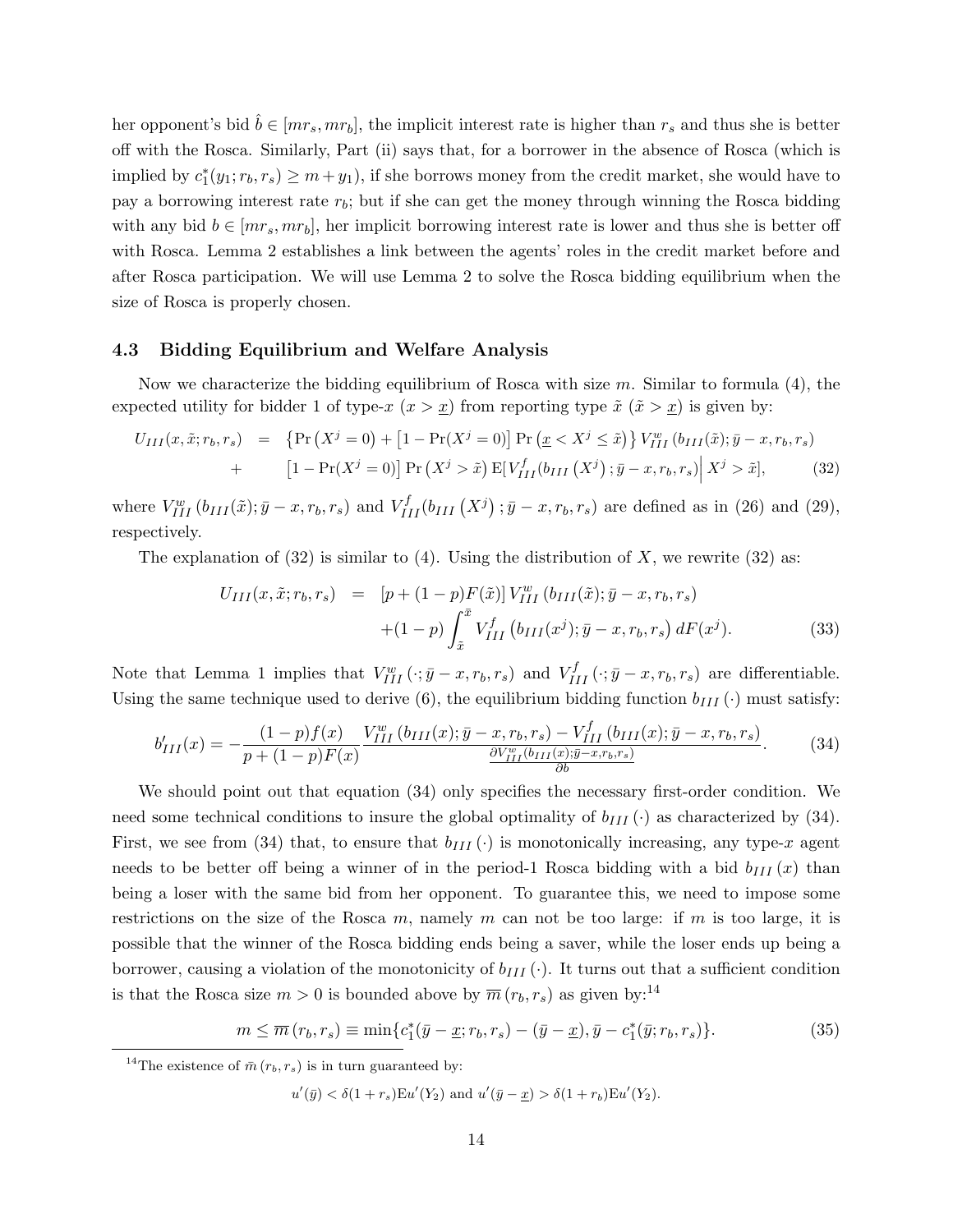By Lemma 2, if  $m \leq \bar{y} - c_1^*(\bar{y}; r_b, r_s)$ , then the type-0 bidder will not be a borrower regardless of her wining or losing the auction; and if  $m \leq c_1^*(\bar{y} - \underline{x}; r_b, r_s) - (\bar{y} - \underline{x})$ , then the type- $\underline{x}$  bidder will not be a saver regardless of her wining or losing the auction. Second, we also need a technical condition that the utility function has weakly decreasing absolute risk aversion and  $u''''(.) \geq 0$ , where the latter implies increasing absolute prudence.<sup>15</sup>

**Lemma 3** Consider an imperfect credit market with borrowing and saving interest rate  $r_b$  and  $r_s$ respectively, with  $0 \leq r_s < r_b$ . Suppose that  $u(\cdot)$  has weakly decreasing absolute risk aversion and that  $u'''' \geq 0$ , and the size of Rosca m is bounded by  $\bar{m}(r_b, r_s)$  as given by (35), then there exists a bidding equilibrium in period-1 Rosca auction such that:

(i)  $b_{III}(0) = mr_s;$ 

(ii) for type  $x > x$ ,  $b_{III}(x)$  is characterized by the differential equation

$$
b'_{III}(x) = \frac{(1-p)f(x)}{p+(1-p)F(x)} \frac{V(\bar{y}-x+\rho_b(mr_b-b_{III}(x);r_b)-V(\bar{y}-x-\rho_b(mr_b-b_{III}(x));r_b)}{\rho_b V'(\bar{y}-x+\rho_b(mr_b-b_{III}(x));r_b)},
$$
(36)

with an initial condition  $b_{III}(\underline{x}) = mr_s$ , where  $V(\cdot;r)$  is defined as in (14) and  $V'(y_1;r)$ denotes its derivative with respect to  $y_1$ .

If the equilibrium is characterized by Lemma 3, the welfare property is given by:

**Proposition 4** Assume  $r_b > r_s \geq 0$  and that the conditions for Lemma 3 hold. Then under the equilibrium bidding strategy specified in Lemma 3, Rosca improves participants' ex ante welfare.

The key observation here is that the interest rate gap limits the agents' arbitrage between Rosca and the credit market. With the gap between the borrowing and saving interest rates, a saver will be self-disciplined to submit a bid with an implied interest rate lower than the saving interest rate in the credit market. In equilibrium, the borrower will realize that the saver will not bid higher than the saving interest rate, and thus may submit a bid with an implied interest rate lower than the borrowing interest rate. Since the bids are between the two credit market interest rates, both saver and borrower are better off. In the Corollary 1 below, we explicitly characterize the bidding equilibrium for the case of Constant Absolute Risk Aversion (CARA) utility functions:

**Corollary 1** Under the CARA utility function  $u(c) = \left[1 - \exp(-\beta c)\right]/\beta$ , the equilibrium bidding function is given by:

$$
b_{III}(x) = \begin{cases} mr_s, & if x = 0\\ mr_b + \left(\frac{2+r_b}{2\beta}\right) \ln\left\{1 - \left[1 - \exp\left(-\frac{2\beta m(r_b - r_s)}{2+r_b}\right)\right] \left[\frac{p}{p + (1-p)F(x)}\right]^2\right\}, & if x > \underline{x}, \end{cases}
$$
(37)

Under the above condition, the agent with no income shock will be a saver, i.e.,  $\bar{y} > c_1^*(\bar{y}; r_b, r_s)$ , and the agent with the income shok  $\underline{x}$  will be a borrower, i.e.,  $c_1^*(\overline{y} - \underline{x}; r_b, r_s) > (\overline{y} - \underline{x})$ .

<sup>&</sup>lt;sup>15</sup>In a seminal paper, Kimball (1990) shows that the intensity of saving also depends on the absolute prudence  $\gamma(\cdot) \equiv -\frac{u'''(\cdot)}{u''(\cdot)}$ . He shows that the assumption  $u''''(\cdot) \ge 0$  implies that the absolute prudence  $\gamma(\cdot)$  is increasing.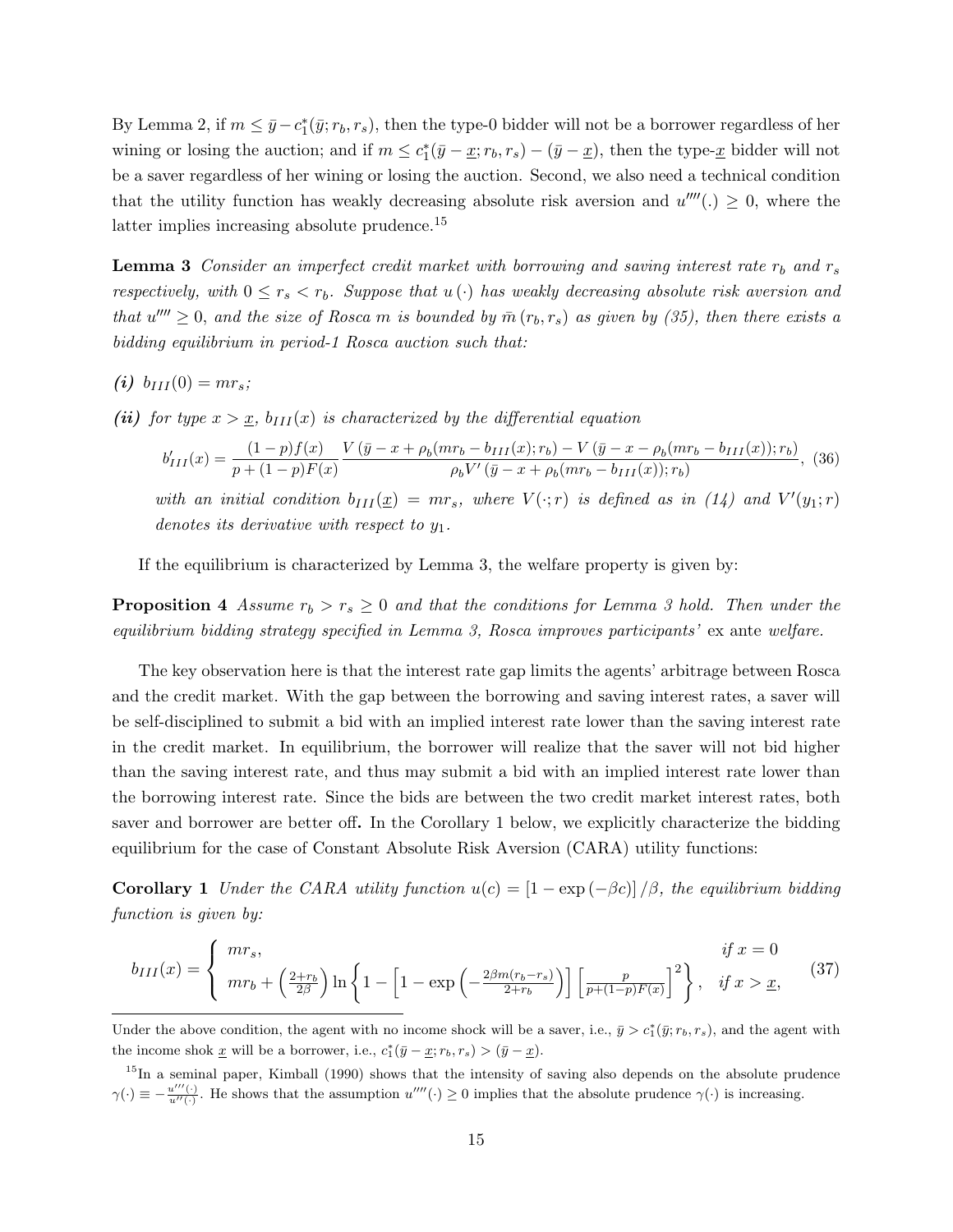where Rosca size m is bounded by

$$
\overline{m}(r_b, r_s) = \min\left\{\frac{1}{2+r_b} \left(-\frac{\ln[(1+r_b)\delta\mathrm{E}\exp(-\beta Y_2)]}{\beta} - (\bar{y}-\underline{x})\right), \frac{1}{2+r_s} \left(\bar{y} + \frac{\ln[(1+r_s)\delta\mathrm{E}\exp(-\beta Y_2)]}{\beta}\right)\right\}.
$$
\n(38)

## 5 Welfare Comparisons

In the previous sections, we have investigated the possibility for Rosca to improve the welfare, under a variety of credit market conditions. Now we discuss the change of welfare when credit market conditions improve. In the absence of Rosca, it is straightforward to show that, for any  $y_1$ , the following inequalities hold:

$$
V_I^n(y_1) \le V_{III}^n(y_1; r_b, r_s) \le \min\{V_{II}^n(y_1; r_s), V_{II}^n(y_1; r_b)\} = \min\{V_{III}^n(y_1; r_s, r_s), V_{III}^n(y_1; r_b, r_b)\},\tag{39}
$$

where  $V_I^n(y_1)$  is defined as in (1),  $V_{II}^n(y_1; r)$  is defined as in (15) and  $V_{III}^n(y_1; r_b, r_s)$  is defined as in (23). We summarize the above inequalities by the following proposition:

Proposition 5 (Welfare and Credit Market Imperfectness in the Absence of Rosca) In the absence of Rosca, a reduction in the credit market imperfectness, as measured by the borrowing/savings interest rate gap, increases the social welfare.

The next proposition addresses the following question: are agents better off in an environment where they form a Rosca with size  $m$ , but do not have access to credit market, or in an environment with a perfect formal credit market with interest rate  $r$  with no Rosca? The answer is affirmatively the latter, if the interest rate  $r$  in the perfect credit market is not too high.

Proposition 6 (Perfect Credit Market without Rosca vs. Rosca without Credit Market) Assume  $p = 0$ . If the Rosca size m is such that  $\int_x^{\bar{x}} b_I(x) dF(x)^2/m \ge r$ , we have

 $\mathrm{E} U_I(X,X) \leq \mathrm{E} V_{II}^n(\bar{y}-X;r).$ 

In particular,  $\int_{\underline{x}}^{\overline{x}} b_I(x) dF(x)^2/m \geq r$  holds if  $\rho = 1/(1+r) \geq \delta$ .

The intuition for Proposition 6 is as follows. In a traditional society where there is no credit market but a continuum of ex ante identical residents who are randomly paired to form Rosca with size m. The average winning bid in this economy is exactly  $\int_x^{\bar{x}} b_I(x) dF(x)^2$ ,<sup>16</sup> which results in an average implied interest rate  $\int_{\frac{x}{\lambda}}^{\bar{x}} b_I(x) dF(x)^2/m$ . Under the stated condition that  $\int_{\frac{x}{\lambda}}^{\bar{x}} b_I(x) dF(x)^2/m$ higher than the interest rate  $r$  prevalent in the perfect credit market, agents in the modern society with perfect credit market will experience less volatile consumption as that in the traditional society

<sup>&</sup>lt;sup>16</sup>The average winning bid has a c.d.f.  $F(x)^2$  instead of  $F(x)$  because it is the highest order statistic of two random variables.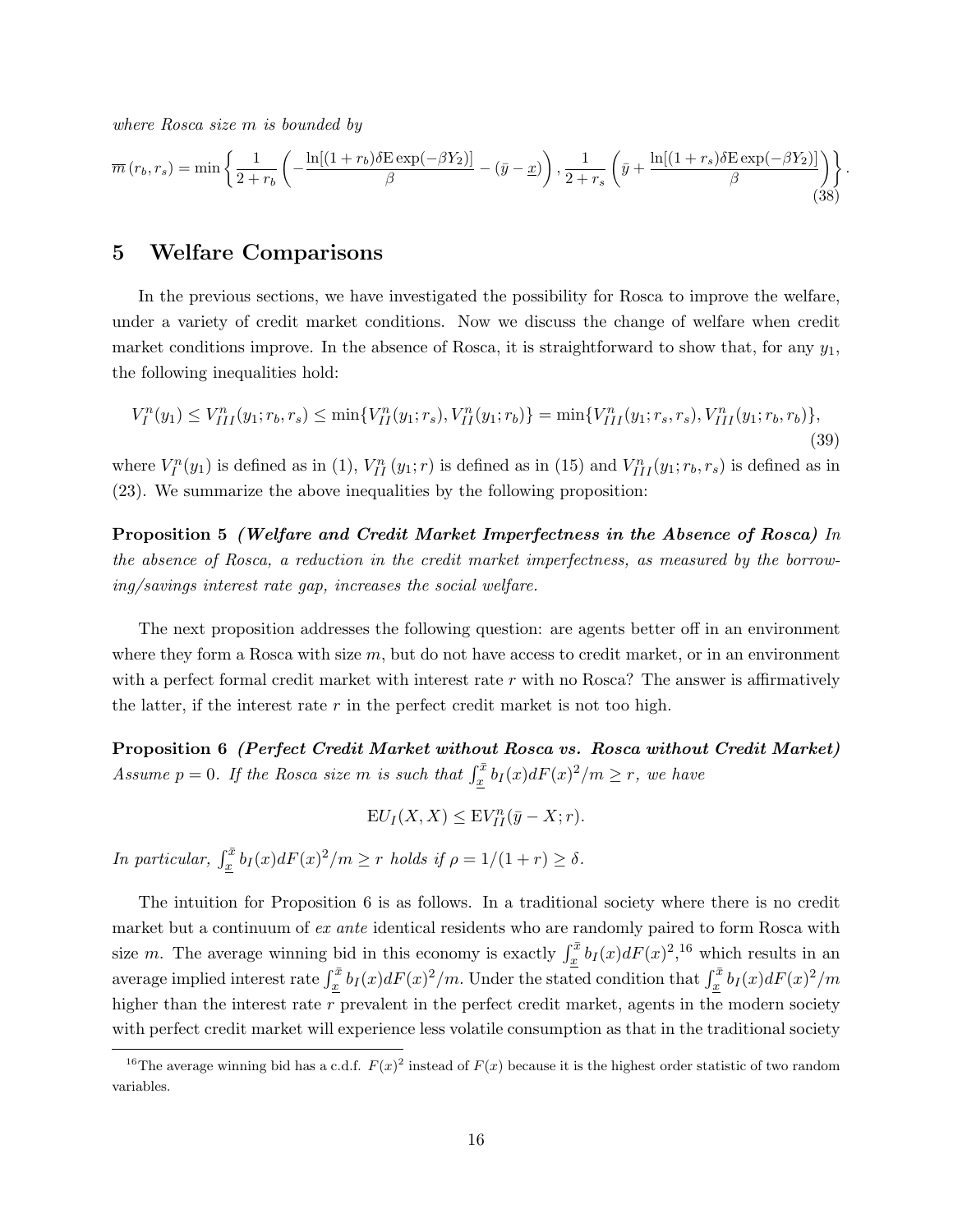| Parameter                                                                  | Value                  |
|----------------------------------------------------------------------------|------------------------|
| CARA Parameter: $\beta$                                                    | 0.065                  |
| Borrowing Interest Rate: $r_h$                                             | 0.27                   |
| Discount Factor: $\delta$                                                  | 0.77                   |
| Top Income: $\bar{y}$                                                      | 72.5                   |
| Fraction with No Negative Income Shocks: $p$                               | 0.63                   |
| Income Shock Distribution $F(x)$ : Uniform $(\underline{x}, \overline{x}]$ | $x = 91, \bar{x} = 95$ |
| Rosca size: $m$                                                            | 5.96                   |

Table 2: Parameters for the Numerical Example.

with Rosca only. Interestingly, if the interest rate  $r$  is determined by a Walrasian equilibrium where  $\int_{x}^{\bar{x}}[\bar{y}-x-c_1^*(\bar{y}-x;r,r)]dF(x) = 0$ , then under Constant Absolute Risk Averse (CARA) utility function, we indeed have  $\rho \geq \delta$ .

Finally, we consider traditional societies with the presence of traditional Rosca and a formal credit market, and ask the following question: in the presence of Rosca, is the social welfare monotonically increasing as the credit market imperfectness, as measured by  $r_b - r_s$ , converges to zero? Interestingly and somewhat surprisingly, the answer is no, at least for CARA utility, as the following proposition states:

Proposition 7 (Non-Monotonicity of Welfare with respect to Credit Market Imper**fectness in the Presence of Rosca)** Assume that the utility is CARA. For any fixed  $r<sub>b</sub>$ , when the size of Rosca  $m \leq \min_{r_s \in [0,r_b]} \overline{m}(r_b,r_s)$  where  $\overline{m}(r_b,r_s)$  is given by (38) satisfies

$$
\frac{\bar{y} - c_1^*(\bar{y}; r_b, r_b)}{m} < (1 - p)^2 + p(1 - p) \int_{\underline{x}}^{\bar{x}} \exp\left[\frac{\beta (1 + r_b)}{2 + r_b} x\right] dF(x),\tag{40}
$$

then for some  $r_s < r_b$ , we have

$$
EU_{III}(X, X; r_b, r_s) > EU_{III}(X, X; r_b, r_b). \tag{41}
$$

To illustrate Proposition 7, we provide a numerical example where the parameters that define the environment are described in Table 2. We consider the changes in welfare when the saving interest rate  $r_s$  varies from 0 to  $r_b = 0.27$ . We first verify that the conditions for Proposition 7 are satisfied in the example. It can be shown that the type-0 agent will be a saver in period 1 regardless of  $r_s$  and her optimal period-1 saving,  $\bar{y} - c_1^* (\bar{y}; r_b, r_s)$  where  $c_1^* (\bar{y}; r_b, r_s)$  is give by (A18), is given by

$$
\bar{y} - c_1^* (\bar{y}; r_b, r_s) = \frac{1}{\beta (2 + r_s)} \left\{ \ln \left[ (1 + r_s) \delta \right] + \ln \left[ p + (1 - p) \int_{\underline{x}}^{\bar{x}} \exp \left( \beta x \right) dF(x) \right] \right\},\,
$$

which can be shown to be a decreasing function of  $r_s$  and is no smaller than (approximately) 34.12, achieved at  $r_s = r_b = 0.27$ .<sup>17</sup> It can also be verified that agents with income shock  $x > x$  will be a

<sup>&</sup>lt;sup>17</sup>Details of the calculations can be found in an online appendix available at http://www.econ.upenn.edu/~hfang.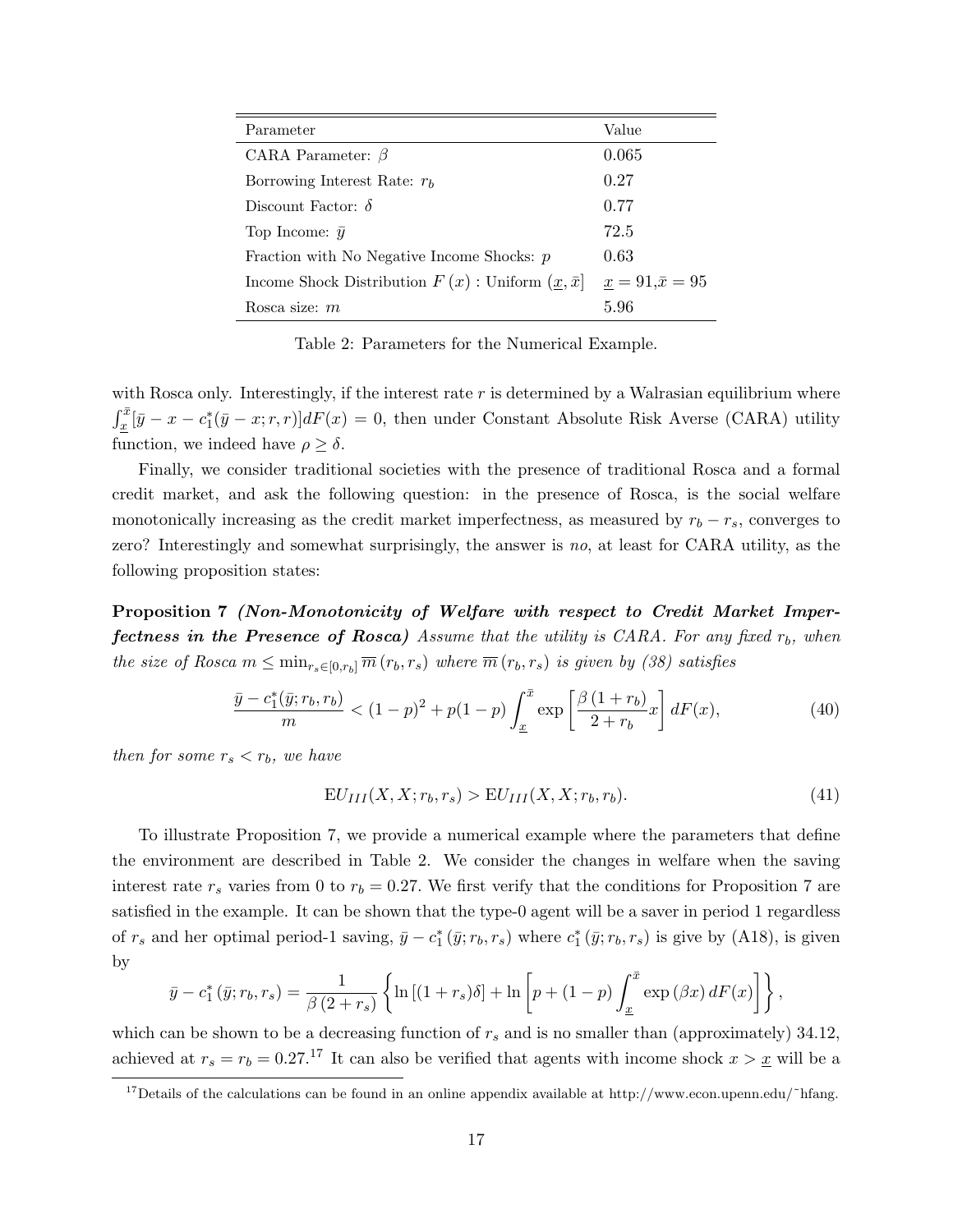

Figure 2: Non-Monotonicity of Social Welfare in the Imperfectness of Formal Credit Market When Rosca is Also Present.

Notes:  $EU_{III}(X, X; r_b, r_s)$  denotes the ex ante expected welfare in an environment with Rosca and an impefect credit market;  $EV_{III}^n(\bar{y}-X;r_b,r_s)$  is the ex ante expected welfare in an imperfect credit market but without Rosca;  $EV(\bar{y} - X; r_b)$  is the ex ante expected welfare in an environment with perfect credit market of interest rate  $r_s = r_b$ . Note at  $r_s = r_b, EU_{III}(X, X; r_b, r_b) = EV_{III}(\bar{y} - X; r_b, r_b) = EV(\bar{y} - X; r_b).$ 

borrower in period 1, with the optimal borrowing for type- $\underline{x}$  given by:

$$
c_1^*(\bar{y}-\underline{x};r_b,r_s)-(\bar{y}-\underline{x})=\frac{1}{\beta(2+r_b)}\left\{\beta\underline{x}-\ln\left[(1+r_b)\delta\right]-\ln\left[p+(1-p)\int_{\underline{x}}^{\bar{x}}\exp\left(\beta x\right)dF(x)\right]\right\}=5.97.
$$

Therefore the Rosca size  $m = 5.96$  indeed satisfies that  $m \leq \min_{r_s \in [0,r_b]} \{ \bar{y} - c_1^*(\bar{y};r_b,r_s), c_1^*(\bar{y} - \bar{y};r_b,r_s) \}$  $x; r_b, r_s) - (\bar{y} - \bar{x}) = 5.97$ . Finally, inequality (40) in Proposition 7 is satisfied because

$$
\frac{\bar{y} - c_1^*(\bar{y}; r_b, r_b)}{m} = \frac{34.12}{5.96} = 5.72 < (1 - p)^2 + p(1 - p) \int_{\underline{x}}^{\bar{x}} \exp\left[\frac{\beta(1 + r_b)}{2 + r_b} x\right] dF(x) = 7.00.
$$

Figure 2 demonstrates the numerical results. As we have shown in Proposition 4, Rosca results in a social welfare gain under an imperfect market, i.e., the curve  $EU_{III}(X, X; r_b, \cdot)$  is above the curve  $EV_{III}^n(\bar{y}-X;r_b,\cdot)$ , for all levels of  $r_s$ . There are two important observations. First, the welfare gain of the Rosca vanishes as the market becomes perfect, i.e.,  $r_s \rightarrow r_b$ , which is shown by the impossibility result with a general utility  $u(\cdot)$  (see Proposition 3). Second, in this numerical example, as  $r_s$  approaches  $r_b$ ,  $EU_{III}(X, X; r_b, \cdot)$  is not monotonically increasing. The reason is that as  $r_s \rightarrow r_b$ , it becomes more difficult to satisfy the incentive compatibility constraint in the Rosca mechanism, which drives the bid up, and reduces welfare gain from Rosca. Moreover, the decrease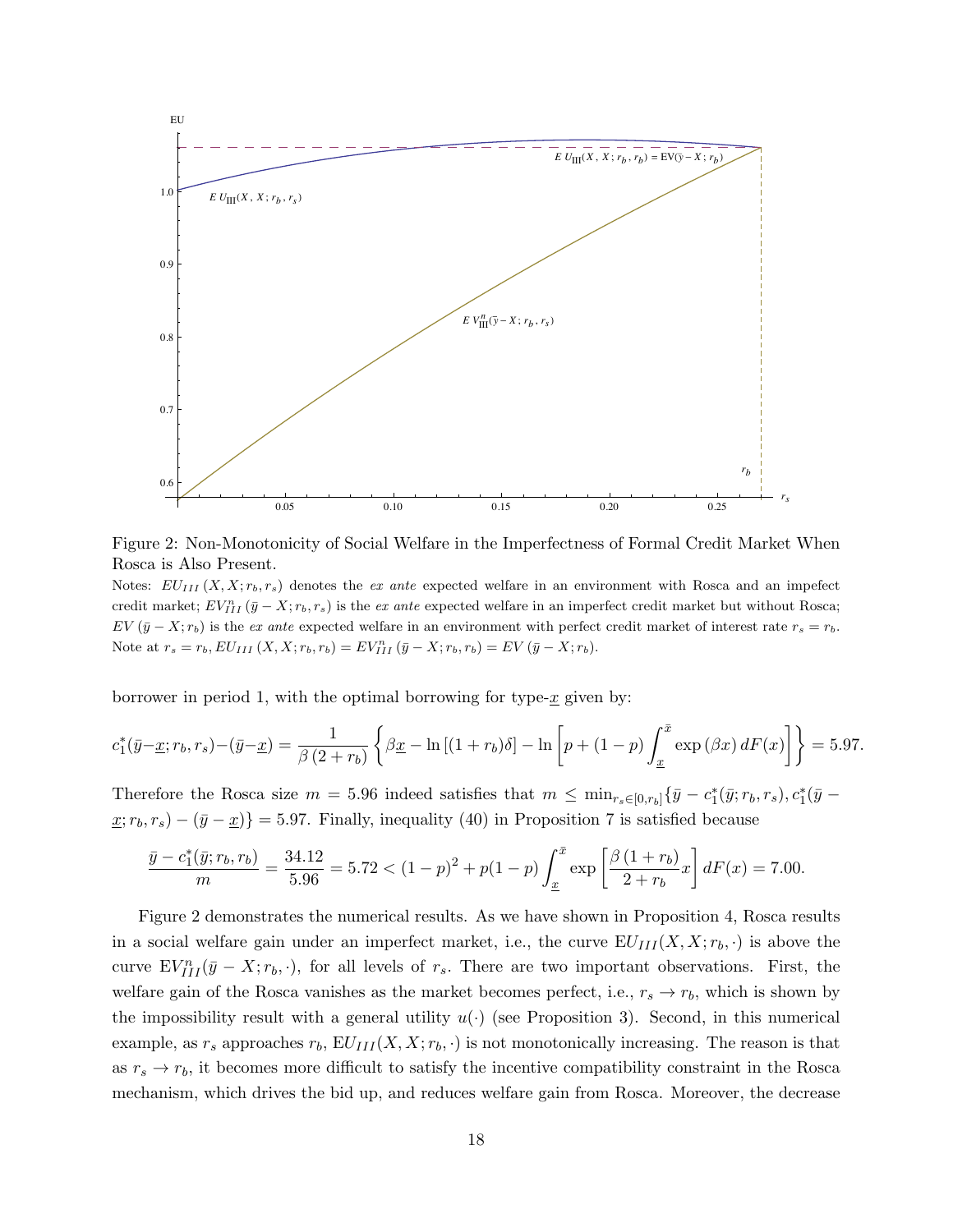of welfare gain from Rosca will dominate the increase of welfare gain from the improvement of the credit market. Finally, as  $r_s = r_b$ , we have shown that the perfect credit market will eliminate any welfare gain from Rosca,  $EU_{III}(X, X; r_b, r_b) = EV(\bar{y} - X, r_b)$ . The non-monotonicity shows that the perfectness of the credit market is not always desirable since it may inhibit the performance of the self-insurance mechanism such as Rosca.

Moreover, it can be seen that inequality (40) is more likely to hold if the expected marginal disutility of income shocks  $\int_{\underline{x}}^{\overline{x}} \exp\left[\frac{\beta(1+r_b)}{2+r_b}\right]$  $\left(\frac{(1+r_b)}{2+r_b}x\right)dF(x)$  is higher. Moreover, the fact that the right hand side of (40) is inversely U-shaped in  $p$  indicates that for the non-monotonicity to occur,  $p$ should not be too small or too large.

# 6 Conclusion

In this paper, we develop an auction model of risk averse Rosca participants facing income shocks to investigate the interaction between the credit market and Rosca, which fills a hole in the existing literature. We uncover two competing forces regarding the interaction between a Rosca and a formal credit market. On the one hand, the formal credit market may facilitate (rather than substitute) the participation of Rosca through the smoothing of the risk introduced by the uncertainty in the Rosca bidding; on the other hand, the incentive compatibility constraint for Rosca participants becomes more difficult to satisfy due to the arbitrage incentives resulting from the access to the formal credit market.

Using the gap of the borrowing and saving interest rates as a measure of the imperfectness of the credit market, we compare three cases: (i) Rosca without credit market; (ii) Rosca with a perfect credit market; (iii) Rosca with an imperfect credit market. We show that a perfect credit market completely crowds out the role of Rosca. However, when credit market is present but imperfect, we show that Rosca and the formal credit market can complement each other in improving social welfare. Interestingly, we find that the social welfare in an environment with both Rosca and formal credit market does not necessarily increase monotonically as the imperfectness of the credit market converges to zero.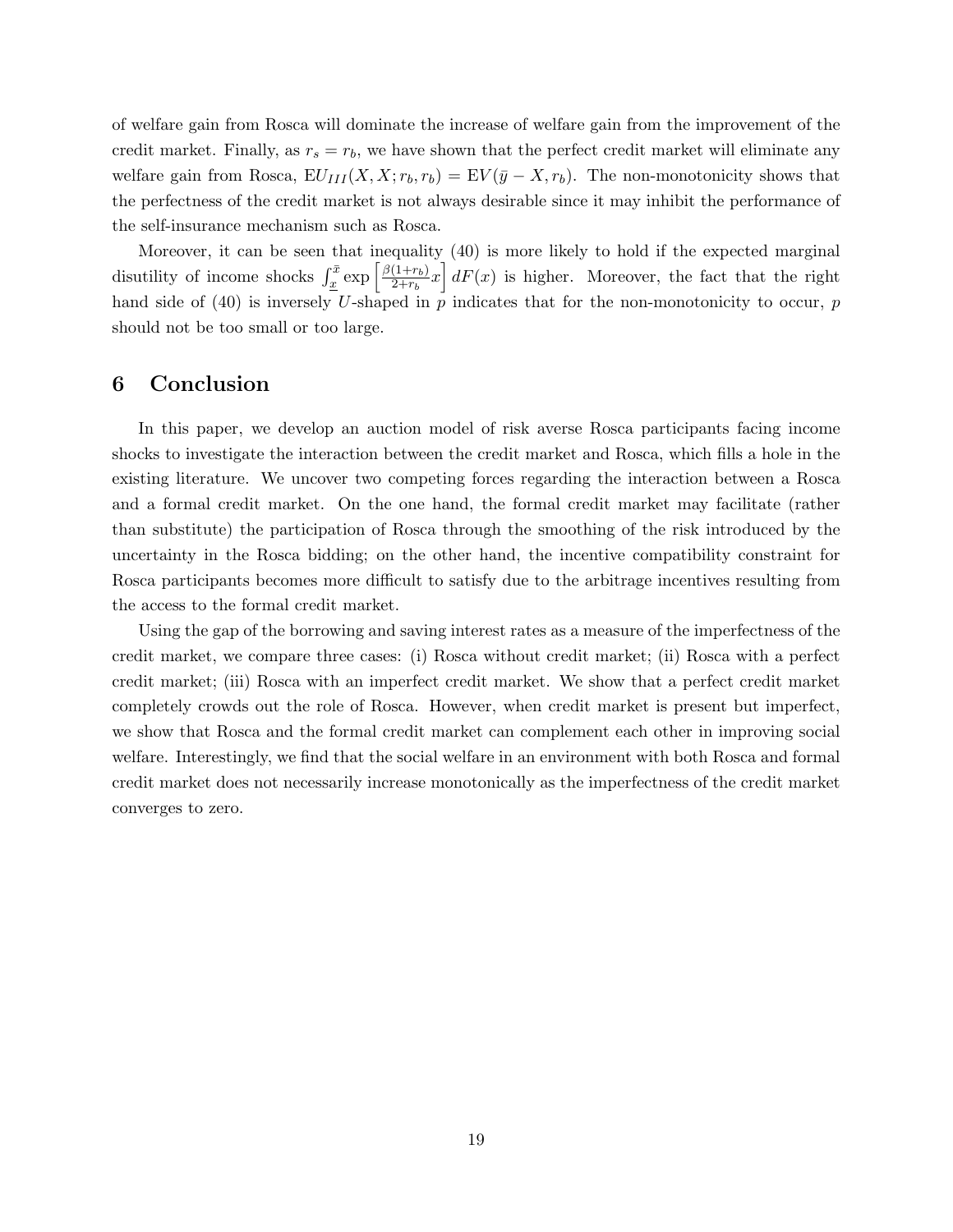# References

- [1] Adams, D. W., and M. L. Canavesi de Sahonero (1989). "Rotating Saving and Credit Associations in Bolivia." Saving and Development, Vol. 13, 219-236.
- [2] Aleem, I. (1990). "Imperfect Information, Screening, and the Costs of Information Lending: A Study of a Rural Credit Market in Pakistan." World Bank Economic Review, Vol. 4, No. 3, 329-349.
- [3] Ardener, S. (1964). "The Comparative Study of Rotating Credit Associations." Royal Anthropological Institute of Great Britain and Ireland, Vol. 94, 201-229.
- [4] Besley, Timothy J., Stephen Coate and Glenn C. Loury (1993). "The Economics of Rotating Savings and Credit Associations." American Economic Review, Vol. 83, 792-810.
- [5] Besley, Timothy, Stephen Coate and Glenn C. Loury (1994). "Rotating Savings and Credit Associations, Credit Market and Efficiency." Review of Economic Studies, Vol. 61, 701-719.
- [6] Besley, Timothy and Alec Levenson (1996a). "The Role of Informal Finance in Household Capital Accumulation: Evidence from Taiwan." Economic Journal, Vol. 106, No. 1, 39-59.
- [7] Besley, Timothy and Alec Levenson (1996b). "The Anatomy of an Informal Financial Market: Rosca Participation in Taiwan." Journal of Development Economics, Vol. 51, 45-68.
- [8] Bonnett, Aubrey W. (1981). Institutional Adaptation of West Indian Immigrants to America: An Analysis of Rotating Credit Associations. Washington, D.C.: University Press of America.
- [9] Calomiris, Charles and Indira Rajaraman (1998). "The Role of ROSCAs: Lumpy Durables or Event Insurance?" Journal of Development Economics, Vol. 56, 207-216.
- [10] Geertz, Clifford (1962). "The Rotating Credit Association: A "Middle Rung" in Development. Economic Development and Culture Change, Vol. 10, 241-63.
- [11] Handa, Sudhanshu and Claremont Kirton (1999). "The Economics of Rotating Saving and Credit Associations: Evidence from the Jamaican 'Partner'." Journal of Development Economics, Vol. 60, 173-194.
- [12] Hubbard, Timothy P., Harry J. Paarsch and Will M. Wright (2013). "Hui: A Case Study of a Sequential Double Auction of Capital." Working Paper.
- [13] Kaboski, Joseph P. and Robert M. Townsend (2012a). "The Impact of Credit on Village Economies." American Economic Journal: Applied Economics, 4(2): 98-133.
- [14] Kaboski, Joseph P. and Robert M. Townsend (2012b). "A Structural Evaluation of a Large-Scale Quasi-Experimental Microfinance Initiative." Econometrica, 79(5): 1357-1406.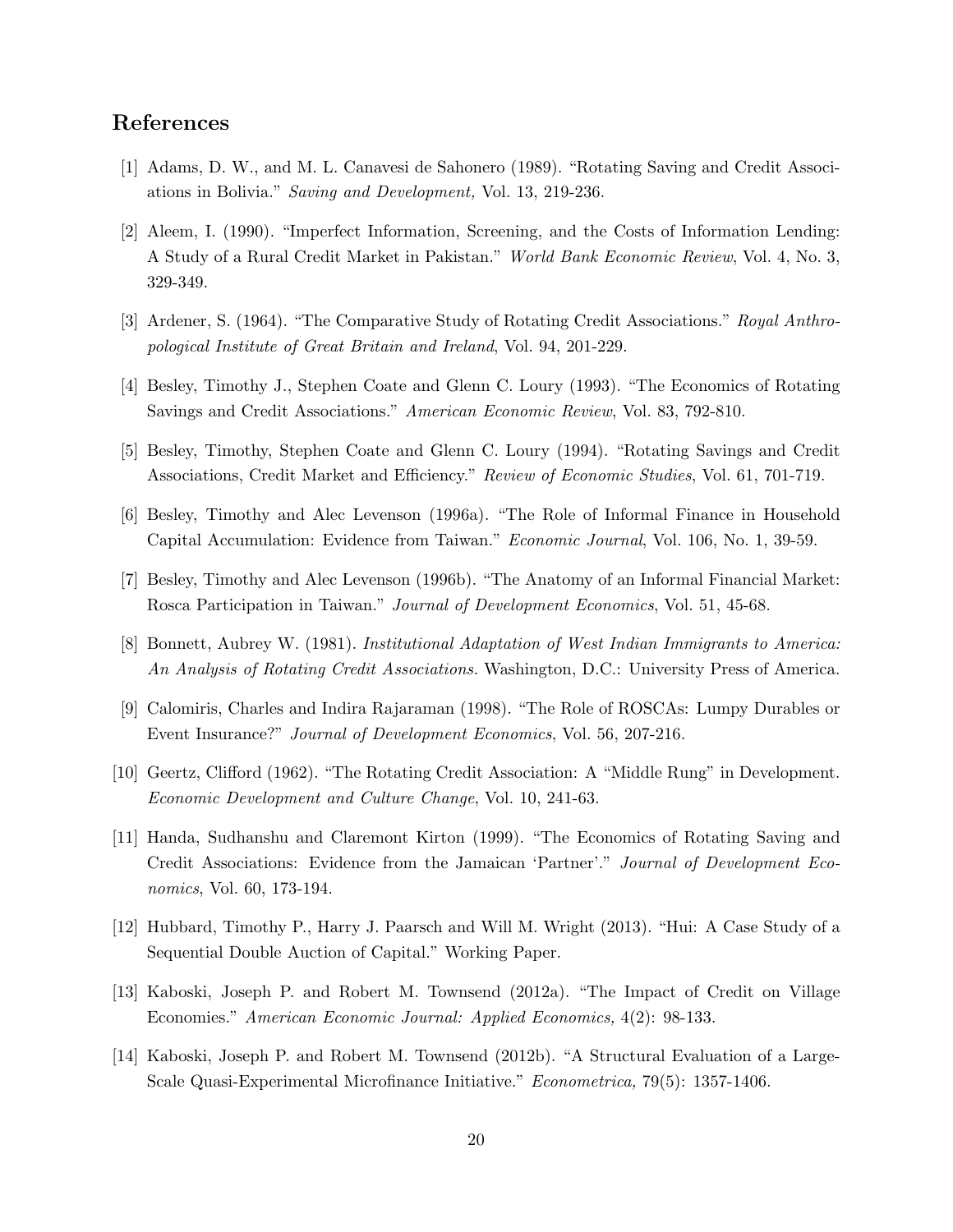- [15] Kimball, M. S. (1990). "Precautionary Saving in the Small and in the Large." Econometrica, 58, 53-73.
- [16] Kimuyu, Peter-Kiko (1999). "Rotating Savings and Credit Associations in Rural East Africa." World Development, Vol. 27, No. 7, 1299-1308.
- [17] Klonner, Stefan (2000). "Rotating Savings and Credit Associations as Insurance." mimeo, Cornell University.
- [18] Klonner, Stefan (2003). "Rotating Savings and Credit Associations when Participants are Risk Averse." International Economic Review, Vol. 44, No. 3, 979-1005.
- [19] Kovsted, Jens and Peter Lyk-Jensen (1999). "Rotating Savings and Credit Associations:The Choice between Random and Bidding Allocation of Funds." Journal of Development Economics, Vol. 60, 143-172.
- [20] Krueger, Dirk and Fabrizio Perri (2011). "Public versus Private Risk Sharing." Journal of Economic Theory, Vol. 146, 920–956.
- [21] Kuo, Ping-Sing (1993). "Loans, Bidding Strategies and Equilibrium in the Discount-Bid Rotating Credit Association." Academia Economic Papers, Vol. 21, No. 2, 261-303.
- [22] Light, Ivan (1972). Ethnic Enterprises in America. Berkeley: University of California Press.
- [23] Luenberger, D.G., (1969). Optimization by Vector Space Methods. New York, John Wiley & Sons.
- [24] Milgrom, Paul and Ilya Segal (2002). "Envelope Theorems for Arbitrary Choice Sets." Econometrica, Vol.70, 583–601.
- [25] Yu, Ning Neil (2014). "On Designs of Rotating Savings and Credit Associations." Working Paper, Emory University.
- [26] Zhang, Weikung (2001). "A Survey on Participation of Roscas in Taizhou City." mimeo, Normal College of Taizhou.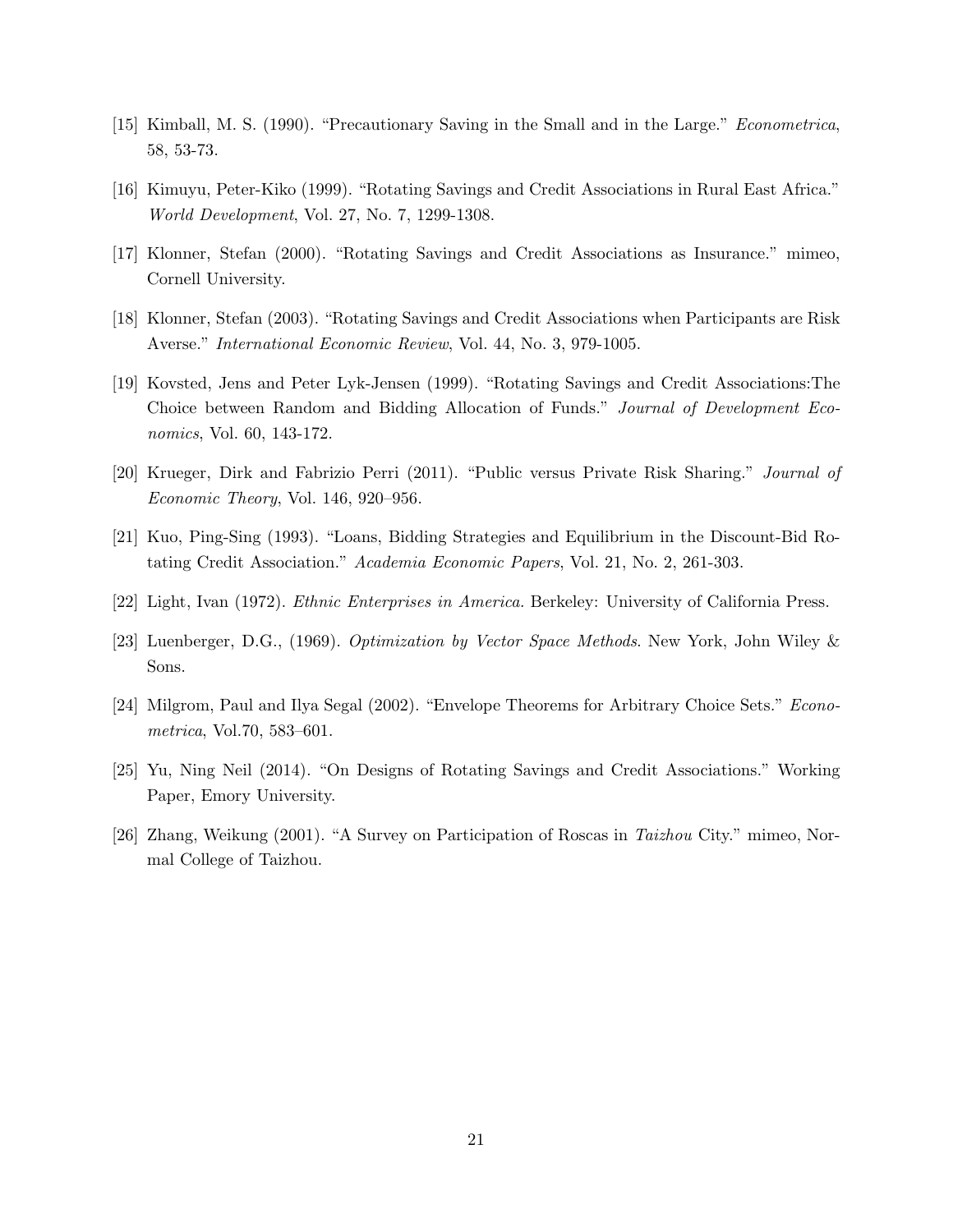# A Appendix: Proofs

Proof of Proposition 1:

Suppose that  $b_0 \geq 0$  satisfies (8) and (9). We prove Proposition 1 in two steps.

(Step 1.) We show that any solution to Eq. (6) with boundary condition  $b_I(0) = b_I(\underline{x}) = b_0$  satisfies  $b'_I(\cdot) > 0$  and  $b_I(\cdot) \geq 0$ .

First, we show that there exists some  $x^* > \underline{x}$  such that  $b'_I(x) > 0$  for  $x \in (\underline{x}, x^*)$ . Suppose not. There must exist some  $\varepsilon > 0$  such that  $b'_I(x) \leq 0$  for any  $x \in (\underline{x}, \underline{x} + \varepsilon)$ . Then, for  $x \in (\underline{x}, \underline{x} + \varepsilon)$  we have:

$$
V_I^w(b_I(x); \bar{y}-x) - V_I^f(b_I(x); \bar{y}-x) > V_I^w(b_I(x); \bar{y}-\underline{x}) - V_I^f(b_I(x); \bar{y}-\underline{x}) \ge V_I^w(b_I(\underline{x}); \bar{y}-\underline{x}) - V_I^f(b_I(\underline{x}); \bar{y}-\underline{x}) \ge 0,
$$

where the first inequality follows from the strict concavity of  $u(\cdot)$ ; and the second inequality follows from the fact that  $V_I^w(\cdot; \bar{y} - \underline{x})$  decreases in b and  $V_I^f(\cdot; \bar{y} - \underline{x})$  increases in b; and the last inequality follows from the assumption that  $b_I(\underline{x}) = b_0$  satisfying inequality (9). Therefore, by Eq. (6), the above inequality in turn implies  $b'_I(x) > 0$ , a contradiction.

Next we show that  $b'_I(\cdot) > 0$  for all  $x > x$ . Suppose not. Given that  $b'_I(x) > 0$  for x close to x as we have shown, there must exist  $x^*$  such that  $b'_I(x^*) = 0$ ,  $b_I(x^* + \varepsilon) < b_I(x^*)$  and  $b'_I(x^* + \varepsilon) < 0$  for some  $\varepsilon > 0$ . If so, we have

$$
V_I^w(b_I(x^* + \varepsilon); \bar{y} - (x^* + \varepsilon)) - V_I^f(b_I(x^* + \varepsilon); \bar{y} - (x^* + \varepsilon))
$$
  
> 
$$
V_I^w(b_I(x^*); \bar{y} - (x^* + \varepsilon)) - V_I^f(b_I(x^*); \bar{y} - (x^* + \varepsilon))
$$
  
> 
$$
V_I^w(b_I(x^*); \bar{y} - x^*) - V_I^f(b_I(x^*); \bar{y} - x^*) = 0,
$$

where the first inequality follows from the fact that  $V_I^w(\cdot; \bar{y} - x) - V_I^f(\cdot; \bar{y} - x)$  decreases in b; the second inequality follows from the strict concavity of  $u(\cdot)$ ; and the last equality follows from the hypothesis that  $b'_I(x^*) = 0$  (through Eq. (6)). Therefore, by Eq. (6) again, the above inequality implies that  $b'_I(x^* + \varepsilon) > 0$ , a contradiction. Thus, for all  $x > \underline{x}$ ,  $b'_I(\cdot) > 0$  and  $b_I(\cdot) \ge 0$ .

(Step 2.) We show that  $b_I(\cdot)$  that solves Eq. (6) with boundary condition  $b_I(0) = b_I(\underline{x}) = b_0$  is a symmetric BNE of the Rosca bidding game.

First, we show that there is no incentive for type  $x > x$  to mimic any  $\tilde{x} \neq x$  such that  $\tilde{x} > x$ . Note that expression (4) and the concavity of  $u(\cdot)$  imply that:

$$
\frac{\partial^2 U_I(x,\tilde{x})}{\partial \tilde{x} \partial x} = (1-p)f(\tilde{x})[u'(\bar{y}-x-m) - u'(\bar{y}-x+m)] \ge 0.
$$
 (A1)

Together with the first order condition that  $\partial U_I(x, \tau)/\partial \tau|_{\tau=x} = 0$ , (A1) implies that, for any  $x, \tilde{x} > \underline{x}$ ,

$$
U_I(x,x) - U_I(x,\tilde{x}) = \int_{\tilde{x}}^x \frac{\partial U_I(x,\tau)}{\partial \tau} d\tau \ge 0.
$$
 (A2)

Therefore, there is no incentive for any type  $x > x$  to mimic any  $\tilde{x} \neq x$  such that  $\tilde{x} > x$ .

We next show that there is no incentive for type  $x > x$  to mimic type 0. Since  $b_I(0) = b_I(x) = b_0$ , if a type-x bidder were to mimic type-0 agent and bid  $b_0$ , her gain from the deviation is:

$$
U_I(x,0) - U_I(x,x) \leq U_I(x,0) - U_I(x,\underline{x}) = \frac{1}{2} p[V_I^f (b_I(\underline{x});\bar{y}-x) - V_I^w (b_I(\underline{x});\bar{y}-x)]
$$
  

$$
\leq \frac{1}{2} p[V_I^f (b_I(x);\bar{y}-x) - V_I^w (b_I(x);\bar{y}-x)] \leq 0,
$$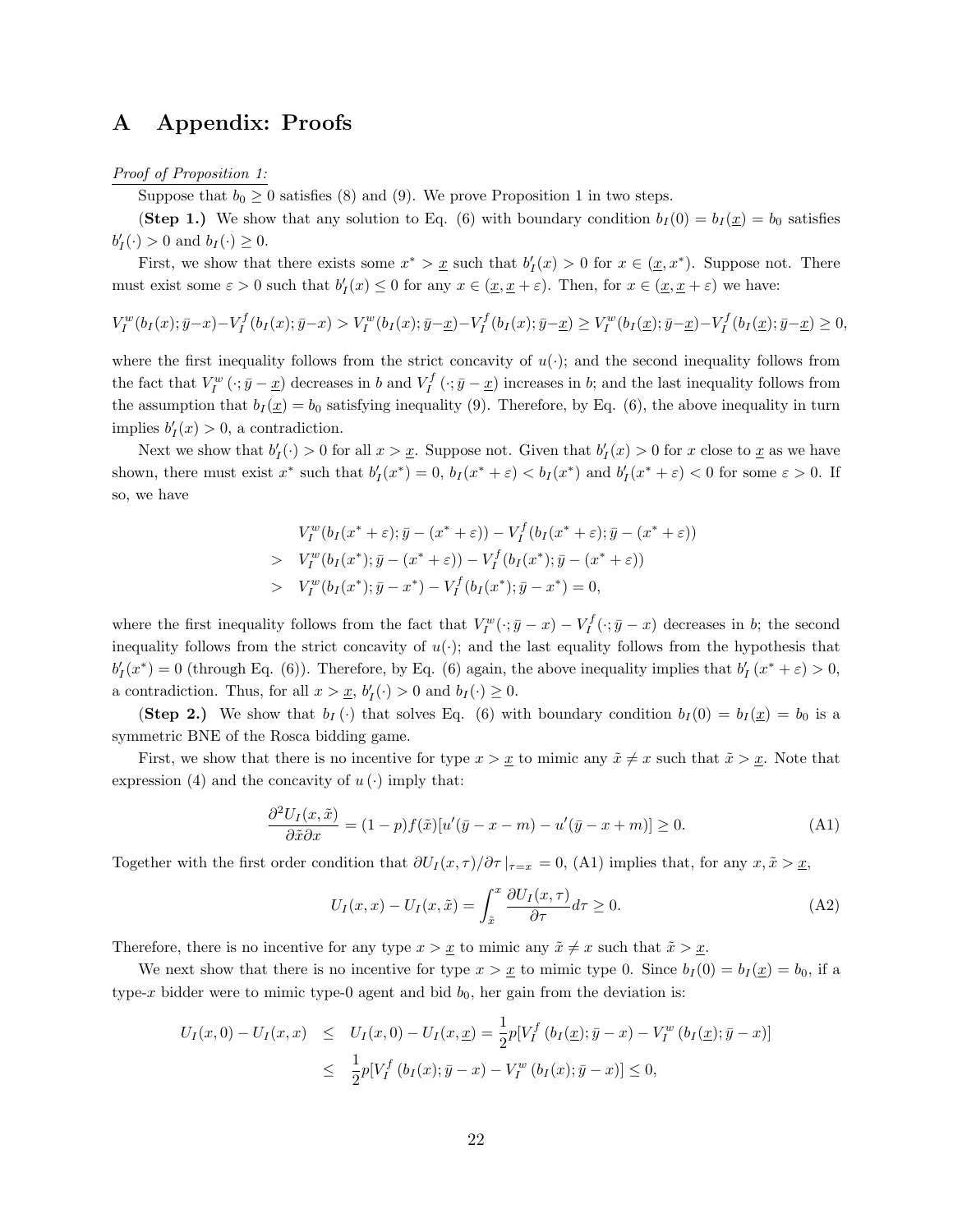where the first inequality is due to  $U_I(x, x) \ge U_I(x, x)$ , which follows from (A2); the equality simply uses the definition of  $U_I(x,0)$  and  $U_I(x,\underline{x})$ ; and the third step uses  $b_I(\underline{x}) \leq b_I(x)$  and that  $V_I^w(\cdot;\bar{y}-x) - V_I^f(\cdot;\bar{y}-x)$ decreases in b.

Lastly, we use condition (8) to show that there is no incentive for type-0 agent to deviate from bidding  $b_I(0) = b_0$ . Note that any type  $x > \underline{x}$  will bid higher than  $b_I(\underline{x}) = b_0$  because  $b'_I(\cdot) > 0$ . Given the opponent's equilibrium bidding strategy  $b_I(\cdot)$ , a type-0 bidder's expected gain of deviation is:

$$
U_{I}(x,0) - U_{I}(0,0)
$$
\n
$$
= p \left\{ V_{I}^{w} (b_{I}(x); \bar{y}) - \frac{1}{2} [V_{I}^{w} (b_{I}(0); \bar{y}) + V_{I}^{f} (b_{I}(0); \bar{y})] \right\} + (1-p) \left[ F(x) V_{I}^{w} (b_{I}(x); \bar{y}) - \int_{\underline{x}}^{x} V_{I}^{f} (b_{I} (x^{j}) ; \bar{y}) dF(x^{j}) \right]
$$
\n
$$
\leq \frac{1}{2} p \left[ V_{I}^{w} (b_{I}(0); \bar{y}) - V_{I}^{f} (b_{I}(0); \bar{y}) \right] + (1-p) F(x) \left[ V_{I}^{w} (b_{I}(0); \bar{y}) - V_{I}^{f} (b_{I}(0); \bar{y}) \right] \leq 0,
$$

where the first inequality follows from the fact that  $V_I^w(\cdot; \bar{y})$  decreases in b and  $V_I^f(\cdot; \bar{y})$  increases in b; and the second inequality follows from the assumption that  $b_0$  satisfies inequality (8). Thus, type-0 bidder have no incentive to mimic  $x \in (\underline{x}, \overline{x}]$ . Г

#### Proof of Proposition 2:

We first prove that, under the stated condition that  $\delta \in (0, u'(\bar{y})/Eu'(Y_2))$ , the bidding equilibrium as characterized by Proposition 1 exists when m is sufficiently small. To see this, note that, if  $\delta \in$  $(0, u'(\bar{y})/Eu'(Y_2))$ , then

$$
\frac{\partial \left[ V_I^w(0; \bar{y}) - V_I^f(0; \bar{y}) \right]}{\partial m} \Bigg|_{m=0} = 2 \left[ u'(\bar{y}) - \delta E u'(Y_2) \right] > 0.
$$

Thus, for sufficiently small  $m > 0$ , we have  $V_I^w(0; \bar{y}) > V_I^f(0; \bar{y})$ . Since  $V_I^w(\cdot; \bar{y}) - V_I^f(\cdot; \bar{y})$  is continuous and decreasing in b, there exists some  $b_0 > 0$  such that  $V_I^w(b_0; \bar{y}) = V_I^f(b_0; \bar{y})$ , which satisfies condition (8). Further, note that  $V_I^w(b_0; \bar{y} - x) - V_I^f(b_0; \bar{y} - x)$  is increasing in x,  $V_I^w(b_0; \bar{y}) = V_I^f(b_0; \bar{y})$  implies  $V_I^w(b_0; \bar{y} - \underline{x}) \ge V_I^f(b_0; \bar{y} - \underline{x})$  since  $\underline{x} \ge 0$ . Thus,  $b_0$  also satisfies condition (9). Therefore, Proposition 1 applies and a bidding equilibrium as characterized by Proposition 1 exists.

Now, the ex ante expected utility from participating in Rosca with size m conditional on  $x \geq x$ ,  $\int_{\underline{x}}^{\overline{x}} U_I(x,x)dF(x)$ , where  $U_I(x,x)$  is defined in (5) with  $\tilde{x}$  being replaced by x, can be written as:

$$
\int_{\underline{x}}^{\overline{x}} U_I(x, x) dF(x) = \int_{\underline{x}}^{\overline{x}} \left\{ [p + (1 - p) F(x)] V_I^w (b_I(x); \overline{y} - x) + (1 - p) \int_x^{\overline{x}} V_I^f (b_I(x^j); \overline{y} - x) dF(x^j) \right\} dF(x)
$$
  
\n
$$
= \int_{\underline{x}}^{\overline{x}} [p + (1 - p) F(x)][u(\overline{y} - x + m) + \delta E u(Y_2 - m - b_I(x))] dF(x)
$$
  
\n
$$
+ (1 - p) \left[ \int_{\underline{x}}^{\overline{x}} [(1 - F(x))u(\overline{y} - x - m) dF(x) + \delta E u(Y_2 + m + b_I(x)) F(x)] dF(x) \right]
$$
(A3)

where the second equality uses the fact that we can use integrating by parts to obtain:

$$
\int_{\underline{x}}^{\overline{x}} \left( \int_{x}^{\overline{x}} V_I^f(b_I(x^j); \overline{y} - x) dF(x^j) \right) dF(x)
$$
\n
$$
= \int_{\underline{x}}^{\overline{x}} \int_{x}^{\overline{x}} \left[ u(\overline{y} - x - m) + \delta \operatorname{Eu}(Y_2 + m + b_I(x^j)) \right] dF(x^j) dF(x)
$$
\n
$$
= \int_{\underline{x}}^{\overline{x}} (1 - F(x)) u(\overline{y} - x - m) dF(x) + \int_{\underline{x}}^{\overline{x}} \delta \operatorname{Eu}(Y_2 + m + b_I(x)) F(x) dF(x).
$$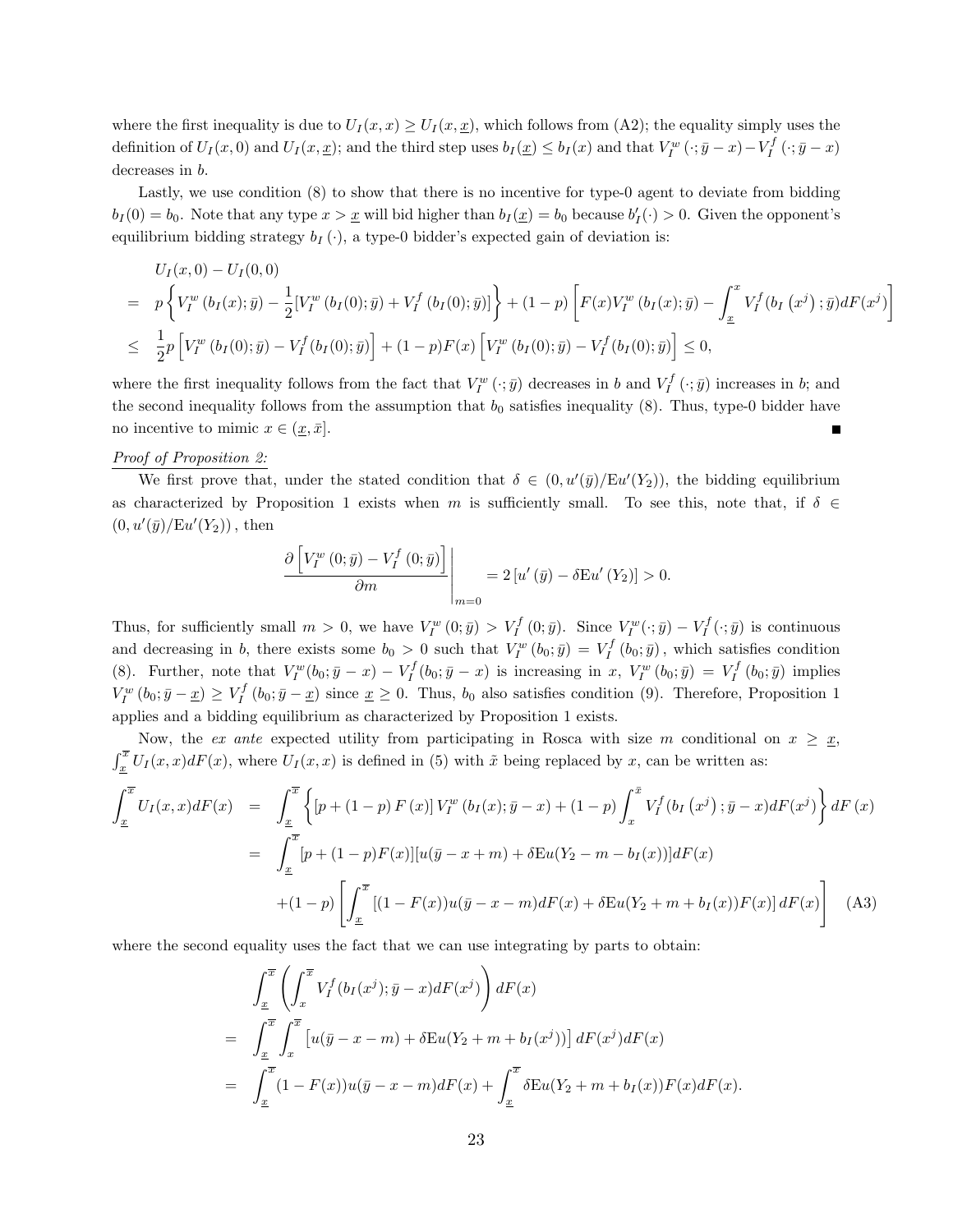Using the definition of  $\Delta U_I(x;m)$  as given by (11), and taking derivative of (A3) with respect to m, we have:

$$
\frac{dE\left[\Delta U_I(X;m)|X>x\right]}{dm}\bigg|_{m=0} = \int_{\underline{x}}^{\overline{x}} \left[p + (1-p)F(x) - (1-p)(1-F(x))\right]u'(\overline{y}-x)dF(x)
$$
\n
$$
-p\delta Eu'(Y_2)\int_{\underline{x}}^{\overline{x}} \left[\frac{\partial b_I(x)}{\partial m} + 1\right]_{m=0} dtF(x).
$$
\n(A4)

Similarly, we can rewrite the ex ante expected utility for type-0 agent from participating in Rosca with size  $m$ , using expression  $(7)$ , as

$$
U_I(0,0) = \frac{p}{2} [u(\bar{y} + m) + \delta Eu(Y_2 - m - b_I(0)) + u(\bar{y} - m) + \delta Eu(Y_2 + m + b_I(0))]
$$
 (A5)  
 
$$
+ (1-p) \int_{\underline{x}}^{\bar{x}} [u(\bar{y} - m) + \delta Eu(Y_2 + m + b_I(x))] dF(x).
$$

Taking derivative of  $(45)$  with respect to m, we obtain:

$$
\frac{d\Delta U_I(0;m)}{dm}\bigg|_{m=0} = (1-p)\delta \mathcal{E}u'(Y_2) \int_{\underline{x}}^{\overline{x}} \left[ \frac{\partial b_I(x)}{\partial m} + 1 \right] \bigg|_{m=0} dF(x) - (1-p)u'(\overline{y}). \tag{A6}
$$

Combining (A4) and (A6), we have:

$$
\frac{d\Delta W_I(m)}{dm}\Big|_{m=0} = p \frac{d\Delta U_I(0; m)}{dm}\Big|_{m=0} + (1-p) \frac{dE[\Delta U_I(X; m)|X > 0]}{dm}\Big|_{m=0}
$$
  
\n
$$
= (1-p) \left[ \int_{\frac{x}{\Delta}}^{\overline{x}} [p + (1-p)F(x) - (1-p)(1 - F(x))] u'(\overline{y} - x) dF(x) - p u'(\overline{y}) \right]
$$
  
\n
$$
> (1-p)^2 \int_{\frac{x}{\Delta}}^{\overline{x}} [2F(x) - 1] u'(\overline{y} - x) dF(x)
$$
  
\n
$$
> (1-p)^2 \int_{\frac{x}{\Delta}}^{\overline{x}} [2F(x) - 1] u'(\overline{y} - \hat{x}) dF(x)
$$
  
\n
$$
= (1-p)^2 u'(\overline{y}) \int_{\frac{x}{\Delta}}^{\overline{x}} [2F(x) - 1] dF(x)
$$
  
\n
$$
= (1-p)^2 u'(\overline{y}) \left[ F(x)^2 - F(x) \right]_{\frac{x}{\Delta}}^{\overline{x}} = 0,
$$

where the first inequality follows from the fact that  $u'(\bar{y} - x) > u'(\bar{y})$ , and in the second inequality  $\hat{x}$  is defined by  $F(\hat{x}) = 1/2$ , and it follows from the fact that  $u'(\bar{y} - x)$  is increasing in x. Therefore,  $\frac{W_I(m)}{dm}\Big|_{m=0} > 0.$  $d\Delta W_I(m)$ П

Proof of Proposition 3:

The proof is provided in the text.

# Proof of Lemma 1:

Using the Lagrangian method (see Luenberger, 1969) for concave functional  $Eu(\cdot)$ , we can rewrite the representative agent's problem (23) as:

$$
V_{III}^{n}(y_{1};r_{b},r_{s}) = \min_{\lambda_{b} \ge 0, \lambda_{s} \ge 0} \max_{\{c_{1}, C_{2}\}} L_{III}^{n}(c_{1}, C_{2}; \lambda_{b}, \lambda_{s}; y_{1}, Y_{2})
$$
(A7)

 $\blacksquare$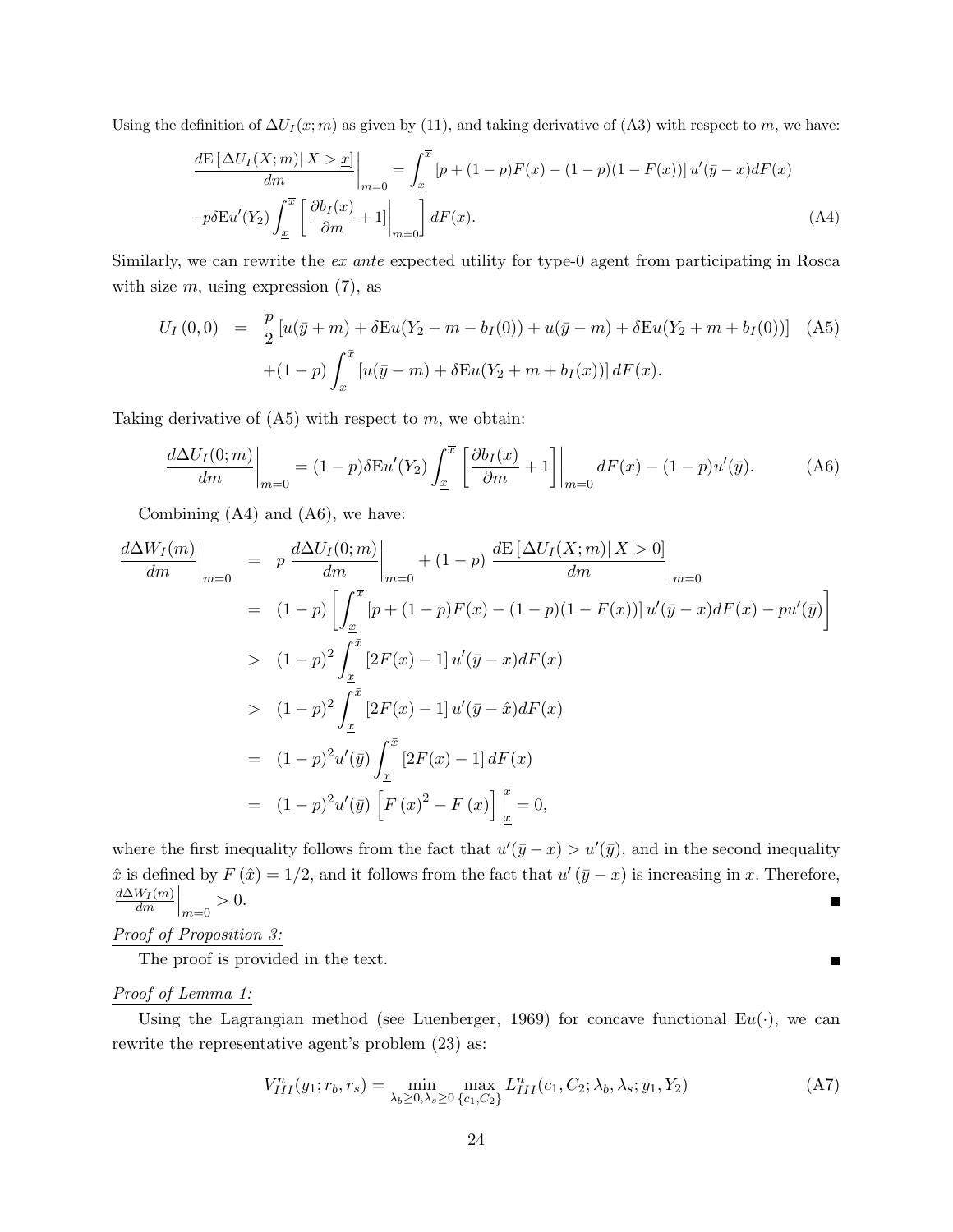where

$$
L_{III}^{n}(c_1, C_2; \lambda_b, \lambda_s; y_1, Y_2) = u(c_1) + \delta E \{ u(C_2) + \lambda_b[y_1 - c_1 + \rho_b(Y_2 - C_2)] + \lambda_s[y_1 - c_1 + \rho_s(Y_2 - C_2)] \}
$$
\n(A8)

is the Lagrangian functional and  $\lambda_b \geq 0$  and  $\lambda_s$  are respectively the Lagrangian multiplier for constraints (25) and (24).<sup>18</sup> Because  $u(\cdot)$  is concave, and the constraint is linear in the control variables, both the solution and the multiplier are unique. The first-order conditions are given by:

$$
u'(c_1) = \lambda_s + \lambda_b \text{ and } \delta \to u'(C_2) = \rho_s \lambda_s + \rho_b \lambda_b. \tag{A9}
$$

(i) Given that  $L_{III}^n(c_1, C_2; \lambda_b, \lambda_s; y_1, Y_2)$  is continuous and differentiable in each argument and concave in  $(c_1, C_2)$ , by a generalized envelope theorem (e.g., Milgrom and Segal, 2002),  $\max_{\{c_1, C_2\}} L_{III}^n(c_1, C_2; \lambda_b, \lambda_s; y_1, Y_2)$  is continuous and differentiable in  $y_1$ . Then,

$$
\frac{\partial}{\partial y_1} \left[ \max_{\{c_1, C_2\}} L_{III}^n(c_1, C_2; \lambda_b, \lambda_s; y_1, Y_2) \right]
$$

is continuous in  $(\lambda_b, \lambda_s, y_1)$ . Therefore, the value  $V_{III}^n(y_1; r_b, r_s)$  is also differentiable in  $y_1$ , given that  $\max_{\{c_1, C_2\}} L_{III}^n(c_1, C_2; \lambda_b, \lambda_s; y_1, Y_2)$  is convex in  $(\lambda_b, \lambda_s)$ . By the envelope theorem,  $\frac{\partial}{\partial y_1} V_{III}^n(y_1; r_b, r_s) =$  $\lambda_b + \lambda_s > 0$ , so  $V_{III}^n(\cdot; r_b, r_s)$  is increasing.

To show the concavity of  $V_{III}^n(\cdot; r_b, r_s)$ , observe that the Lagrangian  $L_{III}^n(c_1, C_2; \lambda_b, \lambda_s; y_1, Y_2)$ is linear in  $y_1$ . Thus for  $y_1 \neq y'_1$  and  $\alpha \in [0, 1]$ , we have:

$$
V_{III}^{n}(\alpha y_{1} + (1 - \alpha)y_{1}'; r_{b}, r_{s})
$$
\n
$$
= \min_{\lambda_{b} \geq 0, \lambda_{s} \geq 0} \max_{\{c_{1}, c_{2}\}} [\alpha L_{III}^{n}(c_{1}, C_{2}; \lambda_{b}, \lambda_{s}; y_{1}, Y_{2}) + (1 - \alpha)L_{III}^{n}(c_{1}, C_{2}; \lambda_{b}, \lambda_{s}; y_{1}', Y_{2})]
$$
\n
$$
\geq \alpha \min_{\lambda_{b} \geq 0, \lambda_{s} \geq 0} \max_{\{c_{1}, c_{2}\}} L_{III}^{n}(c_{1}, C_{2}; \lambda_{b}, \lambda_{s}; y_{1}, Y_{2}) + (1 - \alpha) \min_{\lambda_{b} \geq 0, \lambda_{s} \geq 0} \max_{\{c_{1}, c_{2}\}} L_{III}^{n}(c_{1}, C_{2}; \lambda_{b}, \lambda_{s}; y_{1}, Y_{2})
$$
\n
$$
= \alpha V_{III}^{n}(y_{1}; r_{b}, r_{s}) + (1 - \alpha)V_{III}^{n}(y_{1}; r_{b}, r_{s}),
$$

thus  $V_{III}^n(\cdot; r_b, r_s)$  is concave. In particular,  $V(\cdot; r)$  as defined in (14) is precisely  $V_{III}^n(\cdot; r_b, r_s)$  when  $r_b = r_s = r$ ; thus it is concave.

(ii) By the envelope theorem and the first order condition (A9), we have

$$
\frac{\partial V_{III}^n(y_1;r_b,r_s)}{\partial y_1} = \lambda_b + \lambda_s = u'(c_1^*(y_1;r_b,r_s)).
$$

Since we have shown in (i) that  $V(\cdot; r_b, r_s)$  is concave, it follows that  $u'(c_1^*(y_1; r_b, r_s))$  is decreasing in y. Thus,  $c_1^*(y_1; r_b, r_s)$  is increasing in  $y_1$ .

(iii) First consider the case  $c_1^*(y_1; r_b, r_s) > y_1$ , i.e. when the agent is a borrower in the first period. This implies that  $\lambda_s = 0$ . From the first order condition (A9), we have

$$
u'(c_1^*(y_1; r_b, r_s)) = \lambda_b = \frac{\delta}{\rho_b} \mathbf{E} u'\left(Y_2 + \frac{y_1 - c_1^*(y_1; r_b, r_s)}{\rho_b}\right).
$$

<sup>&</sup>lt;sup>18</sup>The complementarity slackness condition applies, i.e.,  $\lambda_k = 0$ ,  $k = b$ , s, if the corresponding constraint is slack.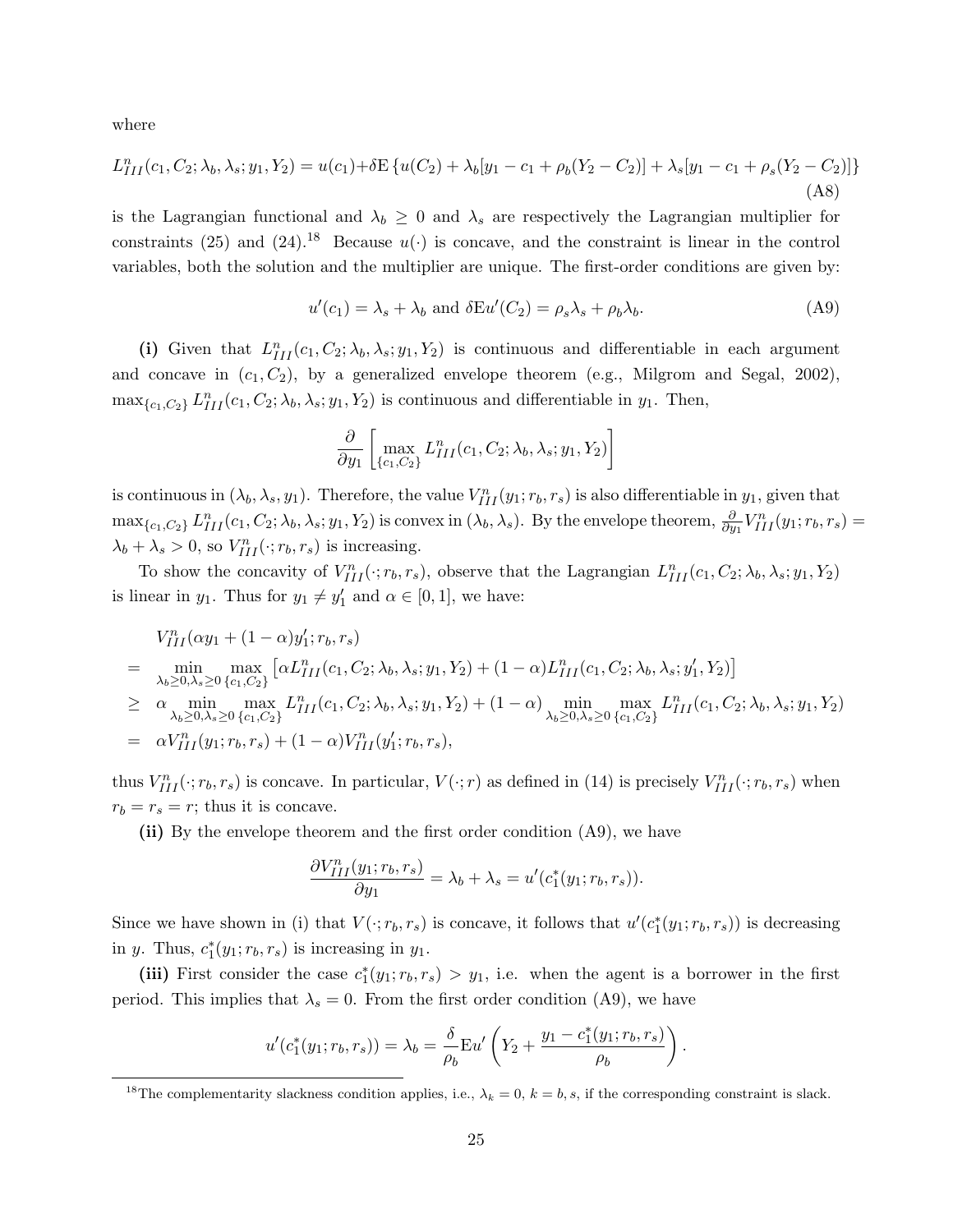Since  $u'(c_1^*(y_1; r_b, r_s))$  is decreasing in  $y_1$  and the above first order condition holds for any  $y_1$ , then  $y_1 - c_1^*(y_1; r_b, r_s)$  is increasing in  $y_1$ .

Similarly, for the case  $c_1^*(y_1; r_b, r_s) < y_1$ , which implies that  $\lambda_b = 0$ , we have the first order condition

$$
u'(c_1^*(y_1; r_b, r_s)) = \lambda_s = \frac{\delta}{\rho_s} \mathbf{E} u'\left(Y_2 + \frac{y_1 - c_1^*(y_1; r_b, r_s)}{\rho_s}\right)
$$

Similar reasoning as above implies that  $y_1 - c_1^*(y_1; r_b, r_s)$  is increasing in  $y_1$ .

#### Proof of Lemma 2:

Using the Lagrangian method we can rewrite the problems  $V_{III}^w(b; y_1, r_b, r_s)$  and  $V_{III}^f\left(\hat{b}; y_1, r_b, r_s\right)$ as given by (26) and (29) respectively as:

$$
V_{III}^{w}(b; y_1, r_b, r_s) = \min_{\lambda_b \ge 0, \lambda_s \ge 0} \max_{\{c_1, C_2\}} L_{III}^{w}(c_1, C_2; \lambda_b, \lambda_s; y_1 + m, Y_2 - m - b), \quad (A10)
$$

$$
V_{III}^{f}\left(\hat{b}; y_{1}, r_{b}, r_{s}\right) = \min_{\lambda_{b} \geq 0, \lambda_{s} \geq 0} \max_{\{c_{1}, C_{2}\}} L_{III}^{f}(c_{1}, C_{2}; \lambda_{b}, \lambda_{s}; y_{1} - m, Y_{2} + m + \hat{b}), \quad (A11)
$$

where the Lagrangians  $L_{III}^w(\cdot)$  and  $L_{III}^f(\cdot)$  are defined analogous to (A8). Since both  $L_{III}^w(\cdot)$  and  $L_{III}^f(\cdot)$  are linear in  $(m, b)$ , we can use the same argument as that in the proof of Part (i) of Lemma 1 to get:

$$
V_{III}^n(y_1; r_b, r_s) \ge \frac{1}{2} \left[ V_{III}^f(b; y_1, r_b, r_s) + V_{III}^w(b; y_1, r_b, r_s) \right]. \tag{A12}
$$

.

(i) We first show that  $y_1 - m \geq c_1^*(y_1; r_b, r_s)$  implies  $y_1 - m \geq c_1^{*f}$  $i_1^{*}$  $(y_1, mr_s; r_b, r_s)$ . Suppose to the contrary,  $y_1 - m < c_1^{*f}(y_1, mr_s; r_b, r_s)$ , that is, an agent with income  $y_1$  who loses the Rosca bidding in period 1 and expects to receive from the opponent a premium bid  $mr<sub>s</sub>$  in second period will switch to become a borrower in period 1. This implies that:

$$
u'(c_1^*(y_1; r_b, r_s)) > u'\left(c_1^{*f}(y_1, mr_s; r_b, r_s)\right) = \frac{\delta}{\rho_b} Eu'\left(Y_2 + m + mr_s + \frac{y_1 - m - c_1^{*f}(y_1, mr_s; r_b, r_s)}{\rho_b}\right)
$$
  

$$
> \frac{\delta}{\rho_s} Eu'\left(Y_2 + \frac{m}{\rho_s}\right) \ge \frac{\delta}{\rho_s} Eu'\left(Y_2 + \frac{y_1 - c_1^*(y_1; r_b, r_s)}{\rho_s}\right) = u'\left(c_1^*(y_1; r_b, r_s)\right),
$$

where the first inequality follows from the supposition  $c_1^*(y_1; r_b, r_s) \leq y_1 - m < c_1^{*f}(y_1, mr_s; r_b, r_s);$ the first equality follows from the first order condition for a borrower since  $y_1 - m < c_1^{*f}(y_1, mr_s; r_b, r_s);$ the second inequality follows from  $\rho_s > \rho_b$  and  $y_1 - m < c_1^{*f}(y_1, mr_s; r_b, r_s)$ ; the third inequality follows from  $y_1 - m \geq c_1^*(y_1; r_b, r_s)$  immediately; and the last equality follows from the first order condition for a saver with income  $y_1$  and the definition of  $c_1^*(y_1; r_b, r_s)$ . This is a contraction. Thus,  $c_1^{*f}$  $i_1^{*} (y_1, mr_s; r_b, r_s) \leq y_1 - m.$ 

We next show that  $y_1 - m \geq c_1^*(y_1; r_b, r_s)$  implies that  $c_1^{*f}$  $y_1^{*f}(y_1, \hat{b}; r_b, r_s) \le y_1 - m$  for any  $\hat{b} \in$  $(mr<sub>s</sub>, mr<sub>b</sub>)$ . As we have shown above, when  $\hat{b} = mr<sub>s</sub>$  the loser of the period-one Rosca bidding will remain a saver, hence the two problems, (23) and (29) with  $\hat{b} = mr_s$ , are identical because both the objective functions and constraints are identical; therefor,

$$
V_{III}^{f}(mr_{s}; y_{1}, r_{b}, r_{s}) = V_{III}^{n}(y_{1}; r_{b}, r_{s}).
$$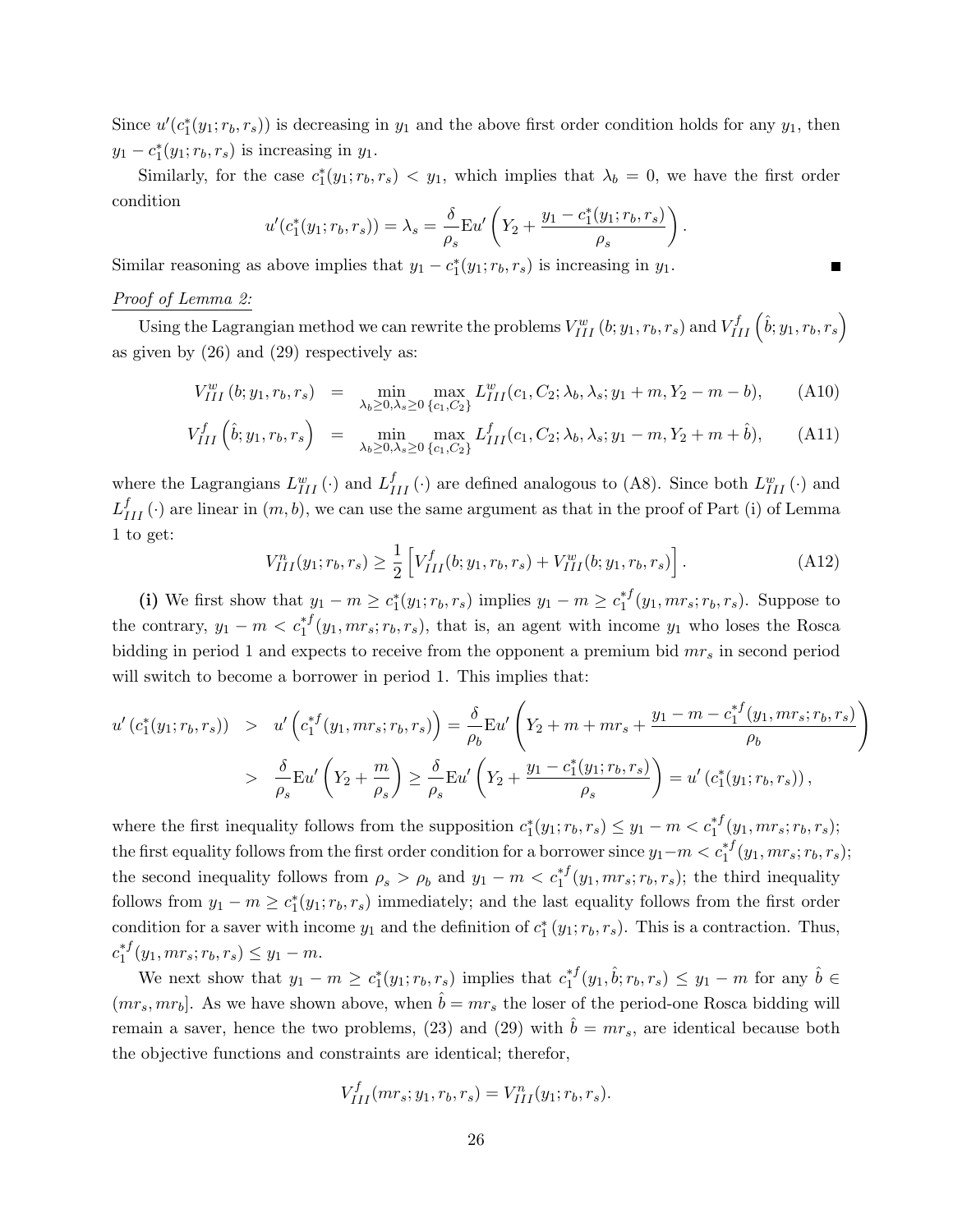Since  $V_{III}^f(\hat{b}; y_1, r_b, r_s)$  is increasing in  $\hat{b}$ , then for any  $\hat{b} \in (mr_s, mr_b]$ , we have

$$
V_{III}^{f}(\hat{b}; y_1, r_b, r_s) > V_{III}^{f}(mr_s; y_1, r_b, r_s) = V_{III}^{n}(y_1; r_b, r_s).
$$
\n(A13)

We now argue that inequality (A13) implies  $c_1^*$  $t_1^{*f}(y_1, \hat{b}; r_b, r_s) \leq y_1 - m$ . To see this, suppose to the contrary that  $c_1^{*f}$  $\lambda_1^{*f}(y_1, \hat{b}; r_b, r_s) > y_1 - m$ . This implies that  $\lambda_s^* = 0$  at the optimal solution for problem (A11). Thus, we have:

$$
L_{III}^f(c_1^*, C_2^*; \lambda_b^*, \lambda_s^*; y_1 - m, Y_2 + m + \hat{b}) = L_{III}^f(c_1^*, C_2^*; \lambda_b^*, \lambda_s^*; y_1, Y_2) - \lambda_b^* \rho_b(mr_b - \hat{b})
$$
  

$$
\leq L_{III}^n(c_1, C_2; \lambda_b^*, \lambda_s^*; y_1, Y_2),
$$

which implies that  $V_{III}^f(\hat{b}; y_1, r_b, r_s) \leq V_{III}^n(y_1; r_b, r_s)$ , a contradiction.

Finally, using inequality (A12), we have  $V_{III}^f(\hat{b}; y_1, r_b, r_s) \geq V_{III}^f(mr_s; y_1, r_b, r_s) = V_{III}^n(y_1; r_b, r_s) \geq$  $V_{III}^w(\hat{b}; y_1, r_b, r_s)$ .

(ii) We would like to show that  $c_1^*(y_1; r_b, r_s) \ge y_1 + m$  implies that  $c_1^{*w}(y_1, b; r_b, r_s) \ge y_1 + m$ . Suppose to the contrary that  $c_1^{*w}(y_1, b; r_b, r_s) < y_1 + m$ . Then we obtain the following contradiction:

$$
u'(c_1^*(y_1; r_b, r_s)) < u'(c_1^{*w}(y_1, b; r_b, r_s)) = \frac{\delta}{\rho_s} Eu'\left(Y_2 - m - b + \frac{y_1 + m - c_1^{*w}(y_1, b; r_b, r_s)}{\rho_s}\right)
$$
  

$$
< \frac{\delta}{\rho_b} Eu'\left(Y_2 - \frac{m}{\rho_b}\right) \le u'(c_1^*(y_1; r_b, r_s))
$$

where the first step follows from the supposition  $c_1^{*w}(y_1, b; r_b, r_s) < y_1 + m \le c_1^{*}(y_1; r_b, r_s)$ ; the second step follows from the first order condition for a "saver" since  $c_1^{*w}(y_1, b; r_b, r_s) < y_1 + m;$ the third step follows from  $\rho_s > \rho_b$ ,  $y_1 + m > c_1^{*w}(y_1, b; r_b, r_s)$ , and  $b \leq m r_b$ ; and the last step uses the first order condition for the case  $y_1 + m \leq c_1^*(y_1; r_b, r_s)$ . This is a contraction. Thus,  $c_1^*(y_1; r_b, r_s) \ge y_1 + m$  implies that  $c_1^{*w}(y_1, b; r_b, r_s) \ge y_1 + m$  for any  $b \in [mr_s, mr_b]$ .

We next show that if  $c_1^*(y_1; r_b, r_s) \ge y_1 + m$ , then  $V_{III}^w(b; y_1, r_b, r_s) \ge V_{III}^n(y_1; r_b, r_s)$  for any  $b \in [mr_s, mr_b]$ . Since we have shown that a winner of the period-one Rosca bidding will remain a borrower, for  $b = mr_b$ , the two problems, (23) and (26) with  $b = mr_b$ , are in fact identical because both the objective function and the constraints are identical. Thus, we have  $V_{III}^w(mr_b; y_1, r_b, r_s) =$  $V_{III}^n(y_1;r_b,r_s)$ . Since  $V_{III}^w(b;y_1,r_b,r_s)$  is decreasing in b, we have

$$
V_{III}^w(b; y_1, r_b, r_s) \geq V_{III}^w(m r_b; y_1, r_b, r_s) = V_{III}^n(y_1; r_b, r_s) \geq V_{III}^f(b; y_1, r_b, r_s)
$$

where the last inequality follows from  $(A12)$ .

#### Proof of Lemma 3:

(Step 1.) We show that, under the restriction on Rosca size  $m \leq \overline{m}(r_b, r_s)$ , any agent with type  $x > x$  will be a borrower, regardless of winning or losing the period-one Rosca bidding.

Note that the size restriction on m implies that  $0 < m \leq c_1^*(\bar{y} - \underline{x}; r_b, r_s) - (\bar{y} - \underline{x})$ , which in turn, by Part (iii) of Lemma 1, implies  $m \leq c_1^*(y_1; r_b, r_s) - y_1$  for any  $y_1 < \bar{y} - \underline{x}$ .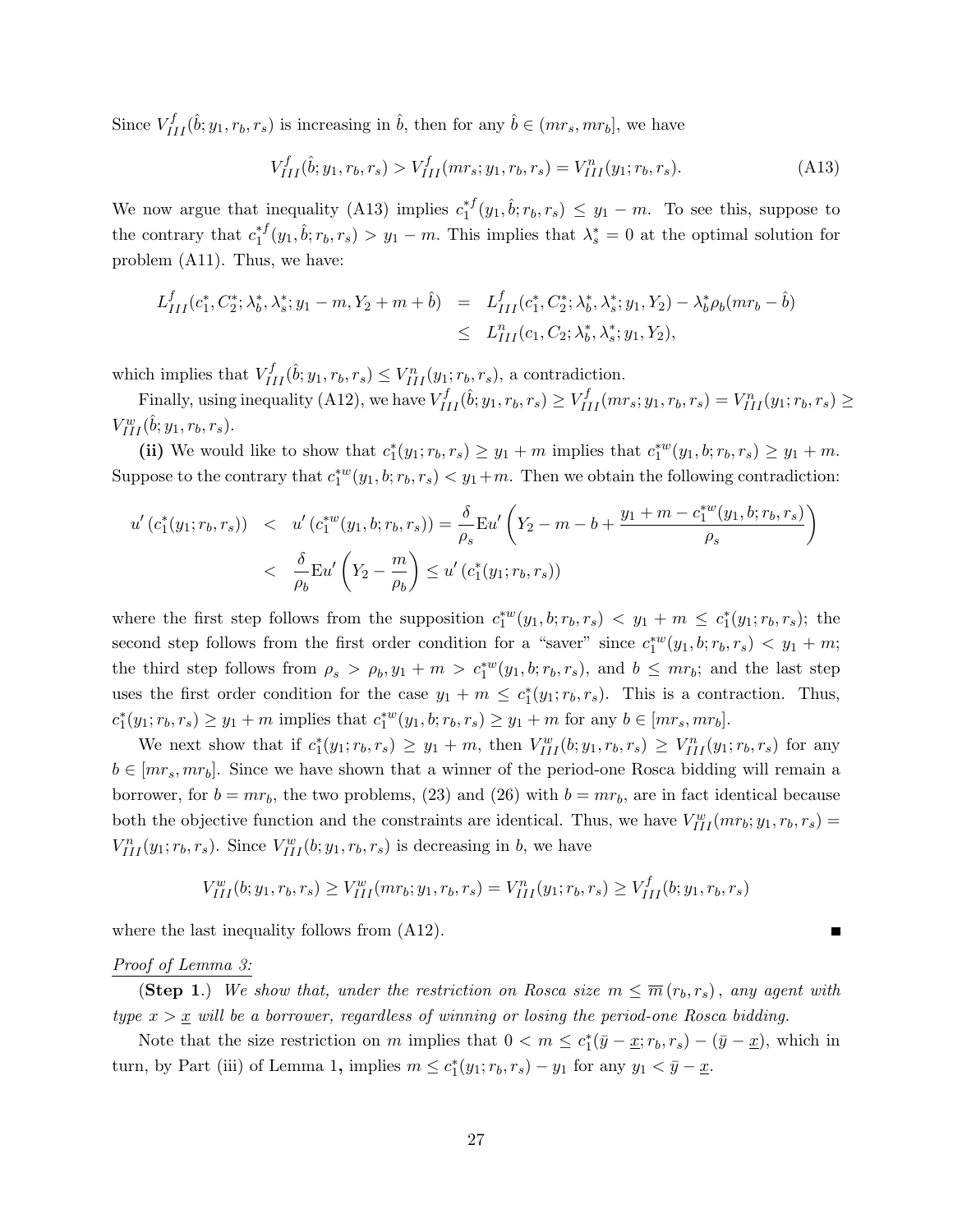That the winner of the period-one Rosca bidding will remain a borrower follows from Part (ii) of Lemma 2, which states that  $m + y_1 \leq c_1^*(y_1; r_b, r_s)$  implies  $c_1^{*w}(y_1, b; r_b, r_s) \geq y_1 + m$  for any  $b \in |mr_s, mr_b|.$ 

We now show that the loser of the period-one Rosca bidding will also be a borrower. Suppose to the contrary, then  $c_1^{*f}$  $j_1^{*}$  $(y_1, b; r_b, r_s) < y_1 - m$ . Then, we have:

$$
u'(c_1^*(y_1; r_b, r_s)) < u'\left(c_1^{*f}(y_1, b; r_b, r_s)\right) \le \frac{\delta}{\rho_b} Eu'\left(Y_2 + m + b + \frac{y_1 - m - c_1^{*f}(y_1, b; r_b, r_s)}{\rho_s}\right)
$$
  

$$
\le \frac{\delta}{\rho_b} Eu'\left(Y_2 + \frac{y_1 - c_1^*(y_1; r_b, r_s)}{\rho_b}\right) = u'\left(c_1^*(y_1; r_b, r_s)\right),
$$

where the first step follows from the supposition  $c_1^*(y_1; r_b, r_s) \ge y_1 - m > c_1^{*f}(y_1, b; r_b, r_s)$ ; the second step follows from the first order condition for being a saver; the third step is by  $m + b +$  $y_1-m-c_1^{*f}(y_1,b;r_b,r_s)$  $\frac{f(y_1, b; r_b, r_s)}{\rho_s} \geq 0 \geq \frac{y_1 - c_1^*(y_1; r_b, r_s)}{\rho_b}$  $\frac{g_1, g_2, g_3}{\rho_b}$ ; and last step comes from the first order condition for a borrower when  $c_1^*(y_1; r_b, r_s) < y_1$ .

Then the indirect utility functions  $V_{III}^w(\cdot; y_1, r_b, r_s)$  and  $V_{III}^f(\cdot; y_1, r_b, r_s)$ , as defined by (26) and (29) respectively, can be simplified as

$$
V_{III}^{w}(b; y_1, r_b, r_s) = V (y_1 + \rho_b(m r_b - b); r_b)
$$
\n(A14)

$$
V_{III}^f(b; y_1, r_b, r_s) = V(y_1 - \rho_b(m r_b - b); r_b), \tag{A15}
$$

where  $V(\cdot; r)$  is defined as in (14). These simplifications allow us to rewrite the first order condition (34) as (36).

(Step 2.) We show that the incentive compatibility for any type  $x > x$  is satisfied by the postulated bidding equilibrium.

First, we show that any type  $x > x$  will not deviate to bid  $b_{III}(0) = b_{III}(x) = mr_s$ . Since  $b'_{III}(x) \geq 0$  by  $V_{III}^w(b(x); \overline{y}-x, r_b, r_s) \geq V_{III}^f(b(x); \overline{y}-x, r_b, r_s)$  (see Part (ii) of Lemma 2), we have:

$$
U_{III}(x, x; r_b, r_s) - U_{III}(x, 0; r_b, r_s)
$$
  
=  $p \left\{ V_{III}^w(b(x); \overline{y} - x, r_b, r_s) - \frac{1}{2} \left[ V_{III}^f(b(0); \overline{y} - x, r_b, r_s) + V_{III}^w(b(0); \overline{y} - x, r_b, r_s) \right] \right\}$   
+  $(1-p) \left[ F(x) V_{III}^w(b(x); \overline{y} - x, r_b, r_s) - \int_{\underline{x}}^x V_{III}^f(b(x^j); \overline{y} - x, r_b, r_s) dF(x^j) \right]$   
 $\geq p[V_{III}^w(b(x); \overline{y} - x, r_b, r_s) - V_{III}^n(\overline{y} - x, r_b, r_s)]$   
+  $(1-p) F(x) [V_{III}^w(b(x); \overline{y} - x, r_b, r_s) - V_{III}^f(b(x); \overline{y} - x, r_b, r_s)]$   
 $\geq 0,$ 

where the first step follows from the expression of  $U_{III}(x, \tilde{x}; r_b, r_s)$  as in (33); the second step is by inequality (A12) and  $b(x^j) \leq b(x)$ , for  $x^j \leq x$ ; and the last step is by  $V_{III}^w(b(x); \overline{y} - x, r_b, r_s) \geq$  $V_{III}^n(\overline{y}-x;r_b,r_s) \geq V_{III}^f(b(x);\overline{y}-x,r_b,r_s)$  that is implied by inequality (A12) again.

We next show that there is no incentive for type  $x > x$  to mimic type  $\tilde{x} \neq x$ . By the same argument as in the proof of Proposition 1, it suffices to show  $\partial^2 U_{III}(x, \tilde{x}; r_b, r_s) / \partial x \partial \tilde{x} \geq 0$ . For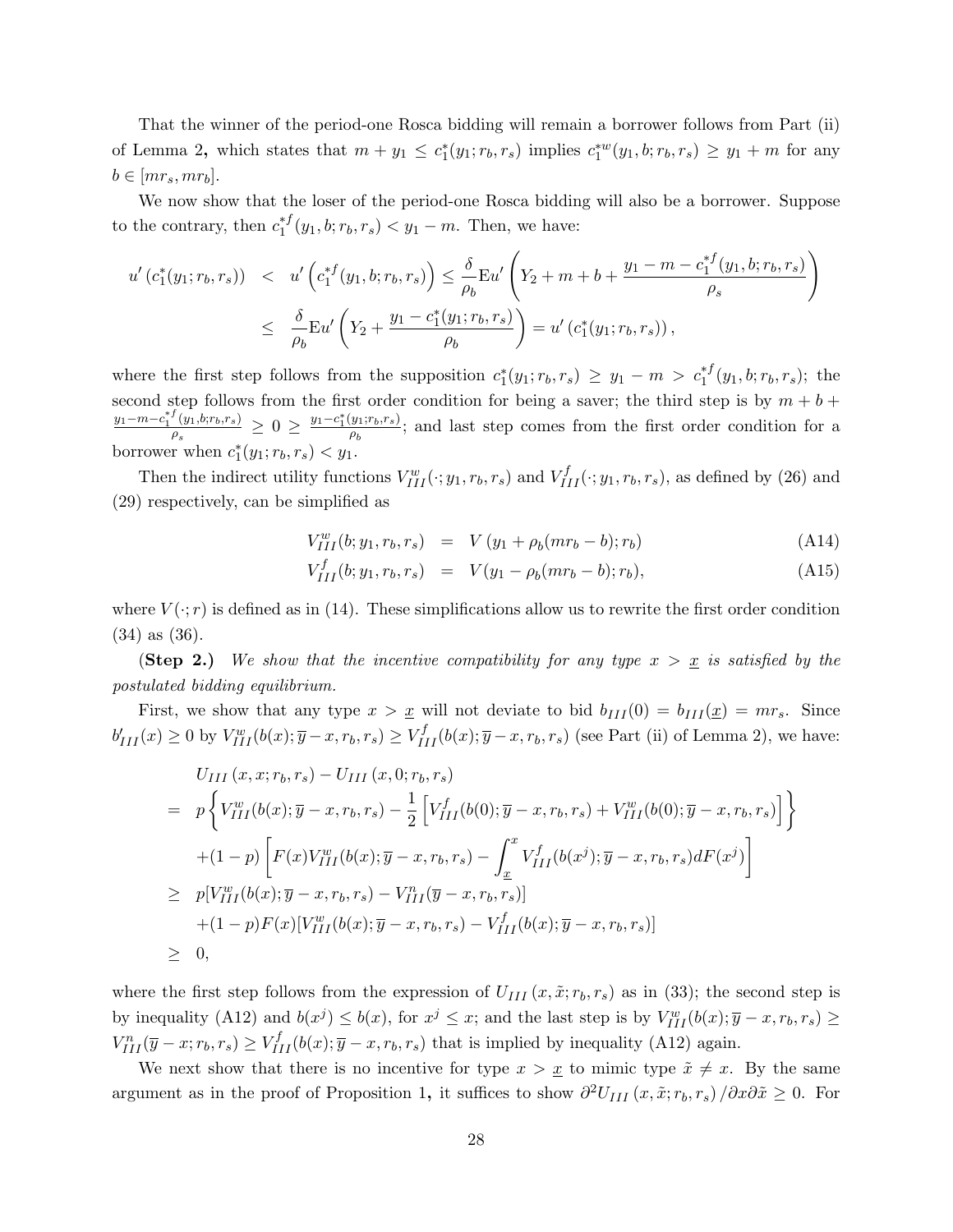notational convenience, denote  $T_{III}(x) = \rho_b[mr_b - b_{III}(x)]$ . Substituting (A14) into (33), and taking derivatives with respect to x and  $\tilde{x}$ , we have:

$$
\frac{\partial^2 U_{III}(x,\tilde{x};r_b,r_s)}{\partial \tilde{x}\partial x} = (1-p)f(\tilde{x})\left[\begin{array}{c} V'(y_1 - T_{III}(\tilde{x});r_b) - V'(y_1 + T_{III}(\tilde{x});r_b) \\ +V''(y_1 + T_{III}(\tilde{x});r_b) \frac{V(\tilde{y}_1 + T_{III}(\tilde{x});r_b) - V(\tilde{y}_1 - T_{III}(\tilde{x});r_b)}{V'(\tilde{y}_1 + T_{III}(\tilde{x});r_b)}\end{array}\right],
$$

where  $y_1 = \overline{y} - x$ ,  $\tilde{y}_1 = \overline{y} - \tilde{x}$ ; V' and V" respectively denote the first and second order derivative with respect to  $y_1$ . In the supplemental appendix we show that the technical conditions that u exhibits decreasing absolute risk aversion and  $u'''' \geq 0$  are sufficient to ensure that  $\partial^2 U_{III}(x, \tilde{x}; r_b, r_s) / \partial x \partial \tilde{x} \geq 0$  $0.19$ 

(Step 3.) We show that the incentive compatibility for type-0 agent is satisfied in the postulated equilibrium.

Lemma 2 shows that  $m \leq \bar{y} - c_1^*(\bar{y}; r_b, r_s)$  implies that  $c_1^{*f}$  $\hat{\mathbf{y}}_1^{*f}(\bar{y}, \hat{b}; r_b, r_s) \leq \bar{y} - m$  for any  $\hat{b} \in$  $[mr_s, mr_b]$  and that  $V_{III}^f(\hat{b}; \bar{y}, r_b, r_s) \geq V_{III}^n(\bar{y}; r_b, r_s) \geq V_{III}^w(\hat{b}; \bar{y}, r_b, r_s)$ . Therefore, type-0 bidder is a saver regardless of winning or losing the period-one Rosca bidding and it does not have strict incentives to deviate to bid any  $b > mr_s = b_{III}(\underline{x})$ . Г

#### Proof of Proposition 4:

We showed in the Proof of Lemma 3 that the size restriction on  $m \leq \overline{m} \equiv \min\{c_1^*(\overline{y} - \underline{x}) - (\overline{y} - \underline{y})\}$  $(\underline{x}), \overline{y} - c_1^*(\overline{y}; r_b, r_s)$  implies that, regardless of winning or losing the period-one Rosca bidding, the bidder will be a saver if  $x = 0$  and a borrower if  $x > x$ . We have, for type-0 agent,

$$
U_{III}(0,0;r_b,r_s) = \frac{p}{2} \left[ V_{III}^f(b_{III}(0); \bar{y},r_b,r_s) + V_{III}^w(b_{III}(0); \bar{y},r_b,r_s)) \right]
$$
  
+ 
$$
(1-p) \int_{\underline{x}}^{\bar{x}} V_{III}^f(b_{III}(x^j); \bar{y},r_b,r_s) dF(x^j)
$$
  

$$
> \frac{p}{2} \left[ V_{III}^f(b_{III}(0); \bar{y},r_b,r_s) + V_{III}^w(b_{III}(0); \bar{y},r_b,r_s) \right] + (1-p) V_{III}^f(b_{III}(0); \bar{y},r_b,r_s) (A16)
$$
  
= 
$$
pV(\bar{y};r_s) + (1-p)V(\bar{y};r_s) = V(\bar{y};r_s) = V_{III}^n(\bar{y};r_b,r_s),
$$

where the first step is simply the definition of  $U_{III}(0,0;r_b,r_s)$ , and the second step follows from the fact that  $b'_{III}(\cdot) > 0$  and  $V_{III}^f(\cdot; \bar{y}, r_b, r_s)$  is increasing; the third step uses the fact that  $b_{III}(0) =$  $mr_s$  implies that  $V_{III}^f(b_{III}(0); \bar{y}, r_b, r_s) = V_{III}^w(b_{III}(0); \bar{y}, r_b, r_s)) = V(\bar{y}; r_s)$ ; and the last step follows the fact that type-0 agent is a saver in the absence of Rosca.

For agents with type- $x > x$ , we have:

$$
U_{III}(x, x; r_b, r_s) \geq U_{III}(x, \bar{x}; r_b, r_s) = V_{III}^w(b_{III}(\bar{x}); \bar{y} - x, r_b, r_s) = V(\bar{y} - x + \rho_b(mr_b - b_{III}(\bar{x})); r_b)
$$
  
\n
$$
\geq V(\bar{y} - x; r_b) = V_{III}^n(\bar{y} - x; r_b, r_s),
$$
\n(A17)

where the first step follows from the incentive compatibility constraint that type- $x$  bidder does not have strict incentive to pretend as type- $\bar{x}$ ; the second step follows from the fact that type- $\bar{x}$  agent will always win the period-one Rosca bidding because  $b'_{III} > 0$ ; the third step follows from the fact

<sup>&</sup>lt;sup>19</sup>The supplemental appendix is available at http://www.econ.upenn.edu/~hfang.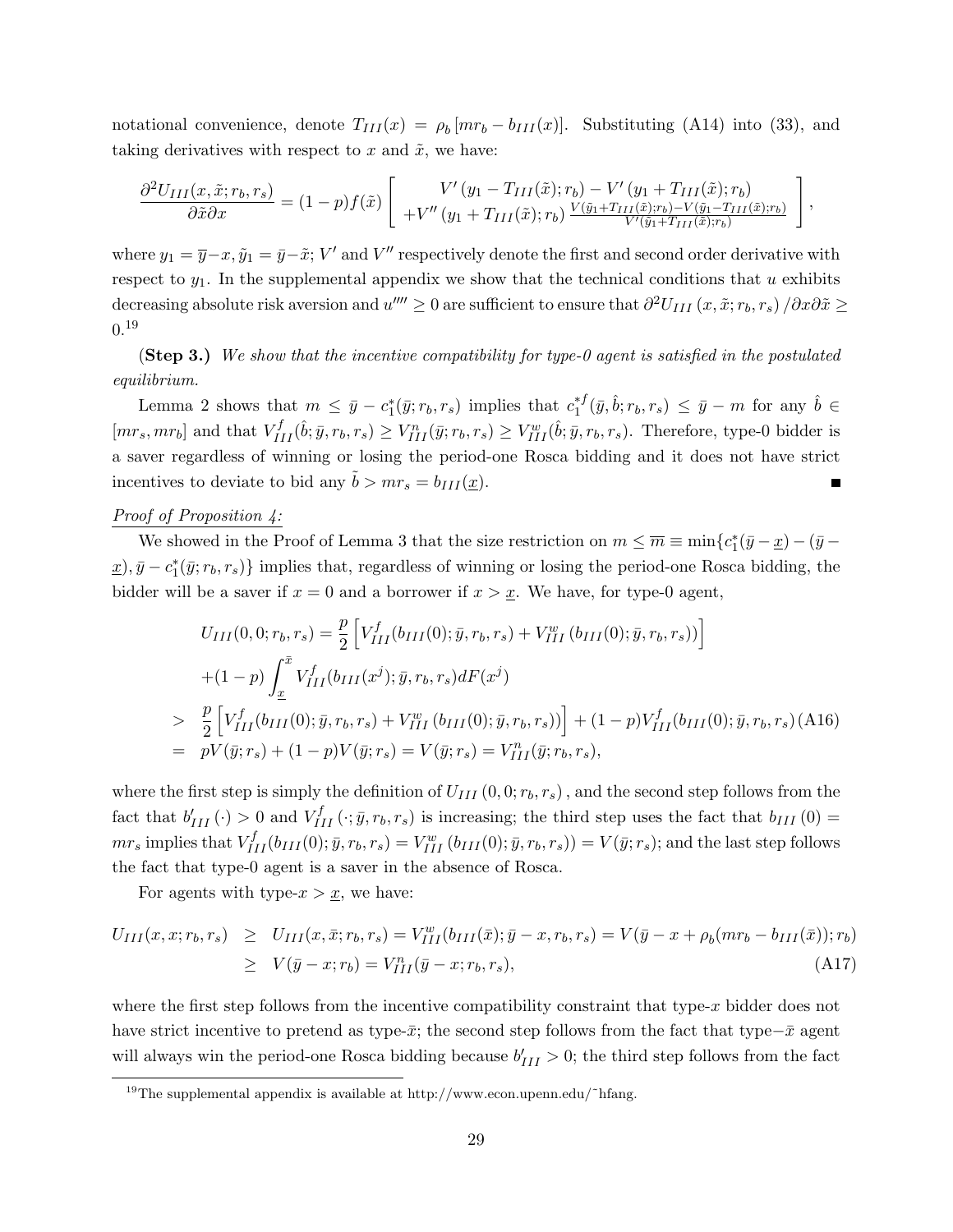that type- $\bar{x}$  agent will be a borrower despite winning the Rosa bidding; the fourth step uses the fact that  $b_{III}(\bar{x}) \leq mr_b$ ; and the last step follows from the fact that type- $\bar{x}$  agent is a borrower in the absence of Rosca.

Inequalities (A16) and (A17) show that under the equilibrium bidding strategy specified in Lemma 3, agents of all types are interim individually rational. The ex ante welfare gain  $EU_{III}(X, X; r_b, r_s)$  $-EV_{III}^n(\bar{y}-X;r_b,r_s) > 0$  immediately follows. П

# Proof of Corollary 1:

For CARA utility, the first order condition for the optimal consumption  $c_1^* (.)$  in Problem (14) is given by:

$$
e^{-\beta c_1} = \delta(1+r) \operatorname{E} \exp\left[-\beta \left(Y_2 + \frac{y_1 - c_1}{\rho}\right)\right],
$$

which, after some algebra, yields:

$$
c_1^*(y_1) = \frac{1+r}{2+r}y_1 - \frac{\ln[(1+r)\,\delta K]}{\beta(2+r)},\tag{A18}
$$

where  $K \equiv E \exp(-\beta Y_2)$  is a constant that equals to the expected marginal utility of period-2's income. Therefore, the value function  $V(y_1; r)$  is:

$$
V(y_1; r) = \frac{1+\delta}{\beta} - \frac{1}{\beta} \eta(r) \exp\left[-\frac{\beta(1+r)}{2+r}y_1\right],
$$
 (A19)

where for notational convenience we denote

$$
\eta(r) \equiv \frac{2+r}{1+r} \left[ (1+r) \,\delta K \right]^{\frac{1}{2+r}}.\tag{A20}
$$

Plugging (A19) into the differential equation (36) in Lemma 3, we obtain:

$$
\frac{\beta b'_{III}(x)}{2+r_b} = \frac{(1-p) f(x) \left\{ \exp \left[ \frac{2\beta [mr_b - b_{III}(x)]}{2+r_b} \right] - 1 \right\}}{p + (1-p)F(x)}.
$$
\n(A21)

With the following change of variables:

$$
h(x) \equiv \frac{2\beta \left[ mr_b - b_{III} \left( x \right) \right]}{2 + r_b},\tag{A22}
$$

we can re-write the differential equation (A21) as:

$$
h'(x) = \frac{2(1-p) f(x)}{p + (1-p)F(x)} \left\{1 - \exp\left[h(x)\right]\right\},\tag{A23}
$$

The above differential equation has a general solution:

$$
h(x) = -\ln\left\{1 - \omega\left[\frac{p}{p + (1 - p)F(x)}\right]^2\right\},\tag{A24}
$$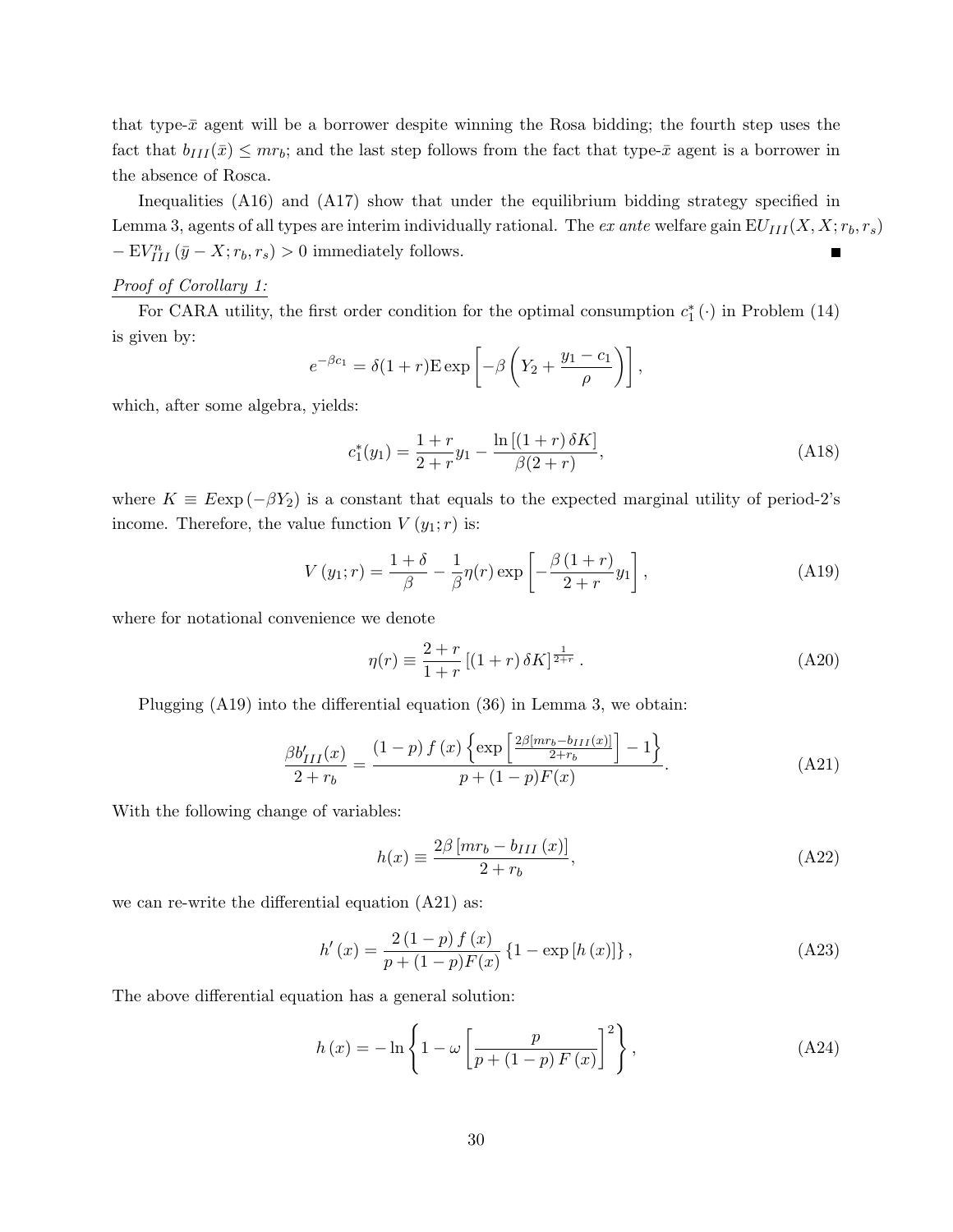where  $\omega$  is an integration constant that is determined from the boundary condition  $b_{III}(\underline{x}) = mr_s$ , which requires

$$
h\left(\underline{x}\right) = \frac{2\beta m(r_b - r_s)}{2 + r_b}.\tag{A25}
$$

Thus the integration constant  $\omega$  is given by:

$$
\omega = 1 - \exp\left[-h\left(\underline{x}\right)\right] = 1 - \exp\left(-\frac{2\beta m(r_b - r_s)}{2 + r_b}\right). \tag{A26}
$$

We can then solve  $b_{III}(x)$  from (A24) to obtain (37). The necessary size restriction  $\bar{m}$  for this example follows immediately from  $c_1^*$  ( $\cdot$ ). We verify the sufficiency of the first order condition for the bidding equilibrium in the supplemental appendix.<sup>20</sup>  $\blacksquare$ 

#### Proof of Proposition 5:

The inequalities directly follow from inspecting the admissible sets defined by inequalities in Problem (23), and the fact that all the value functions considered are the solutions to the special cases of the general Problem (23). Г

#### Proof of Proposition 6:

Recall the expression for  $E[U_I(X, X) | X > \underline{x}]$  as given by (A3). Under the assumption that  $p = 0$ , (A3) can be simplified as:

$$
E[U_I(X, X) | X > x] = \int_{\underline{x}}^{\overline{x}} F(x) [u(\overline{y} - x + m) + \delta E u(Y_2 - m - b_I(x))] dF(x)
$$
\n
$$
+ \int_{\underline{x}}^{\overline{x}} [1 - F(x)] u(\overline{y} - x - m) dF(x) + \int_{\underline{x}}^{\overline{x}} F(x) \delta E u(Y_2 + m + b_I(x)) dF(x).
$$
\n(A27)

By Jensen's inequality, we have

$$
\int_{\underline{x}}^{\overline{x}} F(x) \delta \mathrm{E} u(Y_2 + m + b_I(x)) dF(x) = \frac{1}{2} \delta \int_{\underline{x}}^{\overline{x}} \mathrm{E} u (Y_2 + m + b_I(x)) dF(x)^2 \qquad (A28)
$$
  
\n
$$
\leq \frac{1}{2} \delta \mathrm{E} u \left( Y_2 + m + \int_{\underline{x}}^{\overline{x}} b_I(x) dF(x)^2 \right),
$$
  
\n
$$
\int_{\underline{x}}^{\overline{x}} F(x) \delta \mathrm{E} u(Y_2 - m - b_I(x)) dF(x) = \frac{1}{2} \delta \int_{\underline{x}}^{\overline{x}} \mathrm{E} u (Y_2 - m - b_I(x)) dF(x)^2 \qquad (A29)
$$
  
\n
$$
\leq \frac{1}{2} \delta \mathrm{E} u \left( Y_2 - m - \int_{\underline{x}}^{\overline{x}} b_I(x) dF(x)^2 \right).
$$

Concavity of  $u(\cdot)$  and the assumption that  $mr \leq \int_{x}^{\overline{x}} b_I(x) dF(x)^2$  implies

$$
\mathcal{E}u\left(Y_2 + m + \int_{\underline{x}}^{\overline{x}} b_I(x) dF(x)^2\right) + \mathcal{E}u\left(Y_2 - m - \int_{\underline{x}}^{\overline{x}} b_I(x) dF(x)^2\right) \le \mathcal{E}u(Y_2 + m + mr) + \mathcal{E}u(Y_2 - m - mr). \tag{A30}
$$

<sup>&</sup>lt;sup>20</sup>The supplemental appendix is available at http://www.econ.upenn.edu/~hfang.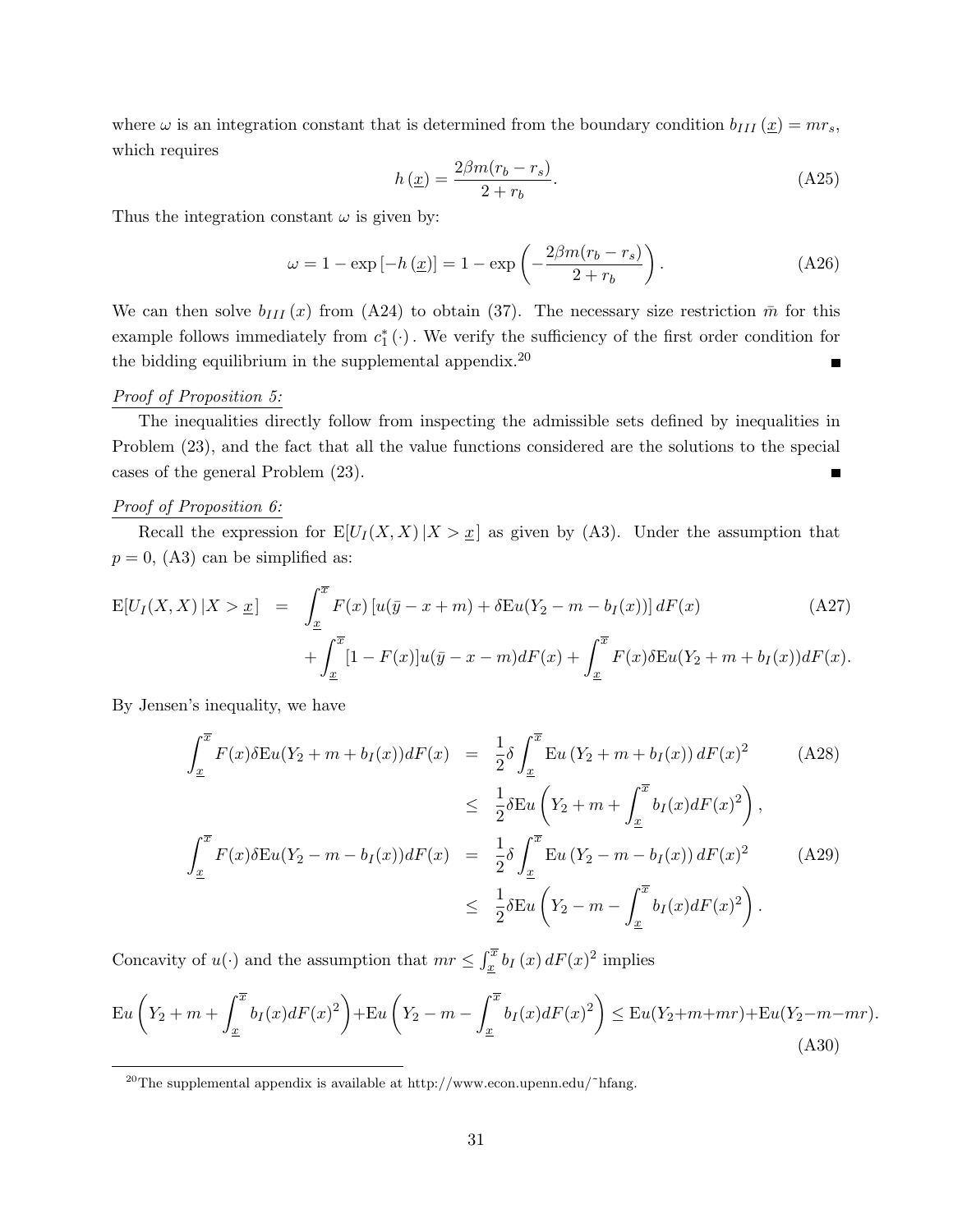Applying inequalities  $(A28)-(A30)$  to  $(A27)$ , we obtain:

$$
E[U_I(X, X) | X > x] \leq \int_{\underline{x}}^{\overline{x}} F(x) [u(\overline{y} - x + m) + \delta E u(Y_2 - m - mr)] dF(x)
$$
  
+ 
$$
\int_{\underline{x}}^{\overline{x}} [1 - F(x)] [u(\overline{y} - x - m) + \delta E u(Y_2 + m + mr)] dF(x)
$$
  
= 
$$
\int_{\underline{x}}^{\overline{x}} \left\{ F(x) V_I^w(mr; \overline{y} - x) + [1 - F(x)] V_I^f(mr; \overline{y} - x) \right\} dF(x)
$$
  

$$
\leq \int_{\underline{x}}^{\overline{x}} V(\overline{y} - x; r) dF(x) = EV_{II}^n(\overline{y} - X; r),
$$

where the last inequality follows from  $\max \{V_I^w(mr; \bar{y} - x), V_I^f(mr; \bar{y} - x)\} \le V(\bar{y} - x; r)$ . Thus,

Now we show that  $\rho = 1/(1+r) \ge \delta$  is a sufficient condition for  $mr \le \int_{\underline{x}}^{\overline{x}} b_I(x) dF(x)^2$ . We first show that the bidding equilibrium  $b_I(\cdot)$  satisfies:

$$
\int_{\underline{x}}^{\overline{x}} b_I(x) dF(x) \ge \frac{1-\delta}{\delta} m.
$$
\n(A31)

Inequality (A31), together with the assumption that  $\rho = 1/(1+r) \ge \delta$ , implies that:

$$
\int_{\underline{x}}^{\overline{x}} b_I(x) dF(x)^2 > \int_{\underline{x}}^{\overline{x}} b_I(x) dF(x) \ge \frac{1-\delta}{\delta} m \ge mr,
$$

as desired.

We prove (A31) by contradiction. Suppose, to the contrary, that  $\int_x^{\overline{x}} b_I(x) dF(x) < (1 - \delta) m/\delta$ . Now multiply  $F(x)(1 - F(x))\delta E u' (Y_2 - m - b_I(x))$  on both sides of Eq. (6), and integrate both sides over  $[\underline{x}, \overline{x}]$ , we obtain

$$
\int_{\underline{x}}^{\overline{x}} F(x)[1 - F(x)] \delta \mathcal{E}u'(Y_2 - m - b_I(x))b'_I(x)dx = \int_{\underline{x}}^{\overline{x}} [1 - F(x)][V_I^w(b_I(x); \overline{y} - x) - V_I^f(b_I(x); \overline{y} - x)]dF(x).
$$
\n(A32)

Using integration by parts, the left hand side of (A32) becomes:

$$
\int_{\underline{x}}^{\overline{x}} F(x)[1 - F(x)] \delta \mathcal{E}u'(Y_2 - m - b_I(x))b'_I(x)dx = \int_{\underline{x}}^{\overline{x}} \delta \mathcal{E}u(Y_2 - m - b_I(x))[1 - 2F(x)]dF(x).
$$

Plugging in the expressions for  $V_I^w(b_I(x); \bar{y} - x)$  and  $V_I^f$  $I_I^{IJ}(b_I(x); \bar{y} - x)$  as give by (2) and (3), (A32) can be simplified as:

$$
\int_{\frac{x}{x}}^{\overline{x}} \delta \mathcal{E} u (Y_2 - m - b_I(x)) F(x) dF(x)
$$
\n
$$
= \int_{\frac{x}{x}}^{\overline{x}} \delta \mathcal{E} u (Y_2 + m + b_I(x)) [1 - F(x)] dF(x) - \int_{\frac{x}{x}}^{\overline{x}} [1 - F(x)][u(\overline{y} - x + m) - u(\overline{y} - x - m)] dF(x).
$$
\n(A33)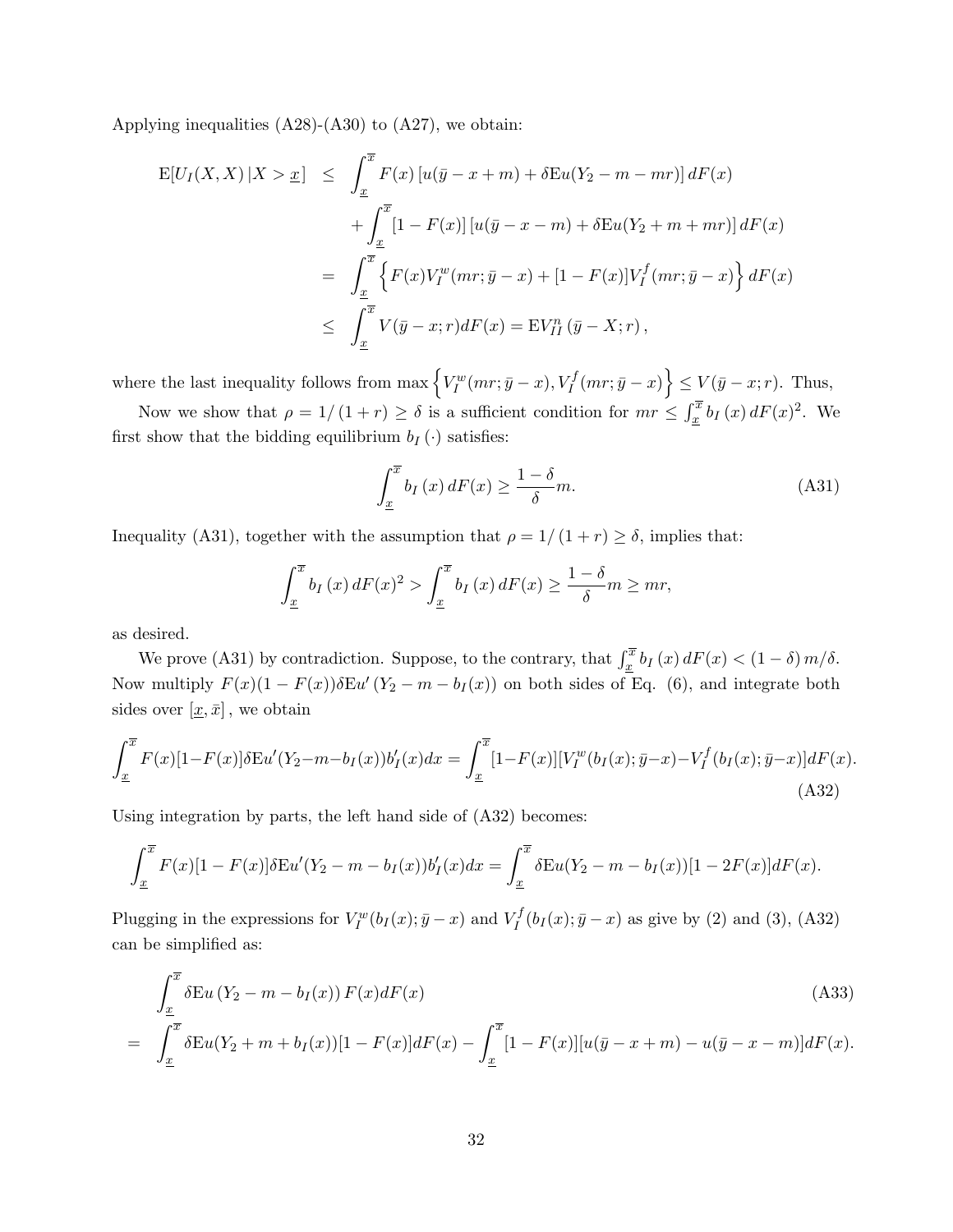Plugging (A33) into (A27), we have

$$
E[U_I(X, X) | X > x]
$$
  
=  $\int_{\underline{x}}^{\overline{x}} \delta E u(Y_2 + m + b_I(x)) dF(x) + \int_{\underline{x}}^{\overline{x}} 2[1 - F(x)]u(\overline{y} - x - m) dF(x) + \int_{\underline{x}}^{\overline{x}} [2F(x) - 1]u(\overline{y} - x + m) dF(x)$   
<  $\delta E u(Y_2 + \frac{m}{s}) + \int_{\overline{x}}^{\overline{x}} 2[1 - F(x)]u(\overline{y} - x - m) dF(x) + \int_{\overline{x}}^{\overline{x}} [2F(x) - 1]u(\overline{y} - x + m) dF(x),$  (A34)

$$
\frac{\sqrt{2\pi}\left(12+\frac{1}{2}\right)^{1} \int_{\underline{x}} \frac{2\left(1-\frac{1}{2}\left(\frac{1}{2}\right)\right)\alpha\left(\frac{1}{2}-\frac{1}{2}\right)\alpha\left(\frac{1}{2}-\frac{1}{2}\right)\alpha\left(\frac{1}{2}-\frac{1}{2}\right)\alpha\left(\frac{1}{2}-\frac{1}{2}\right)\alpha\left(\frac{1}{2}-\frac{1}{2}\right)\alpha\left(\frac{1}{2}-\frac{1}{2}\right)\alpha\left(\frac{1}{2}-\frac{1}{2}\right)\alpha\left(\frac{1}{2}-\frac{1}{2}\right)\alpha\left(\frac{1}{2}-\frac{1}{2}\right)\alpha\left(\frac{1}{2}-\frac{1}{2}\right)\alpha\left(\frac{1}{2}-\frac{1}{2}\right)\alpha\left(\frac{1}{2}-\frac{1}{2}\right)\alpha\left(\frac{1}{2}-\frac{1}{2}\right)\alpha\left(\frac{1}{2}-\frac{1}{2}\right)\alpha\left(\frac{1}{2}-\frac{1}{2}\right)\alpha\left(\frac{1}{2}-\frac{1}{2}\right)\alpha\left(\frac{1}{2}-\frac{1}{2}\right)\alpha\left(\frac{1}{2}-\frac{1}{2}\right)\alpha\left(\frac{1}{2}-\frac{1}{2}\right)\alpha\left(\frac{1}{2}-\frac{1}{2}\right)\alpha\left(\frac{1}{2}-\frac{1}{2}\right)\alpha\left(\frac{1}{2}-\frac{1}{2}\right)\alpha\left(\frac{1}{2}-\frac{1}{2}\right)\alpha\left(\frac{1}{2}-\frac{1}{2}\right)\alpha\left(\frac{1}{2}-\frac{1}{2}\right)\alpha\left(\frac{1}{2}-\frac{1}{2}\right)\alpha\left(\frac{1}{2}-\frac{1}{2}\right)\alpha\left(\frac{1}{2}-\frac{1}{2}\right)\alpha\left(\frac{1}{2}-\frac{1}{2}\right)\alpha\left(\frac{1}{2}-\frac{1}{2}\right)\alpha\left(\frac{1}{2}-\frac{1}{2}\right)\alpha\left(\frac{1}{2}-\frac{1}{2}\right)\alpha\left(\frac{1}{2}-\frac{1}{2}\right)\alpha\left(\frac{1}{2}-\frac{1}{2}\right)\alpha\left(\frac{1}{2}-\frac{1}{2}\right)\alpha\left(\frac{1}{2}-\frac{1}{2}\right)\alpha\left(\frac{1}{2}-\frac{1}{2}\
$$

where the last inequality follows from Jensen's inequality

$$
\int_{\underline{x}}^{\overline{x}} \mathrm{E}u(Y_2 + m + b_I(x)) dF(x) \le \mathrm{E}u\left(Y_2 + m + \int_{\underline{x}}^{\overline{x}} b_I(x) dF(x)\right)
$$

and the supposition that  $\int_{\underline{x}}^{\overline{x}} b_I(x) dF(x) < (1 - \delta) m/\delta$ .

Now consider the term  $\varphi(m)$  as defined in (A34). Note that  $\varphi(0) = \mathbb{E} V_I^n(\bar{y} - X)$ ; and recall from Proposition 2 that  $d\Delta W^{I}(m)/dm|_{m=0} > 0$ , which implies that  $\varphi(\varepsilon) > \varphi(0)$  for a small  $\varepsilon > 0$ . However, we have the following two observations:

$$
\varphi'(0) = \mathcal{E}u'(Y_2) - \int_{\underline{x}}^{\overline{x}} u'(\overline{y} - x) dF(x) = 0
$$

where the second equality follows from the fact that  $Y_2 = \bar{y} - X$  by i.i.d. assumption; and

$$
\varphi''(0) = \frac{1}{\delta} \mathcal{E}u''(Y_2) + \int_{\underline{x}}^{\overline{x}} u''(\overline{y} - x) dF(x) < 0.
$$

This is a contradiction to  $\varphi(\varepsilon) > \varphi(0)$ . Thus we establish (A31) and the result follows. Г

# Proof of Proposition  $\gamma$ :

First, we derive an expression for  $U_{III}(x, x; r_b, r_s)$  with  $x > x$ . Under the restrictions on Rosca size, we know that any agent with type  $x > x$  agent is a borrower regardless of losing or winning the first period Rosca bidding. Thus we have, for  $x > \underline{x}$ ,

$$
U_{III}(x, x; r_b, r_s) \stackrel{(1)}{=} [p + (1 - p)F(x)]V(\bar{y} - x + \rho_b(mr_b - b_{III}(x)); r_b)
$$
  
+ (1 - p)  $\int_x^{\bar{x}} V(\bar{y} - x - \rho_b(mr_b - b_{III}(x^j)); r_b) dF(x^j)$   

$$
\stackrel{(2)}{=} \frac{1 + \delta}{\beta} - \frac{1}{\beta} \eta(r_b) \exp\left[-\frac{\beta(1 + r_b)}{2 + r_b}(\bar{y} - x)\right] \times
$$
  

$$
\left\{ [p + (1 - p)F(x)] \exp\left[-\frac{\beta(mr_b - b_{III}(x)}{2 + r_b}\right] + (1 - p) \int_x^{\bar{x}} \exp\left[-\frac{\beta(mr_b - b_{III}(x^j)}{2 + r_b}\right] dF(x^j) \right\}
$$
  

$$
\stackrel{(3)}{=} \frac{1 + \delta}{\beta} - \frac{1}{\beta} \eta(r_b) \exp\left[-\frac{\beta(1 + r_b)}{2 + r_b}(\bar{y} - x)\right] \times
$$
  

$$
\left\{ [p + (1 - p)F(x)] \exp\left[-\frac{h(x)}{2}\right] + (1 - p) \int_x^{\bar{x}} \exp\left[-\frac{h(x^j)}{2}\right] dF(x^j) \right\}
$$
  

$$
\stackrel{(4)}{=} \frac{1 + \delta}{\beta} - \frac{1}{\beta} \eta(r_b) \exp\left[-\frac{\beta(1 + r_b)}{2 + r_b}(\bar{y} - x)\right] \sqrt{1 - \omega p^2}
$$
 (A35)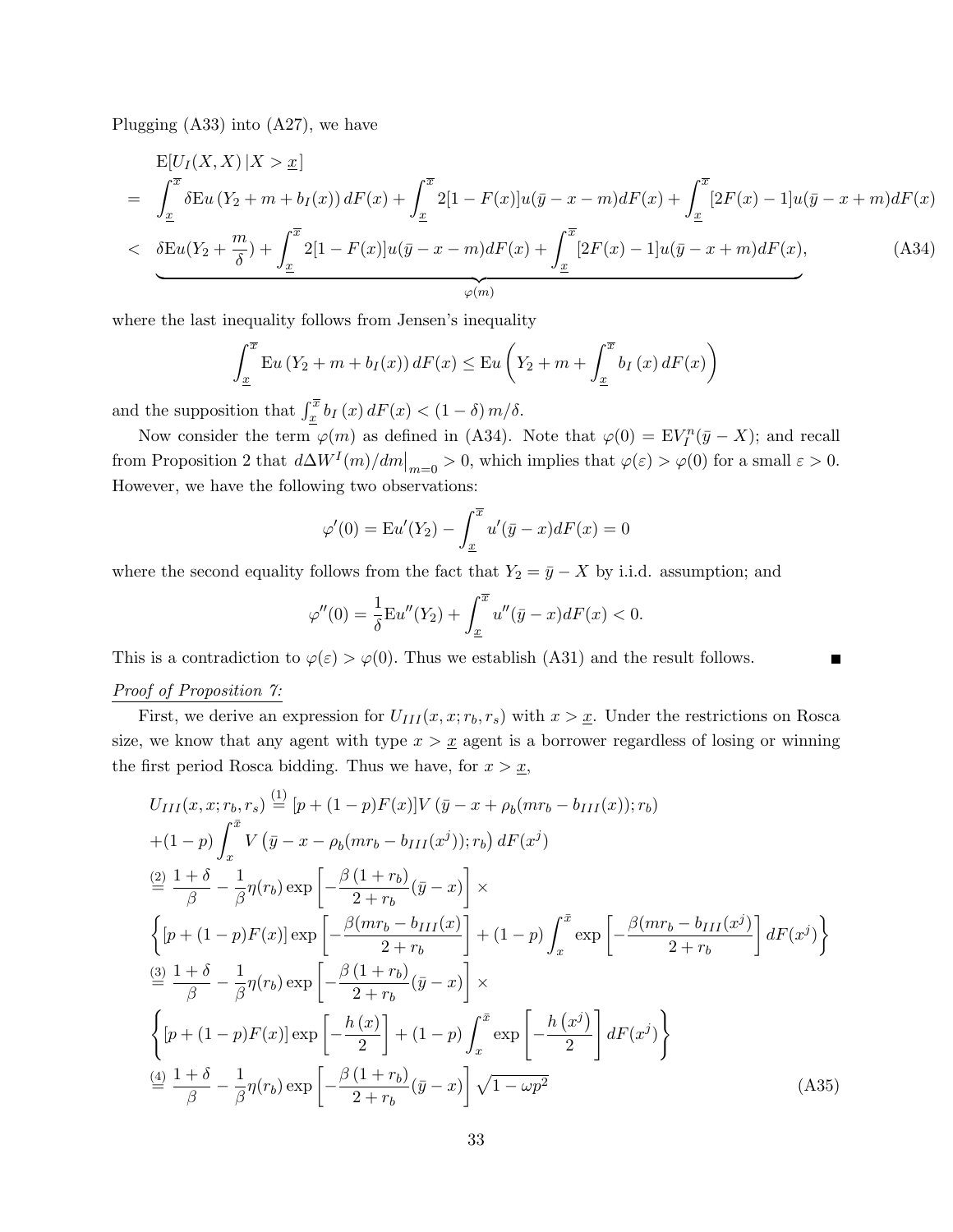where the first equality follows from the definition of  $U_{III}(x, x; r_b, r_s)$  and the fact that type-x is always a borrower under the assumed restriction on Rosca size  $m$ ; the second equality follows from substituting the expression  $V(y; r)$  for CARA utility function as defined in formula (A19); the third equality simply uses the definition of the change of variable function  $h(x)$  as defined in (A22); finally, the fourth equality is a result of the following two calculations. The first calculation is a direct result of (A24):

$$
\exp\left[-\frac{h\left(x\right)}{2}\right] = \sqrt{1 - \omega\left[\frac{p}{p + \left(1 - p\right)F\left(x\right)}\right]^2},\tag{A36}
$$

where  $\omega$  a constant given in (A26). The second calculation is:

$$
(1-p)\int_x^{\bar{x}} \exp\left[-\frac{h(x^j)}{2}\right] dF(x^j) = (1-p)\int_x^{\bar{x}} \sqrt{1-\omega\left[\frac{p}{p+(1-p)F(x^j)}\right]^2} dF(x^j)
$$
  

$$
= \int_{[p+(1-p)F(x)]^2}^{1} \frac{d\tau}{2\sqrt{\tau-\omega p^2}}
$$
  

$$
= \sqrt{\tau-\omega p^2}\Big|_{[p+(1-p)F(x)]^2}^{1} = \sqrt{1-\omega p^2} - \sqrt{[p+(1-p)F(x)]^2-\omega p^2},
$$

where the second equality follows from a change-of-variable

$$
\tau \equiv [p + (1 - p)F(xj)]2.
$$
 (A37)

We next derive an expression for  $U_{III}(0,0;r_b,r_s)$ . Under the assumed restriction on Rosca size  $m$ , a type-0 agent with income  $\bar{y}$  will be a saver regardless of winning or losing the period one Rosca bidding, and as shown in Corollary 1,  $b_{III}(0) = mr_s$ ; thus we have:

$$
U_{III}(0,0;r_b,r_s) = pV(\bar{y};r_s) + (1-p)\int_{\underline{x}}^{\overline{x}} V(\bar{y} + \rho_s(b_{III}(x) - mr_s);r_s)dF(x).
$$
 (A38)

Evaluating the integral in the second term of the above expression, we get:

$$
\int_{\underline{x}}^{\overline{x}} V(\overline{y} + \rho_s(b_{III}(x) - mr_s); r_s) dF(x)
$$
\n
$$
\frac{d}{dt} \frac{1+\delta}{\beta} - \frac{1}{\beta} \eta(r_s) \exp\left[-\frac{\beta(1+r_s)}{2+r_s} \overline{y}\right] \int_{\underline{x}}^{\overline{x}} \exp\left[-\frac{\beta(b_{III}(x) - mr_s)}{2+r_s}\right] dF(x)
$$
\n
$$
\frac{d}{dt} \frac{1+\delta}{\beta} - \frac{1}{\beta} \eta(r_s) \exp\left[-\frac{\beta(1+r_s)}{2+r_s} \overline{y}\right] \exp\left[\frac{\beta m(r_s - r_b)}{2+r_s}\right] \int_{\underline{x}}^{\overline{x}} \exp\left[-\frac{2+r_b}{2+r_s} \frac{\beta(b_{III}(x) - mr_b)}{2+r_b}\right] dF(x)
$$
\n
$$
\frac{d}{dt} \frac{1+\delta}{\beta} - \frac{1}{\beta} \eta(r_s) \exp\left[-\frac{\beta(1+r_s)}{2+r_s} \overline{y}\right] \exp\left[\frac{\beta m(r_s - r_b)}{2+r_s}\right] \int_{\underline{x}}^{\overline{x}} \exp\left[-\frac{h(x)}{2}\right]^{-\frac{2+r_b}{2+r_s}} dF(x)
$$
\n
$$
\frac{d}{dt} \frac{1+\delta}{\beta} - \frac{1}{\beta} \eta(r_s) \exp\left[-\frac{\beta(1+r_s)}{2+r_s} \overline{y}\right] \exp\left[\frac{\beta m(r_s - r_b)}{2+r_s}\right] \int_{\underline{x}}^{\overline{x}} \left\{1 - \omega\left[\frac{p}{p + (1-p)F(x)}\right]_{\overline{x}}^{2}\right\}^{-\frac{2+r_b}{2(2+r_s)}} dF(x)
$$
\n
$$
\frac{d}{dt} \frac{1+\delta}{\beta} - \frac{1}{\beta(1-p)} \eta(r_s) \exp\left[-\frac{\beta(1+r_s)}{2+r_s} \overline{y}\right] \exp\left[\frac{\beta m(r_s - r_b)}{2+r_s}\right] \int_{p}^{1} \left[1 - \omega\left(\frac{p}{\xi}\right)^2\right]^{-\frac{2+r_b}{2(2+r_s)}} d\xi, \quad (A39)
$$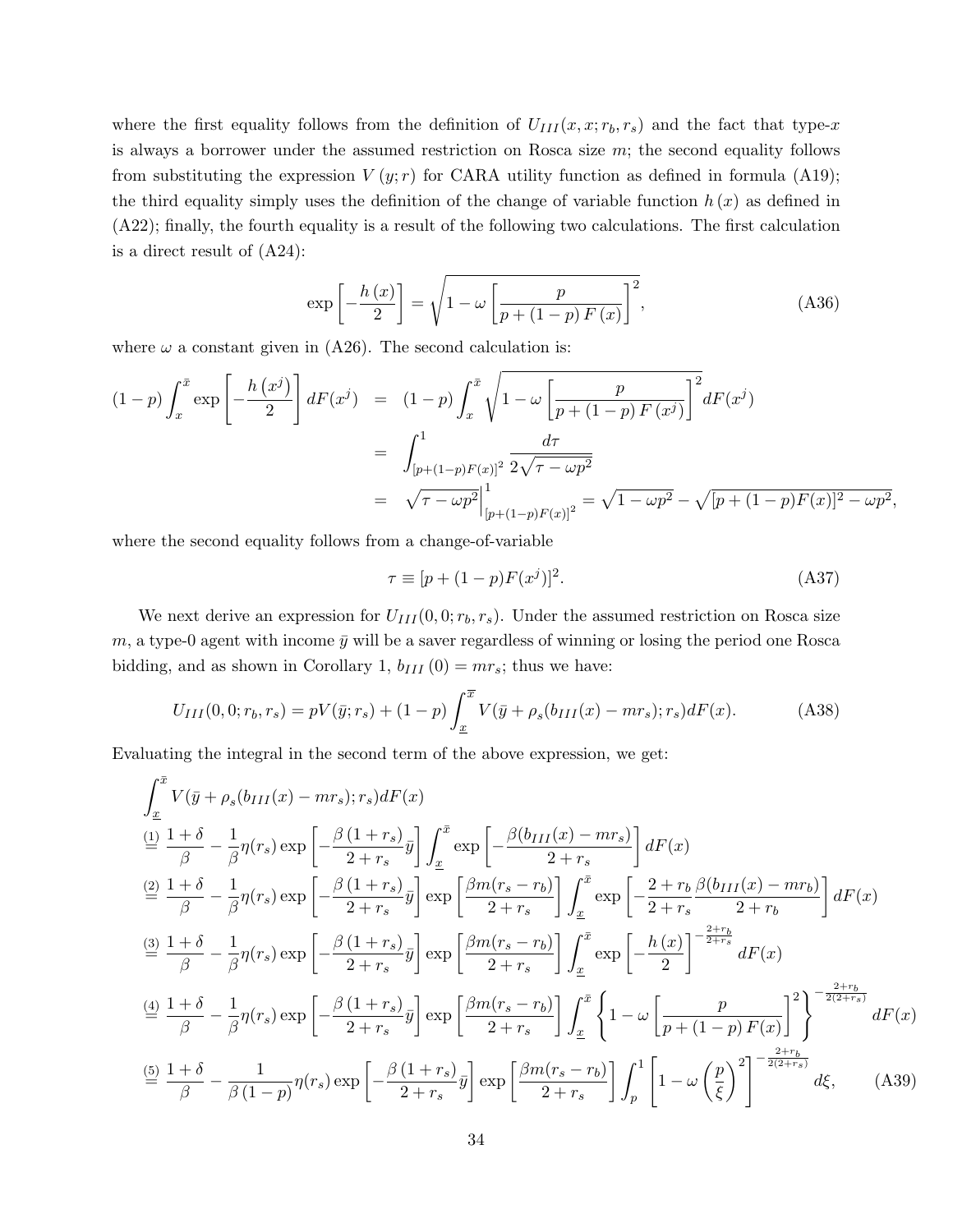where the first equality follows from substituting the expression  $V(y; r)$  for CARA utility function as defined in formula (A19); the second equality follows from re-arranging terms; the third equality simply uses the definition of the change of variable function  $h(x)$  as defined in (A22); the fourth equality uses the expression (A36); and the last equality uses the change of variable

$$
\xi \equiv p + (1 - p)F(x).
$$

Plugging (A39) into (A38), we obtain:

$$
U_{III}(0,0;r_b,r_s) = \frac{1+\delta}{\beta} - \frac{p}{\beta}\eta(r_s) \exp\left[-\frac{\beta(1+r_s)}{2+r_s}\bar{y}\right]
$$
(A40)  

$$
-\frac{1}{\beta}\eta(r_s) \exp\left[-\frac{\beta(1+r_s)}{2+r_s}\bar{y}\right] \exp\left[\frac{\beta m(r_s-r_b)}{2+r_s}\right] \int_p^1 \left[1-\omega\left(\frac{p}{\xi}\right)^2\right]^{-\frac{2+r_b}{2(2+r_s)}} d\xi.
$$

Using (A35) and (A40), we can write the ex ante expected welfare of agents in the presence of the Rosca and imperfect credit market,  $EU_{III}(X, X; r_b, r_s)$ , as follows:

$$
EU_{III}(X, X; r_b, r_s) = pU_{III}(0, 0; r_b, r_s) + (1 - p)E[U_{III}(X, X; r_b, r_s)|X > x]
$$
  
\n
$$
= \frac{1 + \delta}{\beta} - \frac{p^2}{\beta} \eta(r_s) \exp\left[-\frac{\beta(1 + r_s)}{2 + r_s} \bar{y}\right]
$$
  
\nTerm A  
\n
$$
- \frac{p}{\beta} \eta(r_s) \exp\left[-\frac{\beta(1 + r_s)}{2 + r_s} \bar{y}\right] \exp\left[\frac{\beta m(r_s - r_b)}{2 + r_s}\right] \int_p^1 \left[1 - \omega \left(\frac{p}{\xi}\right)^2\right]^{-\frac{2 + r_b}{2(2 + r_s)}} d\xi
$$
  
\nTerm A  
\nTerm B  
\nTerm C  
\n
$$
- \frac{1 - p}{\beta} \eta(r_b) \underbrace{\sqrt{1 - \omega p^2}}_{Term C} \int_x^{\bar{x}} \exp\left[-\frac{\beta(1 + r_b)}{2 + r_b} (\bar{y} - x)\right] dF(x).
$$
 (A41)

We now evaluate

$$
\lim_{r_s \to r_b} \frac{\partial}{\partial r_s} \mathcal{E} U_{III}(X, X; r_b, r_s) \tag{A42}
$$

and show that under the stated conditions in the proposition, it is negative. To evaluate (A42), we first note that, in (A41),  $r_s$  shows up in what we labeled as "Term A", "Term B" and "Term C" (via the term  $\omega$  as shown in (A26)).

For Term A, we can show by simple but tedious algebra that:

$$
\frac{\partial}{\partial r_s} \left( \text{Term A} \right) = -\frac{1}{2 + r_s} \eta(r_s) \exp\left[ -\frac{\beta \left( 1 + r_s \right)}{2 + r_s} \bar{y} \right] \left\{ \frac{\beta \bar{y}}{2 + r_s} + \frac{\ln\left[ \left( 1 + r_s \right) \delta K \right]}{2 + r_s} \right\} . \tag{A43}
$$

For Term C, we have:

$$
\lim_{r_s \to r_b} \frac{\partial}{\partial r_s} \text{(Term C)} = \lim_{r_s \to r_b} \left[ -\frac{1}{2} \frac{p^2}{\sqrt{1 - \omega p^2}} \frac{\partial \omega}{\partial r_s} \right]
$$
\n
$$
= \frac{\beta m p^2}{2 + r_b}.
$$
\n(A44)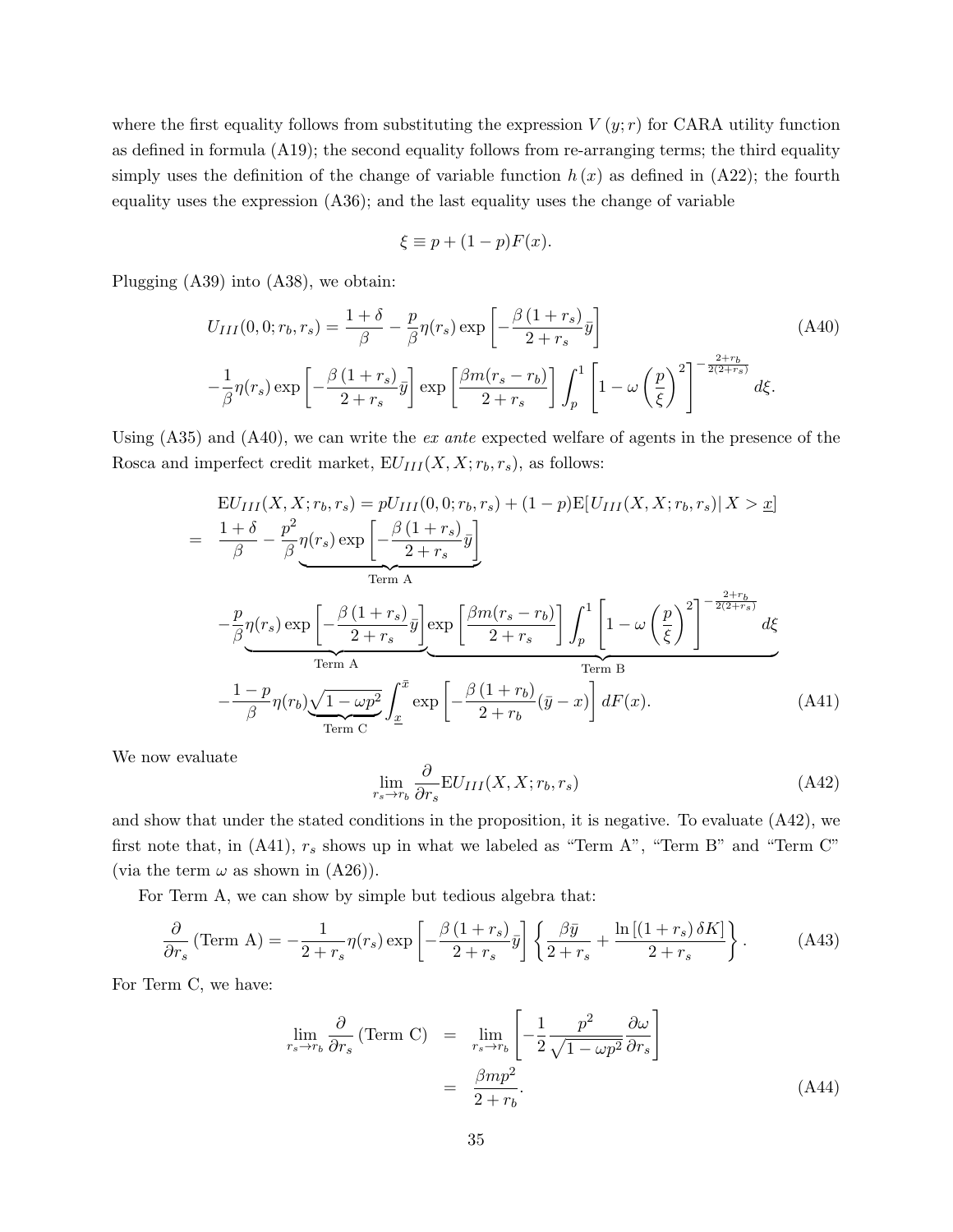where the second equality follows from [recalling of the definition of  $\omega$  as given in (A26)],

$$
\lim_{r_s \to r_b} \omega = 0;
$$
\n
$$
\lim_{r_s \to r_b} \frac{\partial \omega}{\partial r_s} = \lim_{r_s \to r_b} \frac{\partial}{\partial r_s} \left[ 1 - \exp\left( -\frac{2\beta m (r_b - r_s)}{2 + r_b} \right) \right]
$$
\n
$$
= \lim_{r_s \to r_b} \left[ -\frac{2\beta m}{2 + r_b} \exp\left( -\frac{2\beta m (r_b - r_s)}{2 + r_b} \right) \right]
$$
\n
$$
= -\frac{2\beta m}{2 + r_b}.
$$
\n(A46)

For Term B, we have

$$
\lim_{r_s \to r_b} (\text{Term B}) = \int_p^1 d\xi = 1 - p; \tag{A47}
$$

moreover,

$$
\lim_{r_s \to r_b} \frac{\partial \left( \text{Term B} \right)}{\partial r_s} \stackrel{(1)}{=} \lim_{r_s \to r_b} \frac{\partial}{\partial r_s} \left\{ \exp \left[ \frac{\beta m (r_s - r_b)}{2 + r_s} \right] \int_p^1 \left[ 1 - \omega \left( \frac{p}{\xi} \right)^2 \right]^{-\frac{2 + r_b}{2(2 + r_s)}} d\xi \right\}
$$
\n
$$
\stackrel{(2)}{=} \lim_{r_s \to r_b} \frac{\partial}{\partial r_s} \exp \left[ \frac{\beta m (r_s - r_b)}{2 + r_s} \right] \cdot \lim_{r_s \to r_b} \int_p^1 \left[ 1 - \omega \left( \frac{p}{\xi} \right)^2 \right]^{-\frac{2 + r_b}{2(2 + r_s)}} d\xi
$$
\n
$$
+ \lim_{r_s \to r_b} \exp \left[ \frac{\beta m (r_s - r_b)}{2 + r_s} \right] \cdot \lim_{r_s \to r_b} \frac{\partial}{\partial r_s} \left\{ \int_p^1 \left[ 1 - \omega \left( \frac{p}{\xi} \right)^2 \right]^{-\frac{2 + r_b}{2(2 + r_s)}} d\xi \right\}
$$
\n
$$
\frac{\text{(3) } \frac{\partial m (1 - p)}{2 + r_b} + \int_p^1 \left\{ \lim_{r_s \to r_b} \left[ 1 - \omega \left( \frac{p}{\xi} \right)^2 \right]^{-\frac{2 + r_b}{2(2 + r_s)}} \right\} \cdot \left\{ \lim_{r_s \to r_b} \frac{\partial}{\partial r_s} \left( -\frac{2 + r_b}{2(2 + r_s)} \ln \left[ 1 - \omega \left( \frac{p}{\xi} \right)^2 \right] \right) \right\} d\xi
$$
\n
$$
\stackrel{(4)}{=} \frac{\beta m (1 - p)}{2 + r_b} - \frac{\beta m p (1 - p)}{2 + r_b}
$$
\n
$$
\stackrel{(5)}{=} \frac{\beta m (1 - p)^2}{2 + r_b}. \tag{A48}
$$

where the third equality uses the facts that

$$
\lim_{r_s \to r_b} \frac{\partial}{\partial r_s} \exp\left[\frac{\beta m(r_s - r_b)}{2 + r_s}\right] = \frac{\beta m}{2 + r_b},
$$
  

$$
\lim_{r_s \to r_b} \int_p^1 \left[1 - \omega \left(\frac{p}{\xi}\right)^2\right]^{-\frac{2 + r_b}{2(2 + r_s)}} d\xi = \int_p^1 d\xi = 1 - p;
$$

and the fourth equality follows from

$$
\int_{p}^{1} \left\{ \lim_{r_s \to r_b} \frac{\partial}{\partial r_s} \left( -\frac{2 + r_b}{2(2 + r_s)} \ln \left[ 1 - \omega \left( \frac{p}{\xi} \right)^2 \right] \right) \right\} d\xi
$$
  
= 
$$
\int_{p}^{1} \left[ \frac{1}{2} \left( \frac{p}{\xi} \right)^2 \left( \lim_{r_s \to r_b} \frac{\partial \omega}{\partial r_s} \right) \right] d\xi
$$
  
= 
$$
- \frac{\beta m}{2 + r_b} \int_{p}^{1} \left( \frac{p}{\xi} \right)^2 d\xi = -\frac{\beta m p (1 - p)}{2 + r_b}.
$$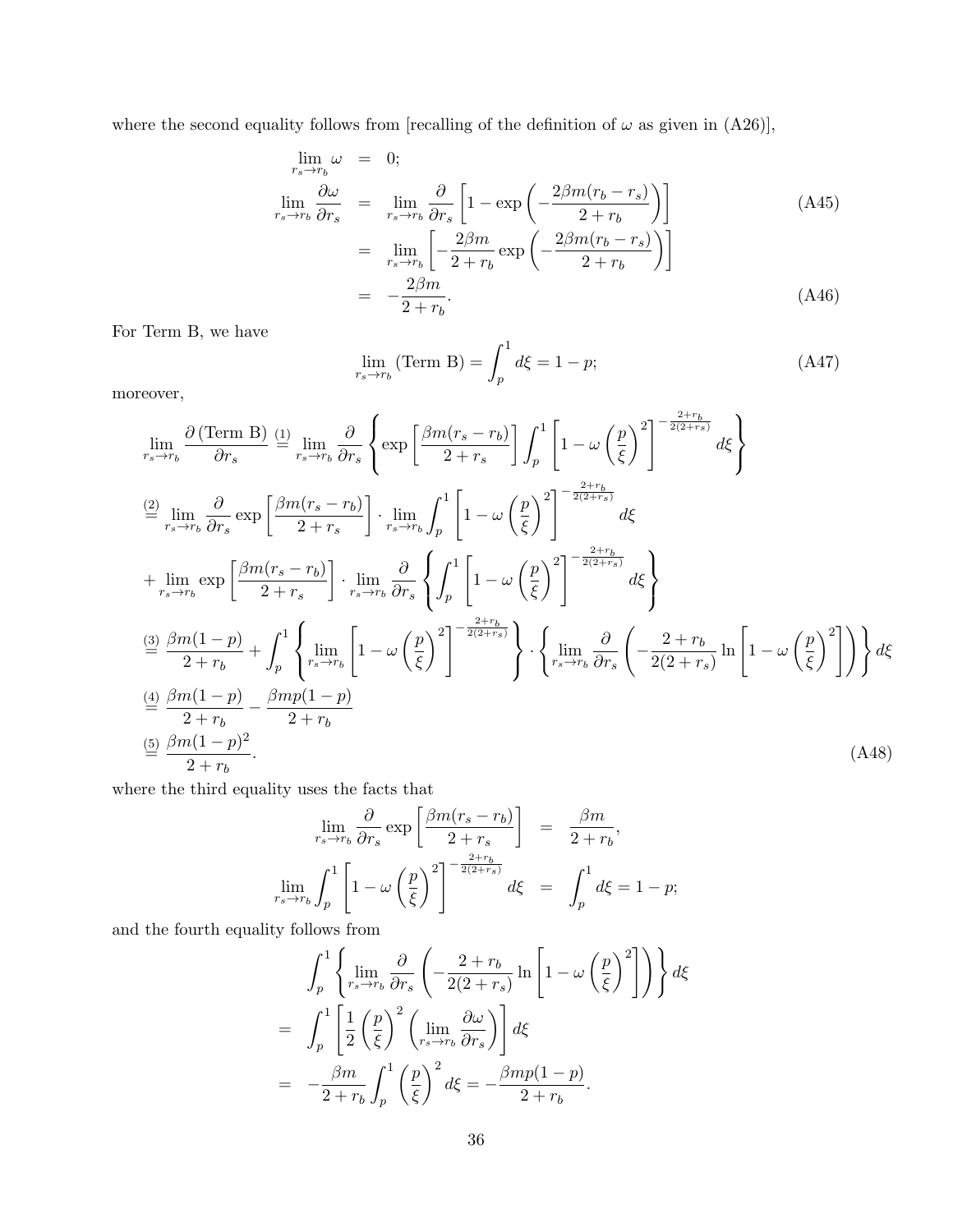Applying equalities (A43)-(A48), we obtain

$$
\lim_{r_s \to r_b} \frac{\partial}{\partial r_s} EU_{III}(X, X; r_b, r_s)
$$
\n
$$
= -\frac{p^2}{\beta} \left[ \lim_{r_s \to r_b} \frac{\partial}{\partial r_s} (\text{Term A}) \right] - \frac{p}{\beta} \left[ \lim_{r_s \to r_b} \frac{\partial}{\partial r_s} (\text{Term A}) \right] \left[ \lim_{r_s \to r_b} (\text{Term B}) \right]
$$
\n
$$
- \frac{p}{\beta} \left[ \lim_{r_s \to r_b} (\text{Term A}) \right] \left[ \lim_{r_s \to r_b} \frac{\partial}{\partial r_s} (\text{Term B}) \right]
$$
\n
$$
- \frac{1-p}{\beta} \eta(r_b) \left[ \lim_{r_s \to r_b} \frac{\partial}{\partial r_s} (\text{Term C}) \right] \int_{\underline{x}}^{\bar{x}} \exp \left[ -\frac{\beta (1+r_b)}{2+r_b} (\bar{y} - x) \right] dF(x)
$$
\n
$$
= \frac{p^2}{\beta (2+r_b)} \eta(r_b) \exp \left[ -\frac{\beta (1+r_b)}{2+r_b} \bar{y} \right] \left( \frac{\beta \bar{y}}{2+r_b} + \frac{\ln [(1+r_b) \delta K]}{2+r_b} \right)
$$
\n
$$
+ \frac{p(1-p)}{\beta (2+r_b)} \eta(r_b) \exp \left[ -\frac{\beta (1+r_b)}{2+r_b} \bar{y} \right] \left( \frac{\beta \bar{y}}{2+r_b} + \frac{\ln [(1+r_b) \delta K]}{2+r_b} \right)
$$
\n
$$
- \frac{p}{\beta} \eta(r_b) \exp \left[ -\frac{\beta (1+r_b)}{2+r_b} \bar{y} \right] \left[ \frac{\beta m}{(2+r_b)} (1-p)^2 \right]
$$
\n
$$
- \frac{1-p}{\beta} \eta(r_b) \frac{p^2 \beta m}{2+r_b} \int_{\underline{x}}^{\bar{x}} \exp \left[ -\frac{\beta (1+r_b)}{2+r_b} (\bar{y} - x) \right] dF(x)
$$
\n
$$
= \frac{\eta(r_b) p m}{2+r_b} \exp \left[ -\frac{\beta (1+r_b)}{2+r_b} \bar{y} \right] \times
$$
\n
$$
\left\{ \frac{\frac{\bar{y}}{2+r_b} + \frac
$$

where the last equality follows from (A18). Therefore,  $\lim_{r_s \to r_b} \frac{\partial}{\partial r}$  $\frac{\partial}{\partial r_s}$ EU<sub>III</sub> $(X, X; r_b, r_s) < 0$  if (40) holds.  $\blacksquare$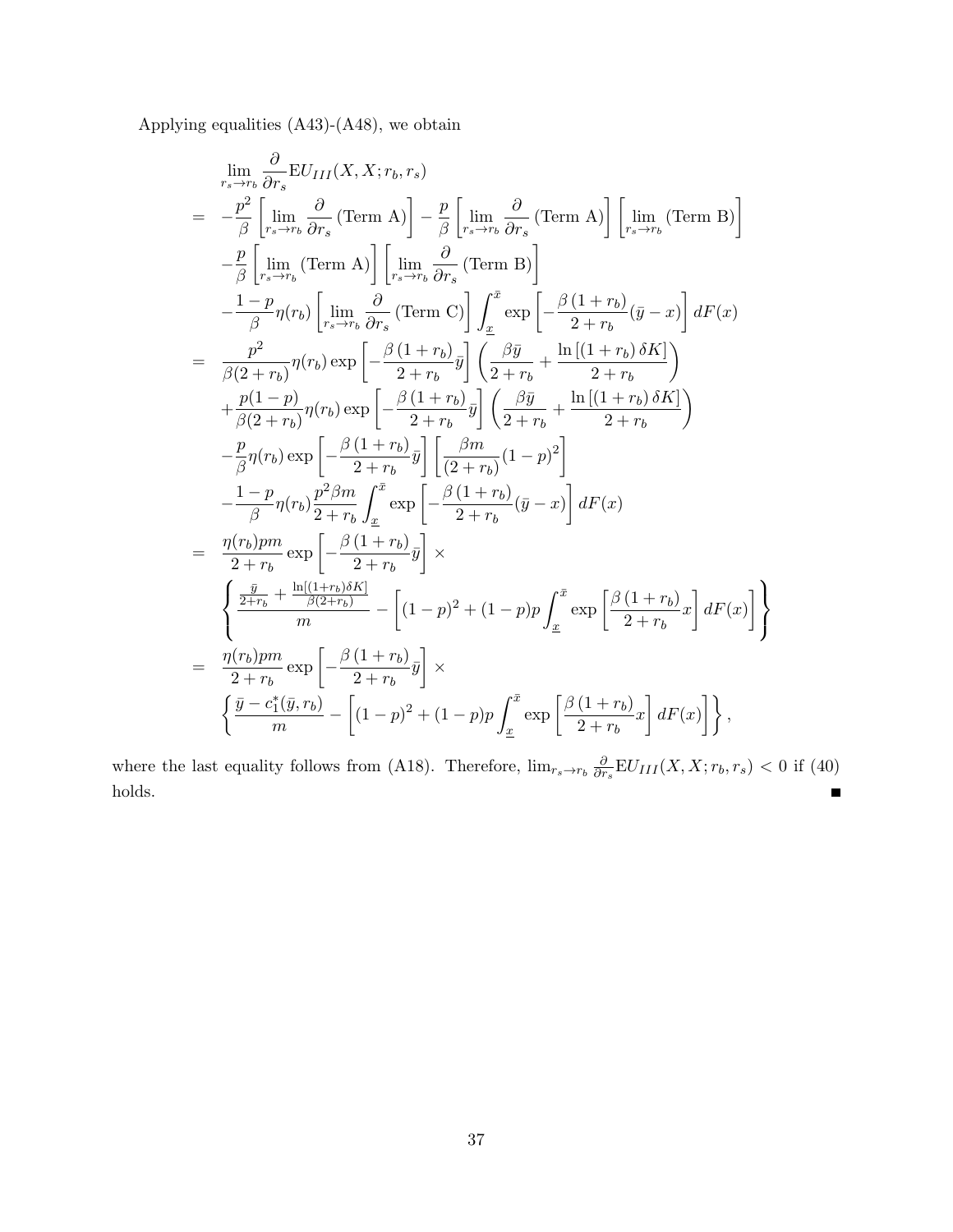# B Supplemental Appendix

#### B.1 Verifying the Sufficiency of the First Order Condition in Lemma 3

In this supplemental appendix, we show that the technical assumptions in Lemma 3 guarantees the sufficiency of the first order condition. It suffices to show the following lemma:

**Lemma B1** Assume that  $-u''(\cdot)/u'(\cdot)$  is weakly decreasing and  $u'''' \ge 0$ , then  $\partial^2 U_{III}(x, \tilde{x}; r_b, r_s)/\partial \tilde{x} \partial x \ge$ 0 for any  $x > \underline{x}$  and  $\tilde{x} > \underline{x}$ .

Substituting (A14) into (33), and taking derivatives with respect to x and  $\tilde{x}$ , we have:

$$
\frac{\partial^2 U_{III}(x,\tilde{x};r_b,r_s)}{\partial \tilde{x}\partial x} = (1-p)f(\tilde{x})\left[\begin{array}{c} V'(y_1 - T_{III}(\tilde{x});r_b) - V'(y_1 + T_{III}(\tilde{x});r_b) \\ +V''(y_1 + T_{III}(\tilde{x});r_b) \frac{V(\tilde{y}_1 + T_{III}(\tilde{x});r_b) - V(\tilde{y}_1 - T_{III}(\tilde{x});r_b)}{V'(\tilde{y}_1 + T_{III}(\tilde{x});r_b)} \end{array}\right],
$$

where  $y_1 = \overline{y} - x, \tilde{y}_1 = \overline{y} - \tilde{x}; V'$  and  $V''$  respectively denote the first and second order derivative with respect to  $y_1$ . For convenience, we also suppress argument  $r_b$  in the value function  $V(y; r_b)$ , so  $V(\cdot)$  is a shortcut for  $V(\cdot; r_b)$ . To show  $\partial^2 U_{III}(x, \tilde{x}; r_b, r_s)/\partial \tilde{x}\partial x \geq 0$ , it suffices to show

$$
V'(y_1 - T_{III}(\tilde{x})) - V'(y_1 + T_{III}(\tilde{x})) + V''(y_1 + T_{III}(\tilde{x})) \frac{V(\tilde{y}_1 + T_{III}(\tilde{x})) - V(\tilde{y}_1 - T_{III}(\tilde{x}))}{V'(\tilde{y}_1 + T_{III}(\tilde{x}))} \ge 0,
$$

which can be rewritten as

$$
\frac{V'(y_1 - T_{III}(\tilde{x})) - V'(y_1 + T_{III}(\tilde{x}))}{V''(y_1 + T_{III}(\tilde{x}))} + \frac{V(\tilde{y}_1 + T_{III}(\tilde{x})) - V(\tilde{y}_1 - T_{III}(\tilde{x}))}{V'(\tilde{y}_1 + T_{III}(\tilde{x}))} \le 0,
$$
 (B1)

since  $V''(y_1+T_{III}(\tilde{x})) \leq 0$  by the concavity of  $V(\cdot)$ .

We show inequality  $(B1)$  in two steps: first, we show a sufficient condition based on the properties of  $V(\cdot)$ ; second, we show that under the stated conditions for the lemma, the sufficient condition in the first step is satisfied.

Step 1. We show that (B1) holds if  $-\frac{V''(\cdot)}{V'(\cdot)}$  $\frac{V''(\cdot)}{V'(\cdot)}$  and  $-V'''(\cdot)$  are weakly decreasing. Note that if  $-\frac{V''(\cdot)}{V'(\cdot)}$  $V''(.)$  is weakly decreasing, then  $V'''(.) \geq 0$ ; hence  $V'(.)$  is convex. We thus have

$$
V(\tilde{y}_1 + T_{III}(\tilde{x})) - V(\tilde{y}_1 - T_{III}(\tilde{x})) = \int_{\tilde{y}_1 - T_{III}(\tilde{x})}^{\tilde{y}_1 + T_{III}(\tilde{x})} V'(\tau) d\tau
$$
  
\n
$$
\leq \frac{1}{2} \left[ V'(\tilde{y}_1 + T_{III}(\tilde{x})) + V'(\tilde{y}_1 - T_{III}(\tilde{x})) \right] [\tilde{y}_1 + T_{III}(\tilde{x}) - (\tilde{y}_1 - T_{III}(\tilde{x}))]
$$
  
\n
$$
= T_{III}(\tilde{x}) [V'(\tilde{y}_1 + T_{III}(\tilde{x})) + V'(\tilde{y}_1 - T_{III}(\tilde{x}))],
$$

which implies that

$$
\frac{V\left(\tilde{y}_1 + T_{III}(\tilde{x})\right) - V\left(\tilde{y}_1 - T_{III}(\tilde{x})\right)}{V'\left(\tilde{y}_1 + T_{III}(\tilde{x})\right)} \le T_{III}(\tilde{x}) \left[1 + \frac{V'\left(\tilde{y}_1 - T_{III}(\tilde{x})\right)}{V'\left(\tilde{y}_1 + T_{III}(\tilde{x})\right)}\right].
$$
\n(B2)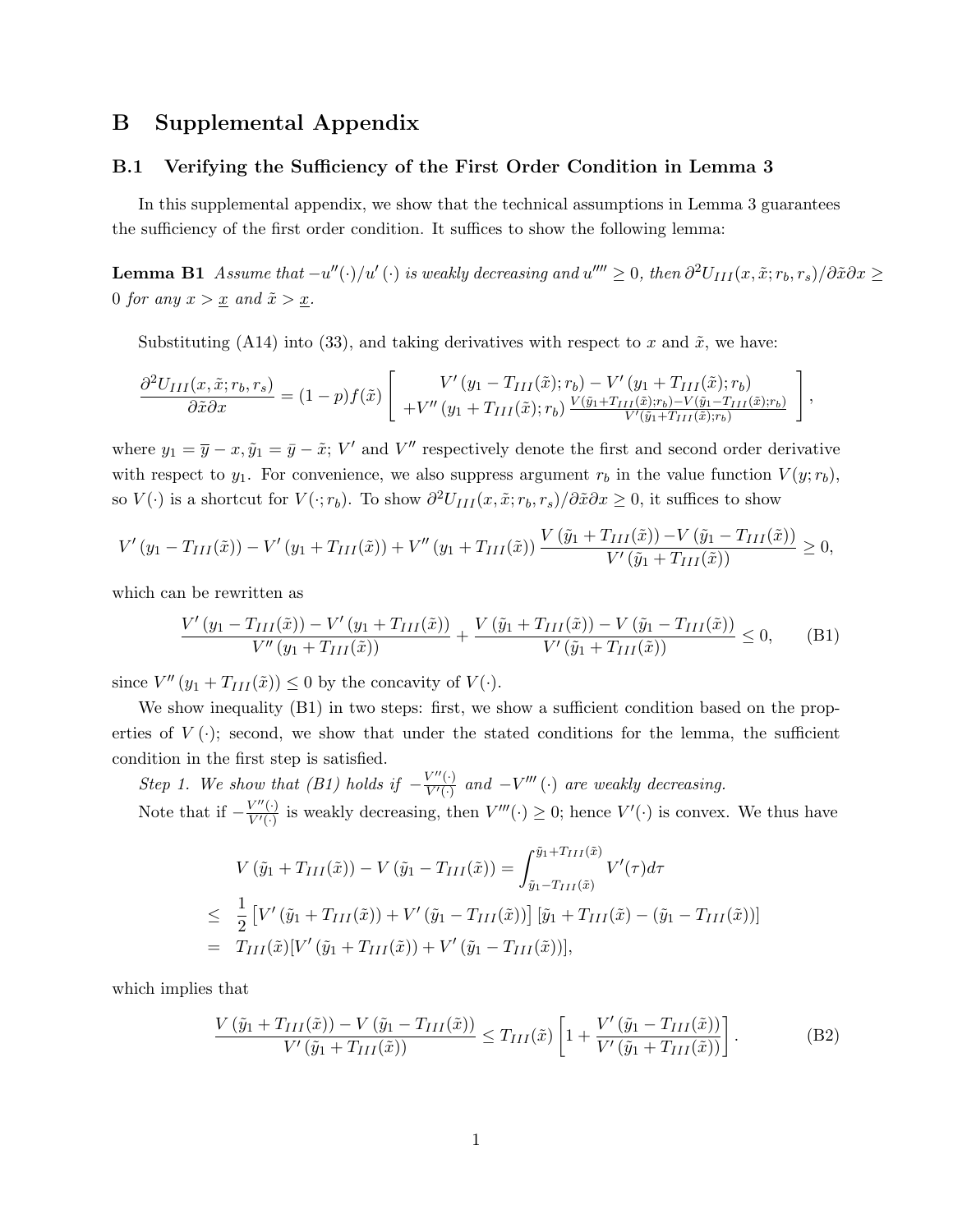Similarly, note that if  $-V'''$  (·) is weakly decreasing, then  $V''$  (·) is convex. Together with the fact that  $V''(\cdot) < 0$ , we have

$$
V'(y_1 + T_{III}(\tilde{x})) - V'(y_1 - T_{III}(\tilde{x})) = \int_{y_1 - T_{III}(\tilde{x})}^{y_1 + T_{III}(\tilde{x})} V''(\tau) d\tau
$$
  
\n
$$
\leq \frac{1}{2} \left[ V''(y_1 + T_{III}(\tilde{x})) + V''(y_1 - T_{III}(\tilde{x})) \right] [y_1 + T_{III}(\tilde{x}) - (y_1 - T_{III}(\tilde{x}))]
$$
  
\n
$$
= T_{III}(\tilde{x}) [V''(y_1 + T_{III}(\tilde{x})) + V''(y_1 - T_{III}(\tilde{x}))],
$$

which implies, by dividing both sides by  $-V''(y_1 + T_{III}(\tilde{x})) > 0$ ,

$$
\frac{V'(y_1 - T_{III}(\tilde{x})) - V'(y_1 + T_{III}(\tilde{x}))}{V''(y_1 + T_{III}(\tilde{x}))} \le -T_{III}(\tilde{x}) \left[ 1 + \frac{V''(y_1 - T_{III}(\tilde{x}))}{V''(y_1 + T_{III}(\tilde{x}))} \right].
$$
 (B3)

Combining inequalities (B2) and (B3), we have

$$
\frac{V'(y_1 - T_{III}(\tilde{x})) - V'(y_1 + T_{III}(\tilde{x}))}{V''(y_1 + T_{III}(\tilde{x}))} + \frac{V(\tilde{y}_1 + T_{III}(\tilde{x})) - V(\tilde{y}_1 - T_{III}(\tilde{x}))}{V'(\tilde{y}_1 + T_{III}(\tilde{x}))}
$$
\n
$$
\leq T_{III}(\tilde{x}) \left[ \frac{V'(\tilde{y}_1 - T_{III}(\tilde{x}))}{V'(\tilde{y}_1 + T_{III}(\tilde{x}))} - \frac{V''(y_1 - T_{III}(\tilde{x}))}{V''(y_1 + T_{III}(\tilde{x}))} \right].
$$

Since  $T_{III}(\tilde{x}) \geq 0$ , to show (B1), it suffices to show

$$
\frac{V'(\tilde{y}_1 - T_{III}(\tilde{x}))}{V'(\tilde{y}_1 + T_{III}(\tilde{x}))} - \frac{V''(y_1 - T_{III}(\tilde{x}))}{V''(y_1 + T_{III}(\tilde{x}))} \le 0.
$$
\n(B4)

Consider the left hand side of inequality (B4). It can be show by simple algebra that the first term  $\frac{V'(\tilde{y}_1-T_{III}(\tilde{x}))}{V'(\tilde{y}_1+T_{III}(\tilde{x}))}$  is decreasing in  $\tilde{y}_1$  due to the assumption that  $-\frac{V''(\cdot)}{V'(\cdot)}$  $\frac{V''(.)}{V'(.)}$  is weakly decreasing; and the second term  $-\frac{V''(y_1-T_{III}(\tilde{x}))}{V''(y_1+T_{III}(\tilde{x}))}$  is decreasing in  $y_1$  if  $-\frac{V'''(\cdot)}{V''(\cdot)}$  $\overline{V^{\prime\prime}(\cdot)}$  is increasing, which follows from the stated assumption that  $-V'''$  is weakly decreasing (i.e.  $V'''' \geq 0$ ).

We now prove inequality (B4). Consider two possible cases. (i). If  $\tilde{y}_1 \ge y_1$ , we have  $\frac{V'(\tilde{y}_1 - T_{III}(\tilde{x}))}{V'(\tilde{y}_1 + T_{III}(\tilde{x}))}$  $\frac{V'(y_1-T_{III}(\tilde{x}))}{V'(y_1+T_{III}(\tilde{x}))};$  hence

$$
\frac{V'(\tilde{y}_1 - T_{III}(\tilde{x}))}{V'(\tilde{y}_1 + T_{III}(\tilde{x}))} - \frac{V''(y_1 - T_{III}(\tilde{x}))}{V''(y_1 + T_{III}(\tilde{x}))} \le \frac{V'(y_1 - T_{III}(\tilde{x}))}{V'(y_1 + T_{III}(\tilde{x}))} - \frac{V''(y_1 - T_{III}(\tilde{x}))}{V''(y_1 + T_{III}(\tilde{x}))} \le 0,
$$

where the last inequality holds because  $-\frac{V''(\cdot)}{V'(\cdot)}$  $\frac{V''(\cdot)}{V'(\cdot)}$  is decreasing. (ii). If  $\tilde{y}_1 < y_1$ , we have  $-\frac{V''(y_1-T_{III}(\tilde{x}))}{V''(y_1+T_{III}(\tilde{x}))} \le$  $-\frac{V''(\tilde{y}_1-T_{III}(\tilde{x}))}{V''(\tilde{y}_1+T_{III}(\tilde{x}))};$  hence

$$
\frac{V'(\tilde{y}_1 - T_{III}(\tilde{x}))}{V'(\tilde{y}_1 + T_{III}(\tilde{x}))} - \frac{V''(y_1 - T_{III}(\tilde{x}))}{V''(y_1 + T_{III}(\tilde{x}))} \le \frac{V'(\tilde{y}_1 - T_{III}(\tilde{x}))}{V'(\tilde{y}_1 + T_{III}(\tilde{x}))} - \frac{V''(\tilde{y}_1 - T_{III}(\tilde{x}))}{V''(\tilde{y}_1 + T_{III}(\tilde{x}))} \le 0,
$$

where the last inequality holds because  $-\frac{V''(\cdot)}{V'(\cdot)}$  $\frac{V^{\pi}(\cdot)}{V'(\cdot)}$  is decreasing.

Step 2. We show that  $\left(-\frac{u''}{u'}\right)$  $\left(u''\atop u'\right)' \leq 0$  and  $u'''' \geq 0$  implies that  $-\frac{V''(\cdot)}{V'(\cdot)}$  $\frac{V''(\cdot)}{V'(\cdot)}$  and  $-V'''(\cdot)$  are both weakly decreasing.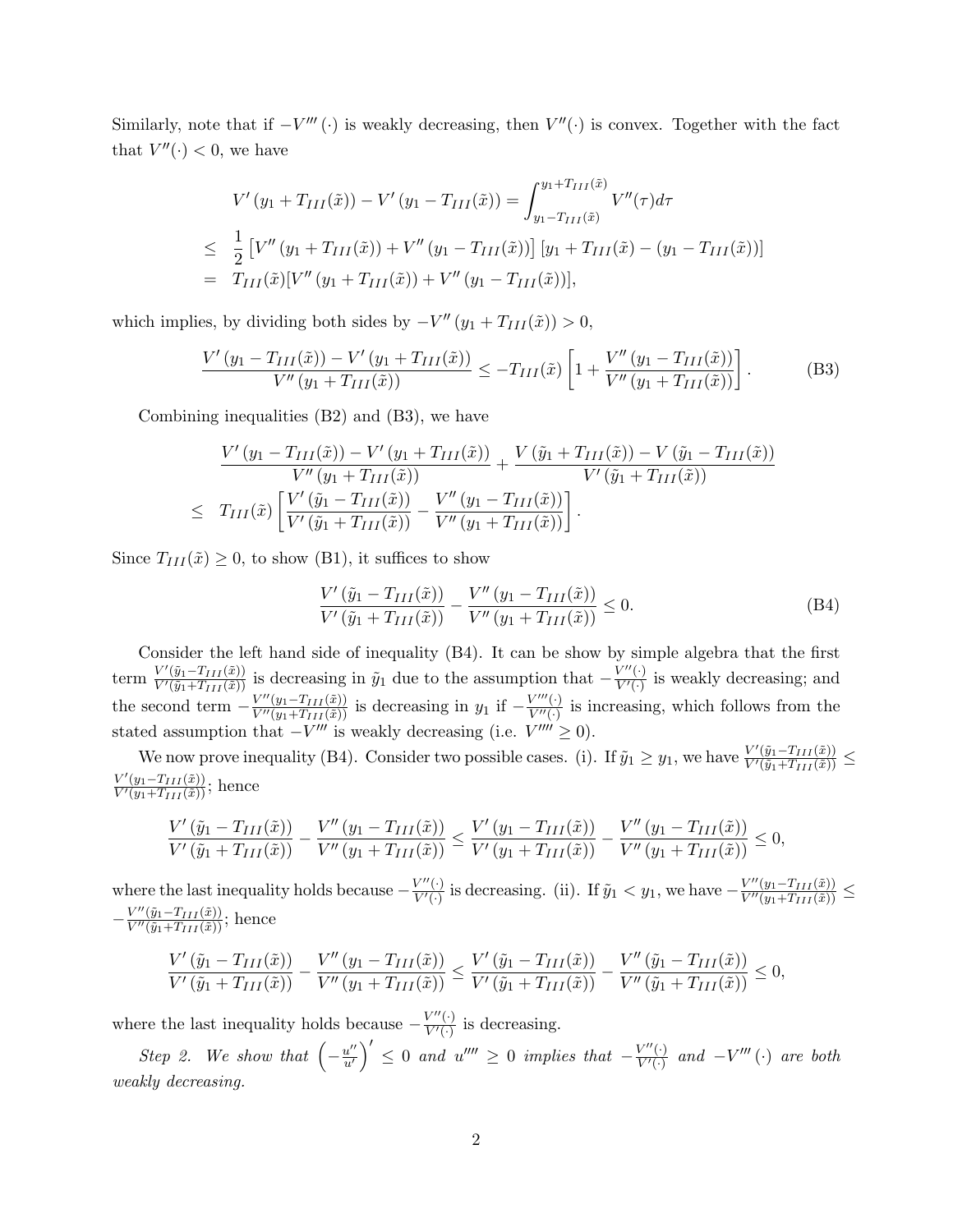For convenience, we use short notation  $c_1^{*\prime} = \frac{\partial c_1^*}{\partial y_1}$  and suppress  $y_1$  in case of no confusion and simply use r instead of  $r_b$ . First we show that  $-\frac{V^{\tilde{\mu}}(\cdot)}{V'(\cdot)}$  $\frac{\partial V^{(n)}(t)}{\partial V'(t)}$  is weakly decreasing, which is equivalent to show that  $V'''V' - V''^2 \geq 0$ . Note that the first order condition for optimal consumption in Problem (14),  $u'(c_1^*) = \delta(1+r)Eu'(C_2^*)$ , yields

$$
c_1^{*\prime} = \frac{(1+r)^2 \delta \mathcal{E}u''(C_2^*)}{u''(c_1^*) + (1+r)^2 \delta \mathcal{E}u''(C_2^*)} = 1 - \frac{u''(c_1^*)}{u''(c_1^*) + (1+r)^2 \delta \mathcal{E}u''(C_2^*)}.
$$
(B5)

Thus we have

 $0 < c_1^{*\prime} < 1.$ 

Taking derivative of  $c_1^*$  with respect to  $y_1$ , we obtain after some algebra,

$$
c_1^{*''} = -(1+r)^2 \delta \frac{u'''(c_1^*)c_1^{*'} \text{E} u''(C_2^*) - u''(c_1^*) \text{E} u'''(C_2^*) \frac{1}{\rho} (1-c_1^{*'})}{[u''(c_1^*) + (1+r)^2 \delta \text{E} u''(C_2^*)]^2}
$$
  

$$
= -\frac{u'''(c_1^*)c_1^{*'} \text{E} u''(C_2^*) - u''(c_1^*) \text{E} u'''(C_2^*) \frac{1}{\rho} (1-c_1^{*'})}{(1+r)^2 \delta [\text{E} u''(C_2^*)]^2} c_1^{*/2}.
$$
 (B6)

Also we recall from the proof of Lemma 1,

$$
V'' = u''(c_1^*)c_1^{*\prime} < 0.
$$

Therefore, we have

$$
V''' = u'''(c_1^*)(c_1^{*})^2 + u''(c_1^*)c_1^{*}'''
$$
  
\n
$$
= \left[ u'''(c_1^*) - u''(c_1^*) \frac{u'''(c_1^*)c_1^{*'}Eu''(C_2^*) - u''(c_1^*)Eu''(C_2^*)\frac{1}{\rho}(1 - c_1^{*'})}{(1 + r)^2 \delta[Eu''(C_2^*)]^2} \right] c_1^{*2}
$$
  
\n
$$
= \left[ u'''(c_1^*)c_1^{*'} + \frac{u''(c_1^*)^2Eu'''(C_2^*)\frac{1}{\rho}(1 - c_1^{*'})}{(1 + r)^2 \delta[Eu''(C_2^*)]^2} \right] c_1^{*2}
$$
  
\n
$$
\geq 0.
$$
 (B7)

where the second step uses (B6), the third step uses (B5), and the last step is due to the fact that  $u''' \ge 0$  and  $0 < c_1^{*\prime} < 1$ .

Using the expression (B7), by some algebra, we have

$$
V'''V' - V''^{2} = \left\{ u'(c_{1}^{*})u'''(c_{1}^{*}) - u''(c_{1}^{*})^{2} + u'(c_{1}^{*})(1 - c_{1}^{*}) \left[ \frac{u''(c_{1}^{*})^{2}Eu'''(C_{2}^{*})\frac{1}{\rho}}{(1+r)^{2}\delta [Eu''(C_{2}^{*})]^{2}} - u'''(c_{1}^{*}) \right] \right\} c_{1}^{*2}.
$$

Since  $c_1^{*/2} > 0$ , to show  $V'''V' - V''^2 \ge 0$ , it is equivalent to show

$$
u'(c_1^*)u'''(c_1^*) - u''(c_1^*)^2 + u'(c_1^*)(1 - c_1^{*\prime}) \left[ \frac{u''(c_1^*)^2 \text{Eu}'''(C_2^*) \frac{1}{\rho}}{(1+r)^2 \delta[\text{Eu}''(C_2^*)]^2} - u'''(c_1^*) \right] \ge 0. \tag{B8}
$$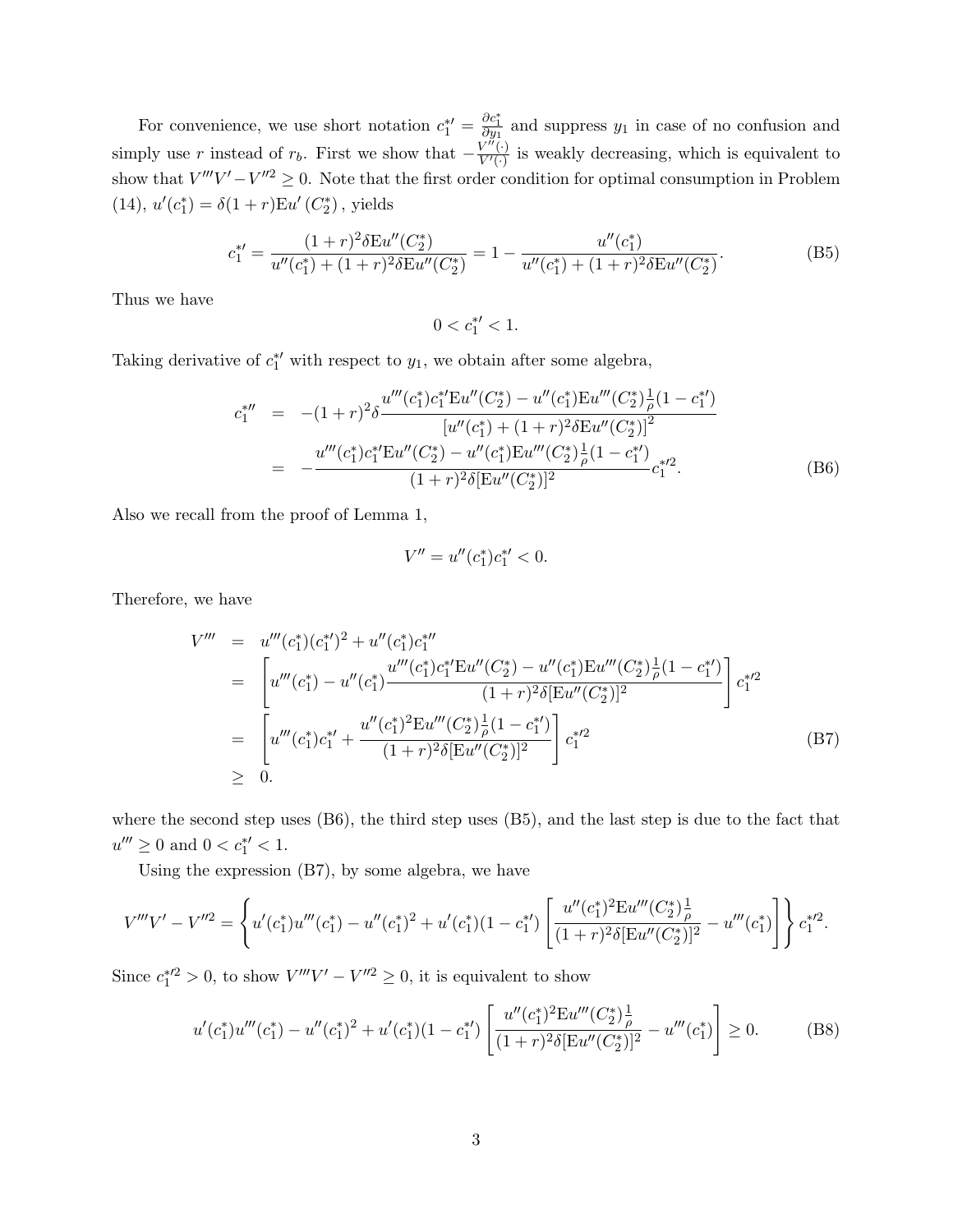To this end, the following reasoning is key:

$$
\begin{array}{lcl} \operatorname{Eu}'(C_2^*) \to & \operatorname{Eu}'(C_2^*) \to \frac{u''(C_2^*)^2}{u'(C_2^*)} = \operatorname{E}\left[\sqrt{u'(C_2^*)}\right]^2 \operatorname{E}\left(\frac{u''(C_2^*)}{\sqrt{u'(C_2^*)}}\right)^2 \\ & \geq & \left(\operatorname{E}\sqrt{u'(C_2^*)}\frac{u''(C_2^*)}{\sqrt{u'(C_2^*)}}\right)^2 = \left[\operatorname{Eu}''(C_2^*)\right]^2. \end{array}
$$

where the first step uses  $u''' \geq \frac{u''^2}{u'}$ , which follows from the assumption that  $\left(-\frac{u''}{u'}\right)$  $\left(\frac{u''}{u'}\right)' \leq 0$ , the second step is straightforward, and the third step follows from Cauchy-Schwartz inequality.

Applying the above result  $Eu'(C_2^*)Eu'''(C_2^*) \geq [Eu''(C_2^*)]^2$  to the left hand of inequality (B8) and using the first order condition  $(1 + r)\delta E u'(C_2^*) = u'(c_1^*)$ , we show that the left hand side of inequality (B8) is

LHS of (B8) 
$$
\geq u'(c_1^*)u'''(c_1^*) - u''(c_1^*)^2 + u'(c_1^*)(1 - c_1^{*\prime}) \left[ \frac{u''(c_1^*)^2}{(1+r)\delta Eu'(C_2^*)} - u'''(c_1^*) \right]
$$
  
\n $= u'(c_1^*)u'''(c_1^*) - u''(c_1^*)^2 + (1 - c_1^{*\prime})[u''(c_1^*)^2 - u'''(c_1^*)u'(c_1^*)]$   
\n $= [u'(c_1^*)u'''(c_1^*) - u''(c_1^*)^2]c_1^{*\prime} \geq 0,$ 

which shows  $V'''V' - V''^2 \geq 0$ ; i.e.,  $-\frac{V''(·)}{V'(·)}$  $\frac{V^{(n)}(.)}{V'(.)}$  is weakly decreasing.

Next, we want to show  $V'''' \ge 0$ . We use  $\frac{1 - c_1^{*\prime}}{c_1^{*\prime}} = \frac{u''(c_1^*)}{(1+r)^2 \delta E u''}$  $\frac{u''(c_1^*)}{(1+r)^2\delta E u''(C_2^*)}$  from (B5) to rewrite  $V'''$  in (B7) as:

$$
V''' = \left(u'''(c_1^*) + \frac{\frac{1}{\rho}Eu'''(C_2^*)}{[(1+r)^2\delta]^2} \left[\frac{u''(c_1^*)}{Eu''(C_2^*)}\right]^3\right)c_1^{*/3}.
$$

Thus, taking the derivative of  $V'''$  with respect to  $y_1$  and divide by  $c_1^{*\prime 2}$ , we have

$$
\frac{V''''}{c_1^{*2}} = \left(u'''(c_1^*) + \frac{\frac{1}{\rho}Eu'''(C_2^*)}{[(1+r)^2\delta]^2} \left[\frac{u''(c_1^*)}{Eu''(C_2^*)}\right]^3\right)' c_1^{*'} + 3\left(u'''(c_1^*) + \frac{\frac{1}{\rho}Eu'''(C_2^*)}{[(1+r)^2\delta]^2} \left[\frac{u''(c_1^*)}{Eu''(C_2^*)}\right]^3\right) c_1^{*''}
$$
\n
$$
= \frac{u''''(c_1^*)c_1^{*2} + \frac{\frac{1}{\rho}}{[(1+r)^2\delta]^2} \left[\frac{u''(c_1^*)}{Eu''(C_2^*)}\right]^3 Eu''''(C_2^*) \frac{1}{\rho}(1-c_1^{*})c_1^{*'}\right]}{\text{Term A}}
$$
\n
$$
+ \frac{\frac{1}{\rho}Eu'''(C_2^*)c_1^{*'}}{[(1+r)^2\delta]^2} 3\left[\frac{u''(c_1^*)}{Eu''(C_2^*)}\right]^3 \left(\frac{u'''(c_1^*)}{u''(c_1^*)}c_1^{*'} - \frac{Eu'''(C_2^*)}{Eu''(C_2^*)}\frac{1}{\rho}(1-c_1^{*'})\right) + 3u'''(c_1^*)c_1^{*''}\right]
$$
\nTerm B\n
$$
+ 3\frac{\frac{1}{\rho}Eu'''(C_2^*)}{[(1+r)^2\delta]^2} \left[\frac{u''(c_1^*)}{Eu''(C_2^*)}\right]^3 c_1^{*''}.
$$
\nTerm D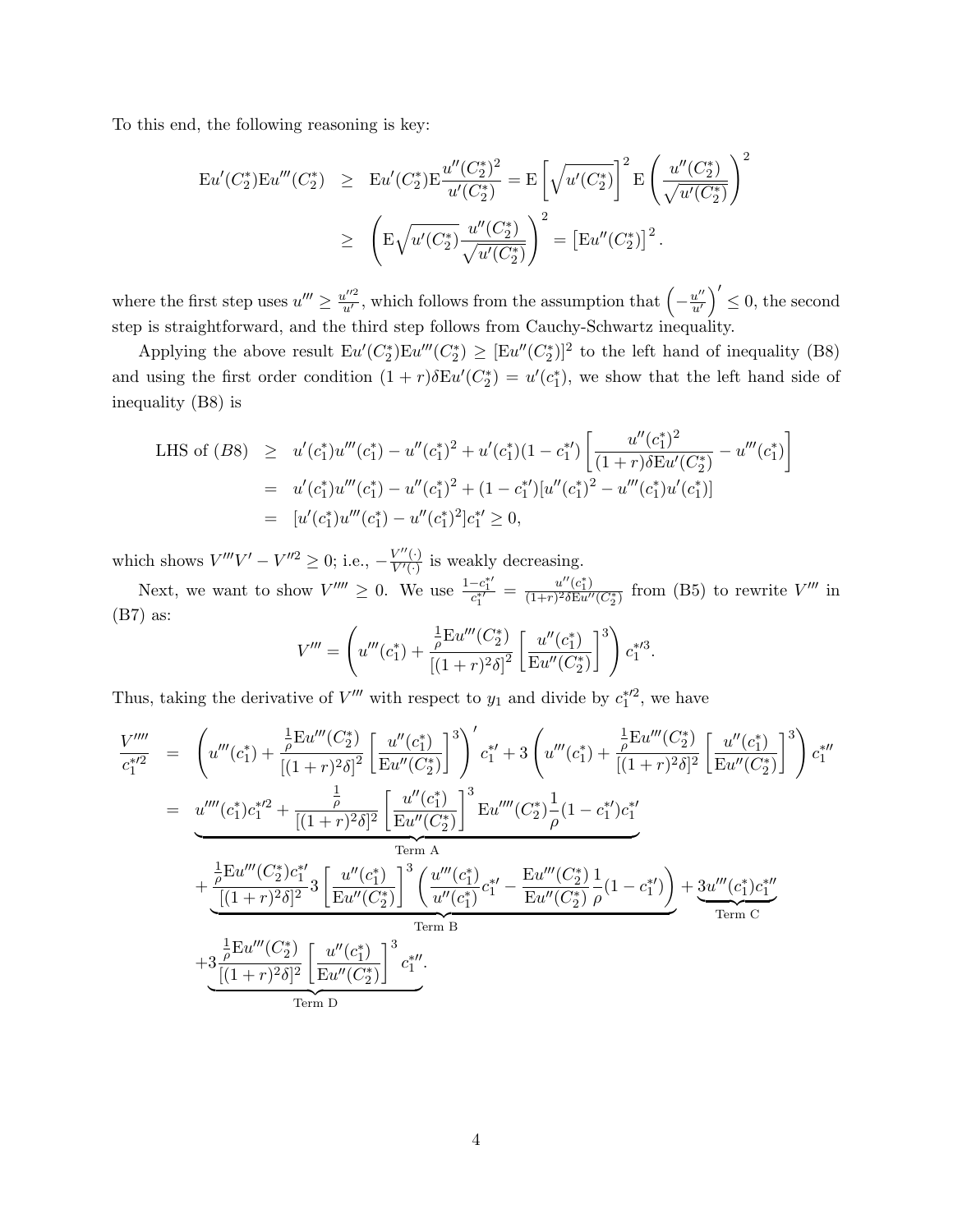Term A is non-negative due to the assumption that  $u'''' \geq 0$ . So we only consider the remaining three items. We merge Terms B and D into

Term B+Term D = 
$$
\frac{\frac{1}{\rho}}{[(1+r)^2\delta]^2} 3 \left(\frac{u''(c_1^*)}{\mathrm{E}u''(C_2^*)}\right)^3 \mathrm{E}u'''(C_2^*) \underbrace{\left(\frac{u'''(c_1^*)}{u''(c_1^*)}c_1^{*/2} - \frac{\mathrm{E}u'''(C_2^*)}{\mathrm{E}u''(C_2^*)} \frac{1}{\rho}(1-c_1^{*}/c_1^{*/2}+c_1^{*/2})}{\mathrm{Term E}}}{\mathrm{Term E}}.
$$
 (B9)

Using the expression of  $c_1^{*\prime\prime}$  (see (B6)), Term E is simplified as

Term E = 
$$
\frac{u'''(c_1^*)}{u''(c_1^*)}c_1^{*/2} - \frac{Eu'''(C_2^*)}{Eu''(C_2^*)} \frac{1}{\rho} (1 - c_1^{*})c_1^{*/2} - \frac{u'''(c_1^*)c_1^{*'}Eu''(C_2^*) - u''(c_1^*)Eu'''(C_2^*)\frac{1}{\rho}(1 - c_1^{*/2})}{(1 + r)^2 \delta[Eu''(C_2^*)]^2}
$$
  
\n
$$
= \left(\frac{u'''(c_1^*)}{u''(c_1^*)}c_1^{*/2} - \frac{u'''(c_1^*)c_1^{*/3}}{(1 + r)^2 \delta Eu''(C_2^*)}\right) + \frac{1}{\rho}(1 - c_1^{*}/c_1^{*'}\frac{Eu'''(C_2^*)}{Eu''(C_2^*)}\left(\frac{u''(c_1^*)}{(1 + r)^2 \delta Eu''(C_2^*)}c_1^{*/2} - 1\right)
$$
  
\n
$$
= \frac{u'''(c_1^*)}{u''(c_1^*)}c_1^{*/3} - \frac{1}{\rho}(1 - c_1^{*}/c_1^{*/2}\frac{Eu'''(C_2^*)}{Eu''(C_2^*)}.
$$

where the last step applies the fact  $\frac{1-c_1^{*\prime}}{c_1^{*\prime}} = \frac{u''(c_1^*)}{(1+r)^2\delta\mathbf{E}u'}$  $\frac{u^2(C_1)}{(1+r)^2 \delta E u''(C_2^*)}$  from (B5) to both baskets. Therefore, we have

Term B + Term D = 
$$
\frac{\frac{1}{\rho}}{[(1+r)^2 \delta]^2}
$$
  $3 \left(\frac{u''(c_1^*)}{\text{Eu}''(C_2^*)}\right)^3 \text{Eu}'''(C_2^*) \left\{\frac{u'''(c_1^*)}{u''(c_1^*)}c_1^{*\prime} - \frac{1}{\rho}(1-c_1^{*\prime})\frac{\text{Eu}'''(C_2^*)}{\text{Eu}''(C_2^*)}\right\} c_1^{*\prime 2}.$ \n(B10)

By the expression of  $c_1^{*\prime\prime}$  as in (B6), we have

Term C = 
$$
-3u'''(c_1^*)\frac{u'''(c_1^*)c_1^{*'}Eu''(C_2^*) - u''(c_1^*)Eu'''(C_2^*)\frac{1}{\rho}(1 - c_1^{*}/)}{(1+r)^2\delta[Eu''(C_2^*)]^2}c_1^{*/2}.
$$
 (B11)

Combining (B10) and (B11), we obtain:

Term B + Term D + Term C  
\n
$$
= 3c_1^{*/2} \begin{cases}\n\text{Eu}'''(C_2^*) \frac{1}{\rho} (1 - c_1^{*}) \frac{u''(c_1^*)}{(1+r)^2 \delta[\text{Eu}''(C_2^*)]^2} \left( u'''(c_1^*) - \frac{1}{(1+r)\delta} \left[ \frac{u''(c_1^*)}{\text{Eu}''(C_2^*)} \right]^2 \text{Eu}'''(C_2^*) \right) \\
+ \frac{1}{(1+r)^2 \delta \text{Eu}''(C_2^*)} \left( \frac{1}{(1+r)\delta} \left[ \frac{u''(c_1^*)}{\text{Eu}''(C_2^*)} \right]^2 \text{Eu}'''(C_2^*) - u'''(c_1^*) \right) u'''(c_1^*) c_1^{*'}\n\end{cases}
$$
\n
$$
= 3c_1^{*/2} \frac{1}{(1+r)^2 \delta \text{Eu}''(C_2^*)} \left( u'''(c_1^*) - \frac{\text{Eu}''(C_2^*)}{(1+r)\delta} \left[ \frac{u''(c_1^*)}{\text{Eu}''(C_2^*)} \right]^2 \right) \left[ \text{Eu}'''(C_2^*) \frac{1}{\rho} (1 - c_1^{*}) \frac{u''(c_1^*)}{\text{Eu}''(C_2^*)} - u'''(c_1^*) c_1^{*'}\n\end{cases}
$$
\n
$$
= -3 \frac{c_1^{*/3}}{(1+r)^2 \delta \text{Eu}''(C_2^*)} \left\{ u'''(c_1^*) - \frac{\text{Eu}''(C_2^*)}{(1+r)\delta} \left[ \frac{u''(c_1^*)}{\text{Eu}''(C_2^*)} \right]^2 \right\}^2
$$
\n
$$
\geq 0.
$$

1

Therefore, we have the desired result

$$
\frac{V''''}{c_1^{*\prime 2}} \geq \text{Term B} + \text{Term C} + \text{Term D} \geq 0. \qquad \blacksquare
$$